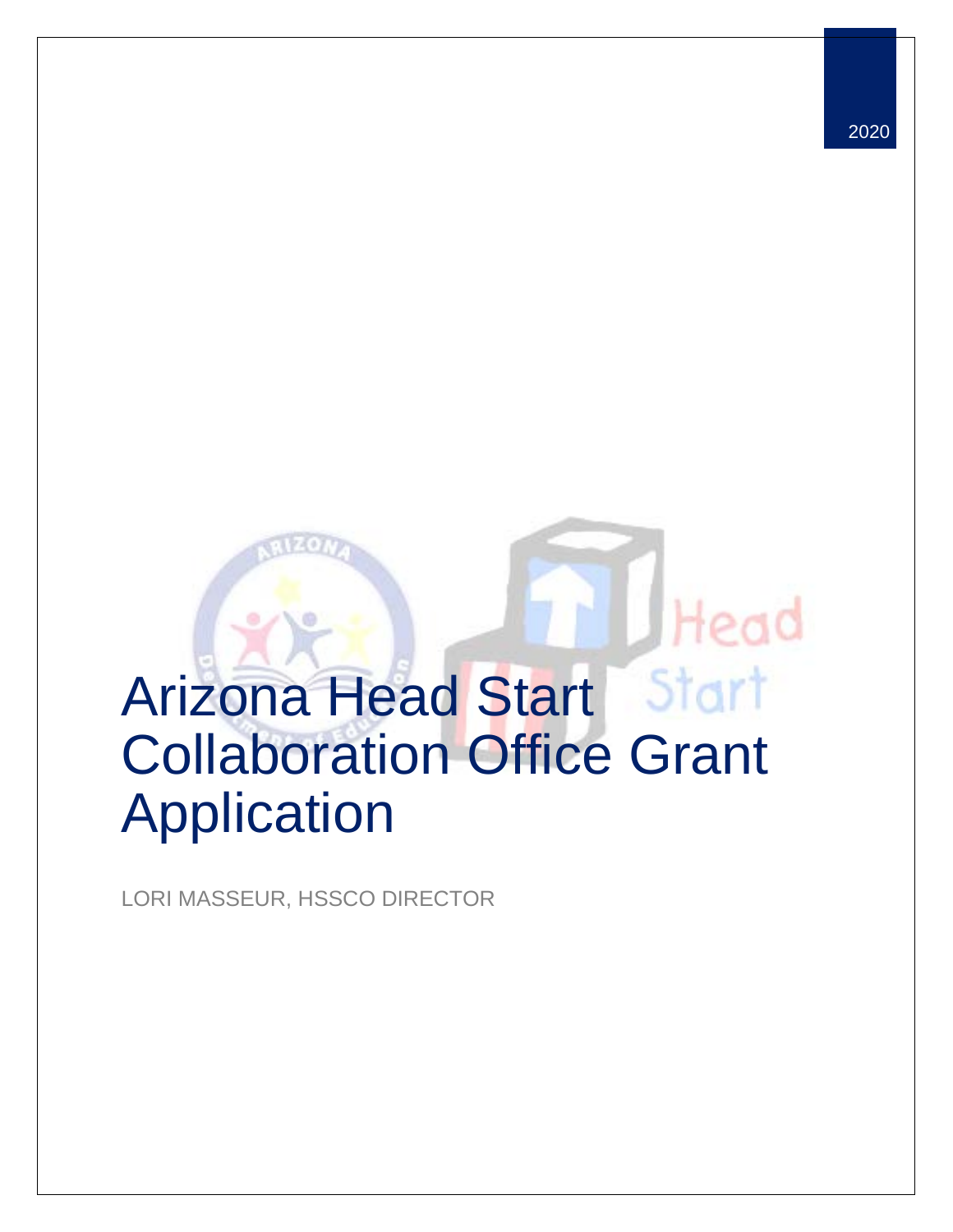# Arizona Head Start Collaboration Office Strategic Plan 2021 - 2026 **Table of Contents**

| Sub-Section C: Organizational and Management Structure, and Ongoing Oversight41 |  |
|---------------------------------------------------------------------------------|--|
|                                                                                 |  |
|                                                                                 |  |

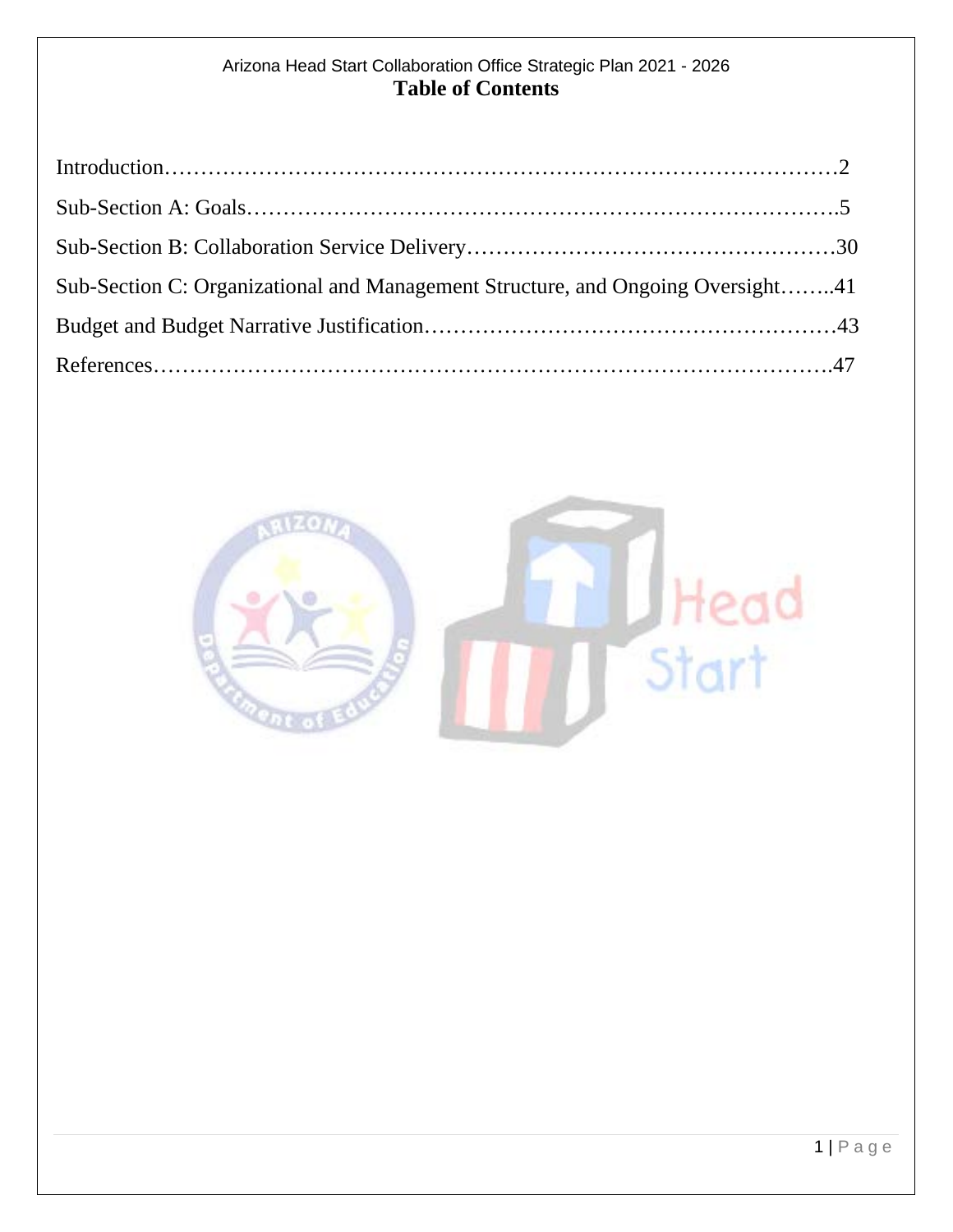#### Arizona Head Start Collaboration Office Strategic Plan 2021 - 2026 **INTRODUCTION**

The Arizona Department of Education is the agency designated in 2010 by the Governor of Arizona to serve as Arizona's Head Start State Collaboration Office (HSSCO). The Office strives to link together Head Start (to include Early Head Start, HS/EHS Home based programs, EHS Center based programs, EHS childcare partnerships, Tribal HS/EHS, and Migrant and Season HS/EHS) with the work of the state agencies, First Things First (state's B-5 initiative), local education agencies, institutes of higher education, early care and education programs, and health and human services programs. This application is for the 2021-2026 grant period.

Arizona is home to 520,556 young children under the age of  $six^1$  $six^1$  and there are notably fewer 3- and 4year old children in Arizona enrolled in preschool (40%) than nationwide (48%). In addition, only 22% of our 3- and 4-year-olds in preschool have access to a high-quality early learning setting<sup>[2](#page-2-1)</sup>. According to the 2019 National Institute for Early Education Research (NIEER) Report<sup>[3](#page-2-2)</sup>, Arizona was found to meet just 3 of the 10 quality indicators for early childhood education. "Early childhood development and enrollment in high quality education are associated with positive , long-term education outcomes, including increased high school graduation rates…"This is further compounded by the fact that 26% of Arizona's young children live in poverty with 71% of the non-working poor with children under age 5 siting lack of access to adequate care for the reason they are not working.

Within this context, HSSCOs have responsibility for establishing partnerships and collaborations related to national and regional priorities:

- 1. Partnerships with state childcare systems
- 2. Use of program and child outcomes data to guide ECE systems decision making
- 3. Work with state professional development systems to promote career development for staff.
- 4. Working with State Quality Rating Improvement Systems to improve program quality

<span id="page-2-0"></span><sup>1</sup> First Things First FY19 Annual Report[: https://www.firstthingsfirst.org/wp-content/uploads/2019/09/FY2019\\_Annual\\_Report.pdf](https://www.firstthingsfirst.org/wp-content/uploads/2019/09/FY2019_Annual_Report.pdf)

<span id="page-2-1"></span><sup>2</sup> Arizona Town Hall: Creating Vibrant Communities[: https://www.aztownhall.org/113\\_Town\\_Hall](https://www.aztownhall.org/113_Town_Hall)

<span id="page-2-2"></span><sup>3</sup> http://nieer.org/wp-content/uploads/2020/04/Arizona\_YB2019.pdf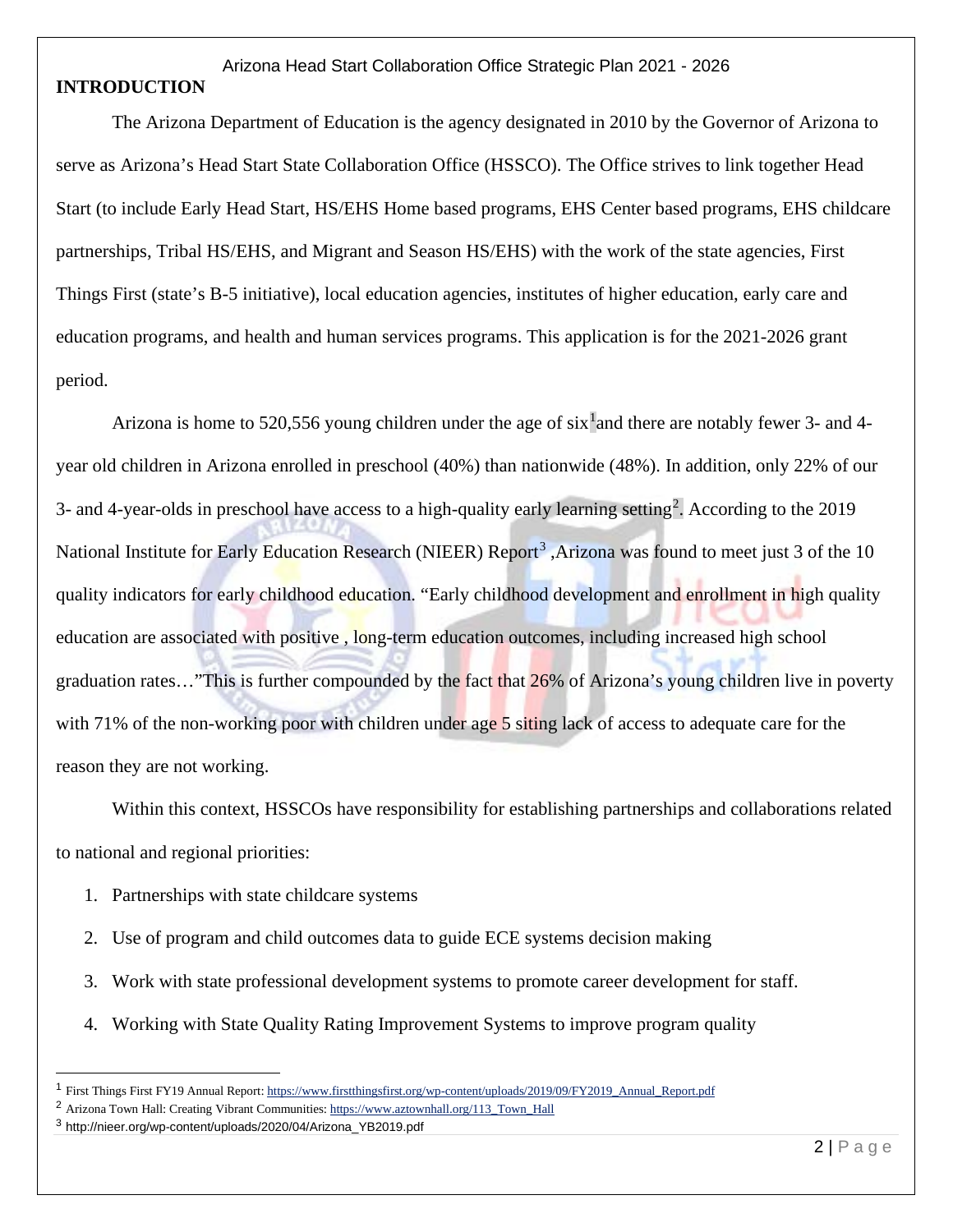5. Working with state school system to ensure continuity between Head Start and Kindergarten Entry.

The Arizona Head Start State Collaboration Office (HSSCO) 2021-2026 Strategic Plan was developed based on the 2019-2020 Needs Assessment Survey and the Regional Needs and Assets reports conducted on a bi-annual basis by our State's Health and Development Board and State Advisory Council, First Things First, and a year's worth of planning and working with collaborating partners that coincided and aligned with the state's PDG B-5 statewide needs assessment and planning (see Appendix A).This process helped to ensure that the goals not only reflected national and regional Head Start priorities but also aligned to Arizona's system building efforts within the field of early childhood education. In addition, the HSSCO continued to ensure that goals and objectives identified supported the Arizona state plan for school-readiness.

Consistent with the philosophy of Head Start and the Arizona HSSCO, the strategic planning process included representation from stakeholders at the state and local levels as well as Head Start Grantees, and the Arizona Head Start Association (AHSA). Participants in the planning sessions will continue to provide their expertise, advice, and guidance throughout the implementation of the Plan. Their experience and expertise throughout this process will guide the Arizona HSSCO in the following areas:

> 1. On an ongoing basis, review, prioritize and, as needed, further define strategies for implementation of the Plan in the context of the current environment.

2. Assist in reviewing, synthesizing, and analyzing data and outcomes to inform and meet the HSSCO requirement for an annual update to the Needs Assessment.

A major source of information that is fundamental to the systems building in Arizona is the work conducted by the Governor designated Early Childhood Health and Development Board and State Advisory Council, First Things First. First Things First 2020 Annual Report: *[Fulfilling Our Commitments to Children &](https://www.firstthingsfirst.org/what-we-do/publications/)  [Communities,](https://www.firstthingsfirst.org/what-we-do/publications/)* 2019 Impact Reports, and Regional Needs and Assets Reports are the most current publications outlining the current needs, assets, and opportunities for families and children birth to five. Each of these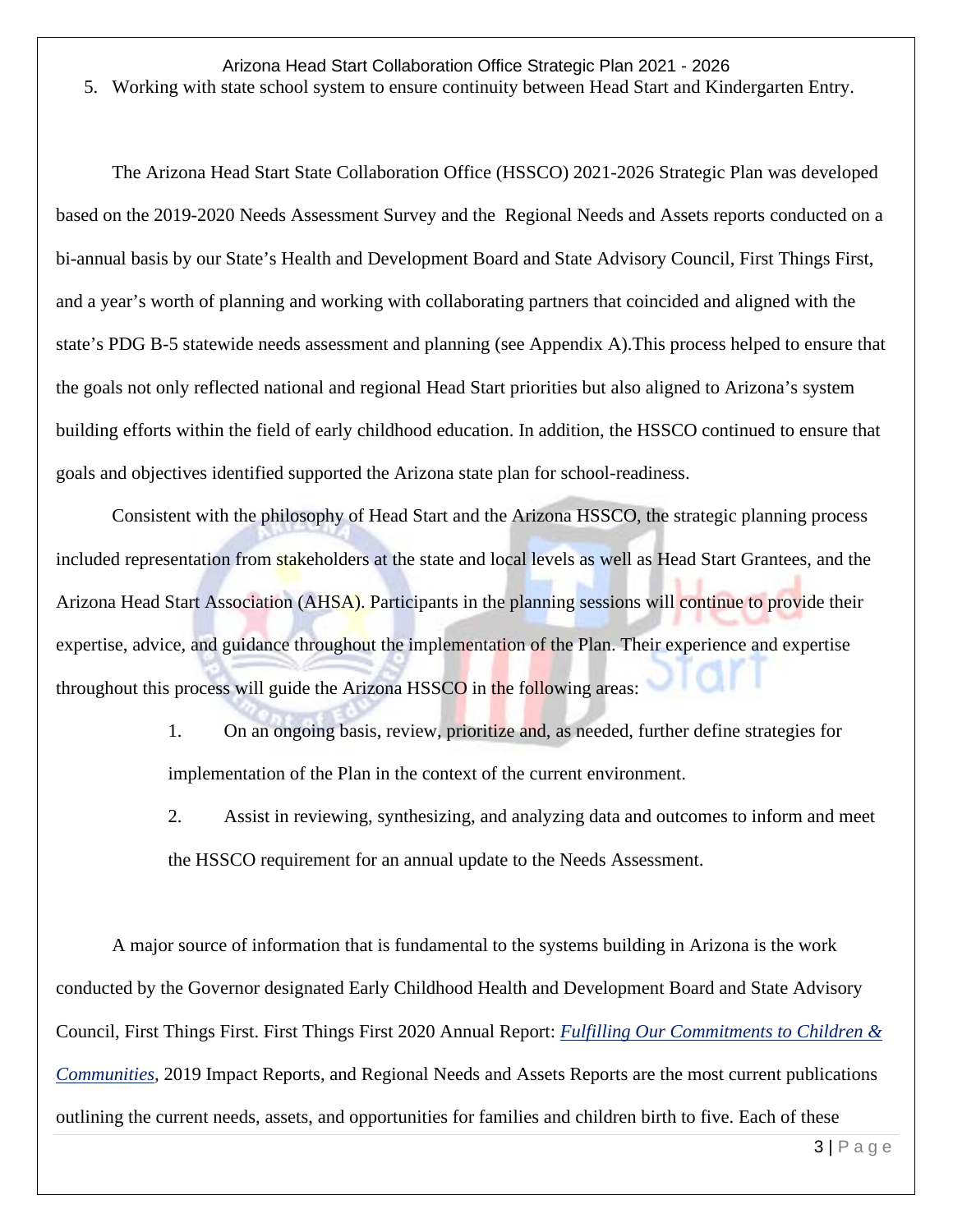Arizona Head Start Collaboration Office Strategic Plan 2021 - 2026 documents played a pivotal role in identifying the direction for Arizona's systems regarding early childhood in our state. These documents were leveraged and used by the strategic planning group members to inform decisions about the Head Start State Collaboration Office Strategic Plan.

The data collected through the Needs Assessment was leveraged to create the long-range goals, short term objectives, and process goals. As a result, a robust strategic plan was created that meets the needs of local Head Start and Early Head Start programs. Strategic planning was based upon the information and data gathered that is reflected within the Needs Assessment. Strategic Planning sessions for Head Start Grantees and Delegates were held starting in January 2020. Strategic Planning took place in a two-prong approach. Every other month all planning partners would gather to recap previous meetings and to discuss next steps moving forward. In addition, each of the six work groups met on a monthly basis to engage in information gathering, data analysis, recommendations for next steps, and the crafting of suggestions for long range goals and measurable outcomes moving forward. These strategic planning sessions included the HSSCO Director, AHSA leadership, Head Start Grantees and Delegate Agencies, and State Agency representatives.

One of the initial steps that we took in determining Arizona's 2021-2026 goals was taking time to review and reflect upon the 2016-2021 strategic plan. Rather than deviating from, the proposed activities in the 2021-2026 plan build upon the efforts, initiatives, and strategies identified in the prior strategic plan. Please see Appendix D &E for the templates and guidance used for reviewing, revising, and determining progress on the 2016-2021 goals. Arizona continues to prioritize supporting vulnerable populations, enhancing early childhood systems, and national/regional Head Start priorities.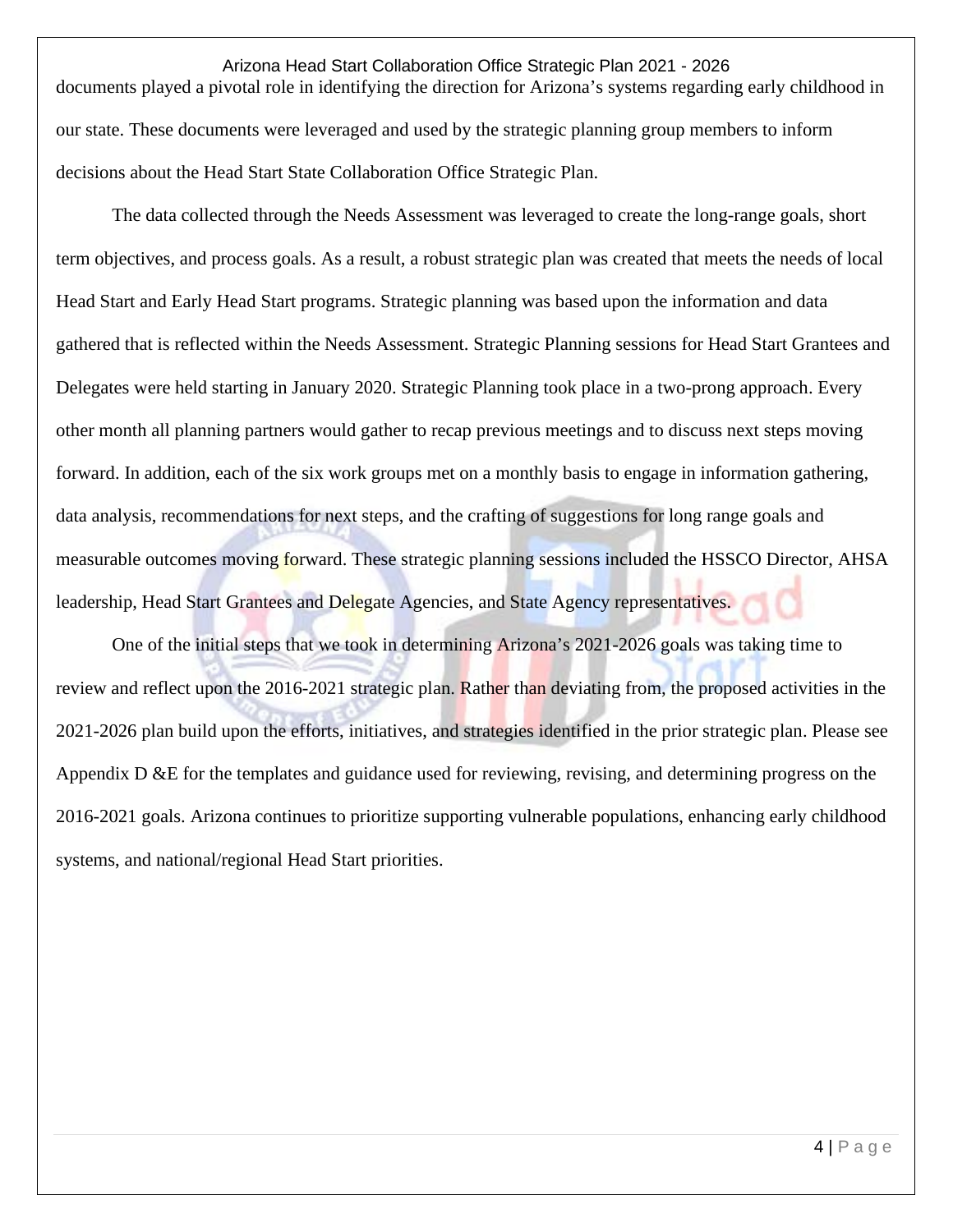#### **Sub-Section A: Goals**

In the process of developing its goals for the next five years, the HSSCO developed long range and process goals aligned with the Office of Head Start (OHS) [national priorities,](https://eclkc.ohs.acf.hhs.gov/about-us/article/head-start-collaboration-offices-national-priorities) as well as regional [priorities.](https://eclkc.ohs.acf.hhs.gov/about-us/article/head-start-collaboration-offices-regional-priorities) The regional priorities include services to children experiencing homelessness, services to children with disabilities, health services, child welfare, parent and family engagement, subsidy, community services, and military families.

According to the Arizona's Childcare Gap Assessment, performed in concert with the Bipartisan Policy Center [\(www.childcaregap.org](http://www.childcaregap.org/) ) , there are approximately 300,000 children under the age of six with parents in the labor force potentially needing care. However, based on childcare capacity, Arizona only has the capacity to serve just over 256,000 (these numbers exclude parent choice, operation capacity numbers, and access to affordable care). Using a distance-based methodology the childcare gap in rural areas is 14.4% and in urban areas is 42.2 % in rural areas. This gap is exacerbated for those belonging to minority groups, with limited English, and for those below 200% of the federal poverty level. More detailed information related to this can be found in the Needs Assessment and in Appendix A. This data illustrates the need for system partners to work collaboratively to support increasing access to quality childcare, especially for our most vulnerable and underserved. As an integral part of the system, ADE and the HSSCO will continue to convene key cross sector and cross agency partners to support Head Start grantees, Early Head Start Grantees, and the early care and education system.

Arizona's goals are detailed below and demonstrate alignment to National OHS priorities, Regional OHS priorities, and Arizona Head Start Association Sub-Committees:

The HSSCO Collaboration Office exist to "facilitate partnerships among Head Start agencies and other state entities that provide services to benefit low-income children and their families". The HSSCO and AZHSA, serving as a HSSCO subgrantee, strive to support policy, planning, ad implementation of cross agency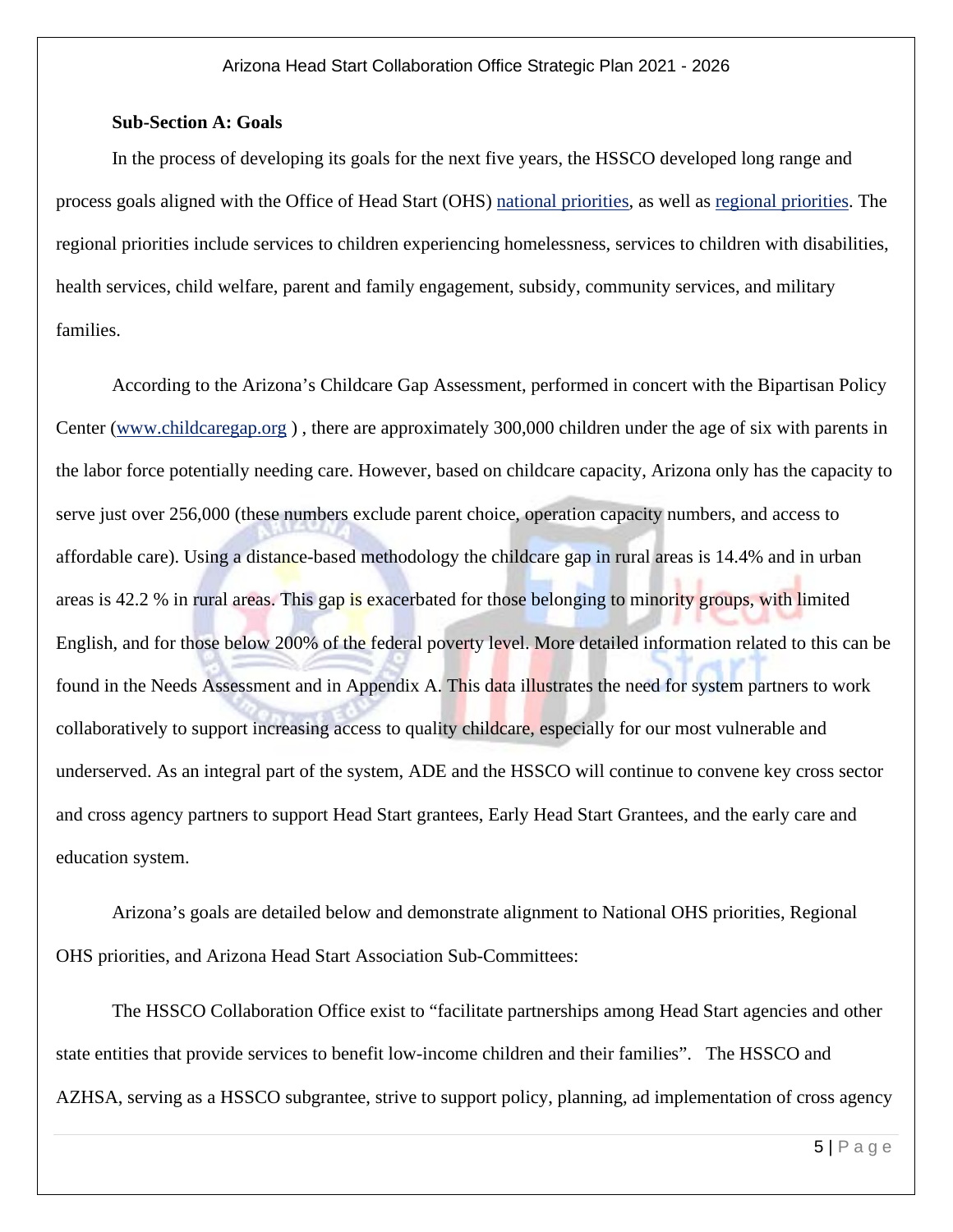State systems for early childhood that include and serve the Head Start Community. As demonstrated in our

Statewide Needs Assessment (Appendix A), HSSCO and AZHSA members are members of boards,

committees, and workgroups that work collaboratively in early childhood system building efforts. Membership

on such committees/task force as the Read On Arizona State Wide Task Force and Quality First

Subcommittees, will ensure a more comprehensive system of early childhood education.

**Long Range Goal 1: Head Start is involved in the development of state policies, plans, processes, and decisions impacting Head Start**

**Short Term Objective A:** Beginning March 2021, Head Start staff, parents and community members become advocates for Head Start through active participation on boards, committees and workgroups and early childhood system building efforts.

#### **Process Goals:**

- 1. Identify Boards, committees, and workgroups focused on issues impacting Head Start and Early Head Start and the Arizona ECE System.
- 2. Ensure that a Head Start and Early Head Start stakeholder is a member of each identified group
- 3. As a member, the Head Start and Early Head Start stakeholder will assist in the development of policies, plans, processes, and decisions that impact Head Start and Early Head Start and the Arizona early childhood system and keep Head Start and Early Head Start informed through updates at the Arizona Head Start Association (AZHSA) meetings.

#### **Partners identified to collaborate on this work:**

Arizona Head Start and Early Head Start Grantees and Delegates, AZHSA, Arizona Indian Head Start Directors Association (AIHSDA), Arizona Department of Health Services (DHS), Arizona Department of Child Safety (DCS), Arizona Department of Economic Security Child Care Administration, Read on Arizona, First Things First (FTF), Arizona Early Intervention Program (AzEIP).

#### **Expected Outcomes:**

- 1. Increase awareness of the role of Head Start and Early Head Start in the Arizona early childhood system.
- **2.** Increase Head Start and Early Head Start representation in the Arizona early childhood system.

#### **Progress Monitoring:**

A survey of membership in the above-mentioned groups will be conducted by the HSCO once a year for each of the five years of the grant period as part of the HSCO evaluation plan.

**Short Term Objective B:** Annually, strengthen Head Start and Early Head Start evaluation and information dissemination processes and expand partnerships related to early childhood messaging initiatives.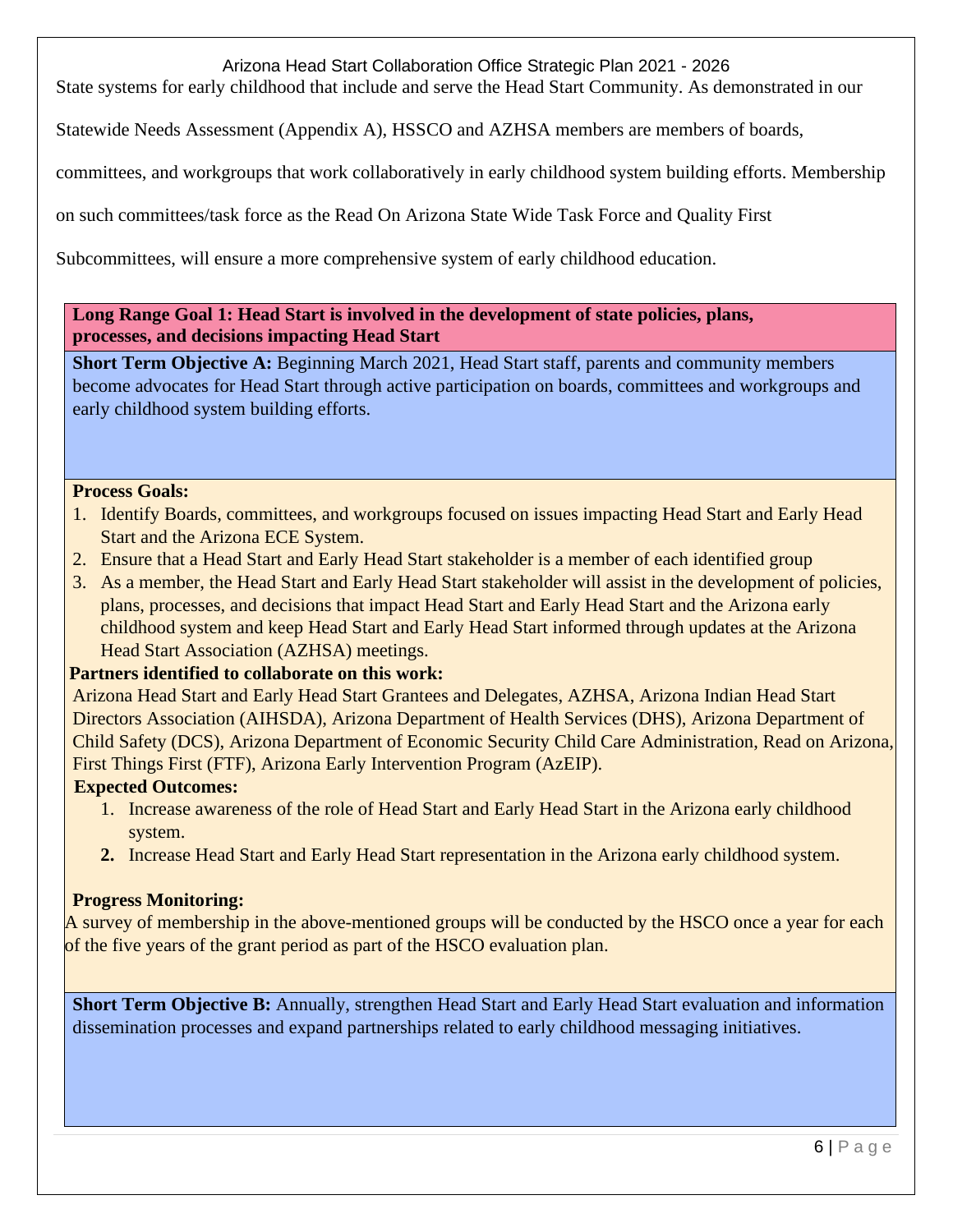#### **Process Goals:**

- 1. Attend and participate in meetings of the State Early Learning Advisory Council (*First Things First* Board).
- 2. Publish the Annual Statewide Head Start Report and Fact Sheet.
- 3. Expand distribution of the Head Start Annual Report and disseminate information briefs about results.
- 4. Engage on ongoing evaluation and needs assessment of HSSCO efforts and disseminate results.
- 5. Work in collaboration with partners promoting media and brandingcampaigns supporting early childhood education and development.
- 6. Identify Head Start and Early Head Start families to promote advocacy and speak on behalf of Head Start and Early Head Start.

#### **Partners identified to collaborate on this work:**

-Arizona Head Start/Early Head Start Grantees and Delegates, Arizona Head Start Association (AZHSA), Arizona Indian Head Start Directors Association (AIHSDA), Arizona Department of Health Services, - Arizona Institutions of Higher Education, Arizona Department of Education, Local Education Agencies, - First Things First, Arizona Early Intervention Program (AzEIP)

#### **Expected Outcomes:**

Increase community awareness of Head Start and Early Head Start and early childhood initiatives **Progress Monitoring:** 

An annual survey will be conducted of various stakeholders on the awareness of current initiatives of Head Start and Early Head Start as part of the HSSCO evaluation plan.

**Short Term Objective C:** Starting in March 2021, Head Start and Early Head Start is actively involved in the continued support and implementation of the Arizona Early Childhood Workforce Registry.

#### **Process Goals:**

- 1. Ensure that a Head Start and Early Head Start stakeholder is a member of the working group(s) developing the Early Childhood Professional Registry.
- 2. Assist in the development and implementation of the Registry to ensure that itmeets the needs of Head Start and Early Head Start professionals.
- 3. Disseminate information about the Registry to Head Start and Early Head Start professionals and encourage participation in the system.
- 4. Establish a baseline number of HS/EHS personnel currently registered within the system
- 5. Develop and implement a plan for HS/EHS representation in the Registry.

#### **Partners identified to collaborate on this work:**

-First Things First, Arizona Head Start/Early Head Start Grantees and Delegates, Arizona Head Start Association (AZHSA), -Arizona Indian Head Start Directors Association (AIHSDA)

 **Expected Outcomes:** Each year increase by 10% the number of Head Start and Early Head Start professionals participating in the Arizona Early Childhood Workforce Registry.

#### **Progress Monitoring:**

Using the AZ Registry database, annually review the number of Head Start and Early Head Start participants in the Registry.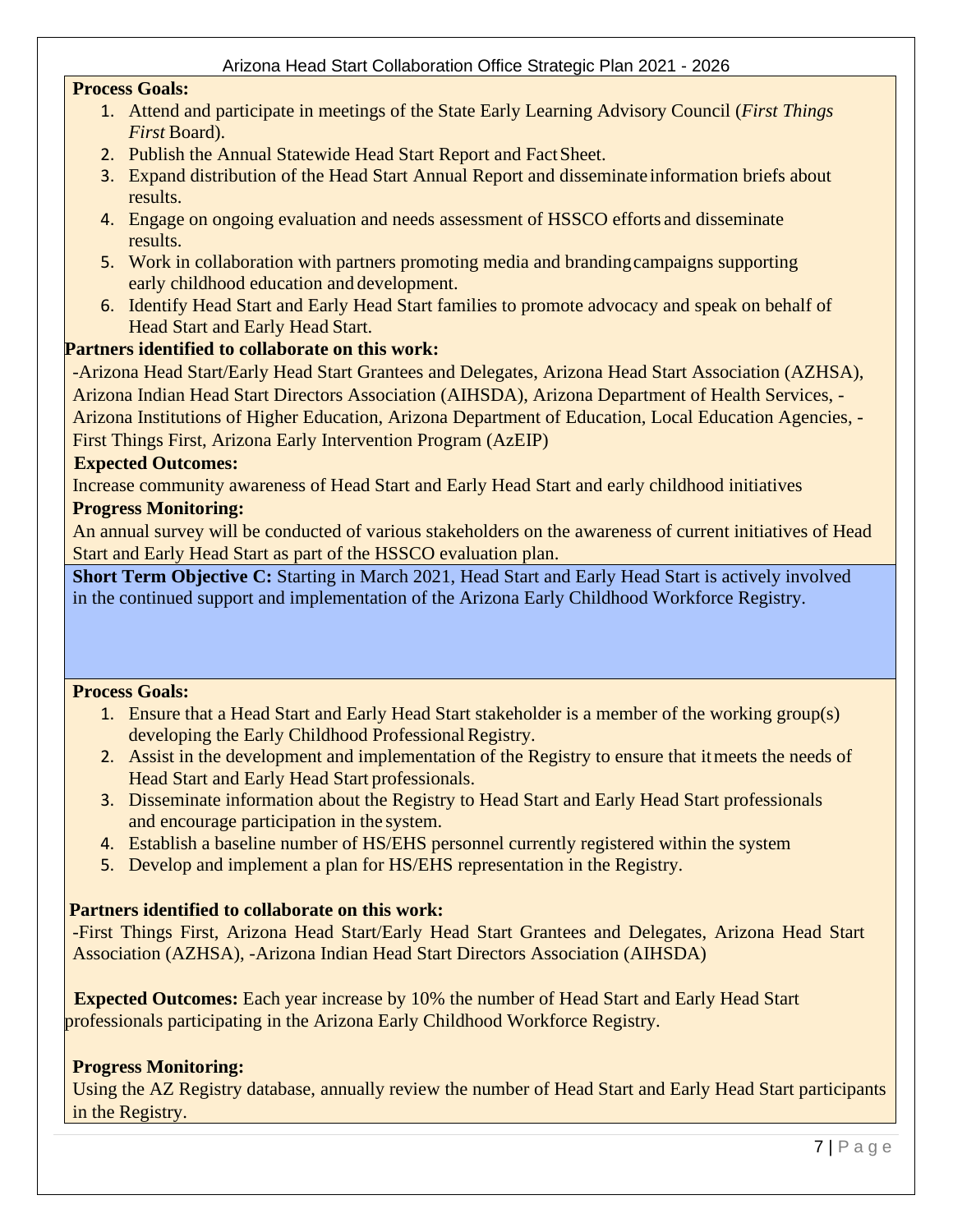**Short Term Objective D:** Starting in March 2021, Head Start and Early Head Start is actively involved in the review of Arizona's TQRIS *Quality First* to ensure that it meets the quality improvement needs of Head Start and Early Head Start programs.

#### **Process Goals:**

- 1. Ensure a Head Start and Early Head Start stakeholder is a member of the working group(s) on the TQRIS.
- 2. Assist in the review of the TQRIS to ensure that it meets the needs of Head Start and Early Head Start professionals.
- 3. Disseminate information about participation in the TQRIS to Head Start and Early Head Start grantees and delegates and encourage participation in the system.

#### **Partners identified to collaborate on this work:**

-First Things First, Arizona Head Start/Early Head Start Grantees and Delegates, Arizona Head Start Association (AZHSA), Arizona Indian Head Start Directors Association (AIHSDA).

#### **Expected Outcomes:**

Increase Head Start and Early Head Start participation in the Arizona TQRIS Quality First.

#### **Progress Monitoring:**

Annual review *Quality First* data on the participation levels of Head Start and Early Head Start as provided by Quality First.

**Short Term Objective E:** Starting in March 2021, Head Start and Early Head Start is actively involved in collaboration with Early Head Start Child Care Partnership initiatives.

#### **Process Goals:**

- 1. Child Care Partnerships are aware of AHSA and attend AHSA meetings.
- 2. Collaborate with Child Care Partnerships and Department of Economic Security (DES) Child Care Development Block Grant to ensure coordination and Head Start and Early Head Start representation in the development of standards for quality reimbursements.
- 3. Participate on DES workgroups writing the Child Care and Development Fund State Plan.

#### **Partners identified to collaborate on this work:**

-First Things First, Arizona Head Start/Early Head Start Grantees and Delegates, Arizona Head Start Association (AZHSA), Arizona Indian Head Start Directors Association (AIHSDA), Child Care Partners.

#### **Expected Outcomes:**

Greater awareness and collaboration between Head Start and Early Head Start and Child Care partners **Progress Monitoring:** 

A survey of awareness of EHS-CC partnerships will be conducted on an annual basis during the grant period as part of the HSCO evaluation plan. This will be used to determine an increase in awareness each year.

**Short Term Objective F:** Starting in March 2021, Head Start and Early Head Start is actively involved in efforts to share data and increase data-based decision making.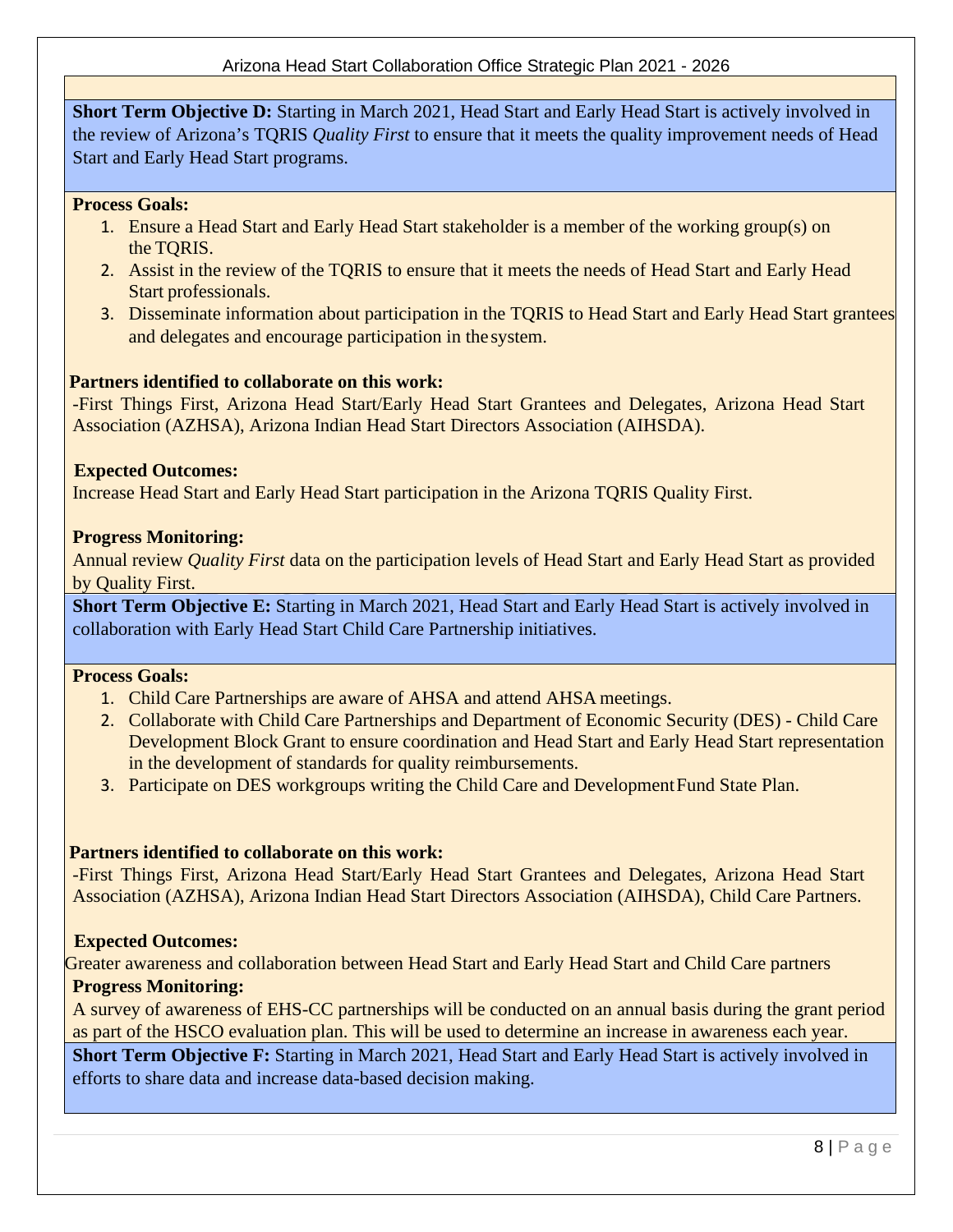#### **Process Goals:**

1. Through Head Start and Early Head Start representation on working groups and committees, understand relevant, ongoing data sharing work of initiatives such as the following:

- *Quality First*
- Arizona Early Childhood Workforce Registry
- Read on Arizona MapLIT tool
- Department of Economic Security—Child Care Administration
- *First Things First* data center
- WIC
- Arizona Department of Education
- Arizona Academy of Pediatrics
- Arizona Health Cost Care Containment System EPSDT providers
- 2. Develop and update, as needed, memorandums of understanding or data sharing agreements to include Head Start and Early Head Start data in identified data sharing initiatives.
- 3. Coordinate collection, submission, and quality control of Head Start and Early Head Start data to identified data sharing initiatives.
- 4. Develop strategic goals for statewide and grantee use of PIR and other datasources for program improvement.

#### **Partners identified to collaborate on this work:**

-First Things First, Arizona Head Start/Early Head Start Grantees and Delegates, Arizona Head Start Association (AZHSA), Arizona Indian Head Start Directors Association (AIHSDA), First Things First, Department of Economic Security, Arizona Department of Education, Read on Arizona, WIC.

#### **Expected Outcomes:**

- 1. Greater awareness of Head Start and Early Head Start and Head Start and Early Head Start data
- 2. Increase usage of PIR and other Head Start and Early Head Start data to inform decision making and continuous quality improvement

#### **Progress Monitoring:**

A survey of awareness and use of EHS-CC data will be conducted during the grant period as part of the HSCO evaluation plan.

**[Arizona Head Start Association Sub-Committee Alignment:](https://www.azheadstart.org/committees.php)** Early Childhood Development Committee

**[National OHS Priority Alignment:](https://eclkc.ohs.acf.hhs.gov/about-us/article/head-start-collaboration-offices-national-priorities)** ALL

**[Regional OHS Priority Alignment:](https://eclkc.ohs.acf.hhs.gov/about-us/article/head-start-collaboration-offices-regional-priorities)** Child Welfare, Military Families, Subsidy TANF, ALL **[Arizona Statewide Strategic Plan Alignment:](https://www.azed.gov/sites/default/files/2019/10/AZ%20Statewide%20Strategic%20Plans%20Crosswalk_Final.pdf?id=5da73b6e03e2b308508fb73e)** ALL

As indicated by the childcare gap analysis within our statewide need's assessment, Arizona has

approximately 300,000 under the age of 6 (with parents in the labor force) potentially needing childcare. This is

resulting in an almost 12% childcare gap in urban areas and a gap of almost 50% (on average) in our rural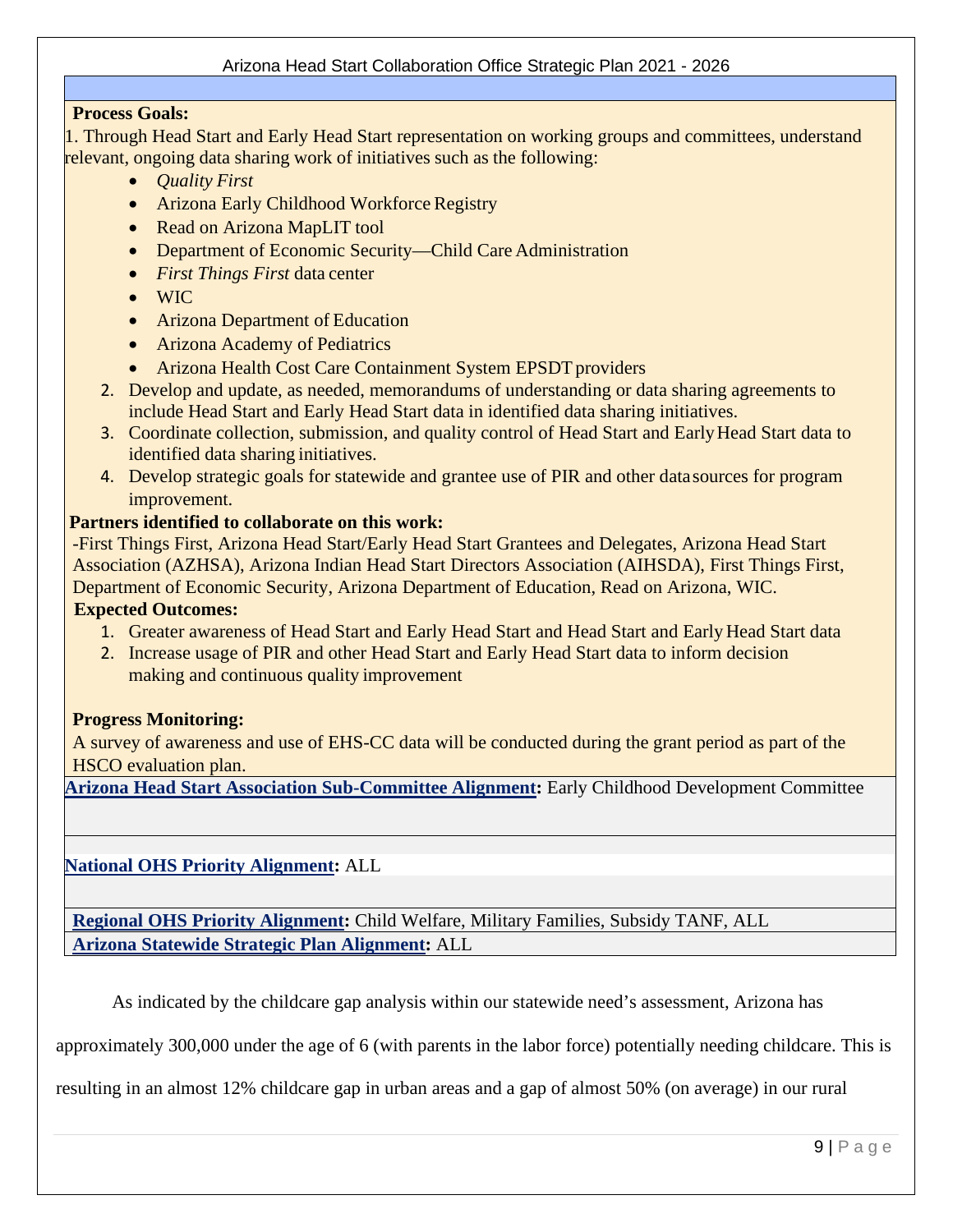communities. Furthermore, this gap significantly increases more minorities, those with limited English, and for

those families living in poverty. This is exacerbated by the fact that according to Arizona's Vitalyst Health<sup>[4](#page-10-0)</sup>,

only 22% of three and four-year-old are enrolled in high quality preschool settings. In reviewing 2018 TQRIS

Data for participating Head Start programs, 14,294 children are being served in participating head start

programs with 31% of those children being served in a full day setting. HSSCO will continue to work on

increasing access to full day care.

#### **Long Range Goal 2: Families in Head Start-who need full day services-have increased access to high quality early care and education services**

**Short Term Objective A:** Beginning March 2021, increase Head Start and Early Head Start programs apply for and/or participating in the state's Tiered Quality Rating Improvement System.

#### **Process Goals:**

1. Provide information on and promote the Quality First (TQRIS) system to Head Start and Early Head Start grantees and delegates.

2. Advocate to First Things First and Quality First for a menu of options for TQRIS that support the needs of Head Start and Early Head Start.

- 3. Provide information and support to Head Start and Early Head Start Grantees and delegates on Quality First scholarships, childcare subsidies, and financial sustainability models for quality early care and education
- 4. Establish baseline data related to HS/EHS participation in the TQRIS
- 5. Annually review HS/EHS baseline data

6. Provide guidance and resources relative to supporting improved ratings and financial models to support sustainable quality practices.

#### **Partners identified to collaborate on this work:**

First Things First, Quality First,

#### **Expected Outcomes:**

- 1. Increase Head Start and Early Head Start application/participation in the Arizona TQRIS Quality First.
- 2. Increase the quality star rating of Head Start and Early Head Start providers enrolled in TQRIS.
- 3. Increase the number of Head Start and Early Head Start providers with sustainable financial plans to support the provision of ongoing quality early education

#### **Progress Monitoring:**

Quality First data will be used to monitor Head Start and Early Head Start participation and star ratings in the TQRIS in the HSSCO Evaluation plan

**Short Term Objective B:** Beginning in March 2021, increase Head Start and Early Head Start children served in a full-day option through partnerships and/or braided funding. **Process Goals:**

<span id="page-10-0"></span><sup>&</sup>lt;sup>4</sup> Arizona Town Hall: Creating Vibrant Communities: https://www.aztownhall.org/113\_Town\_Hall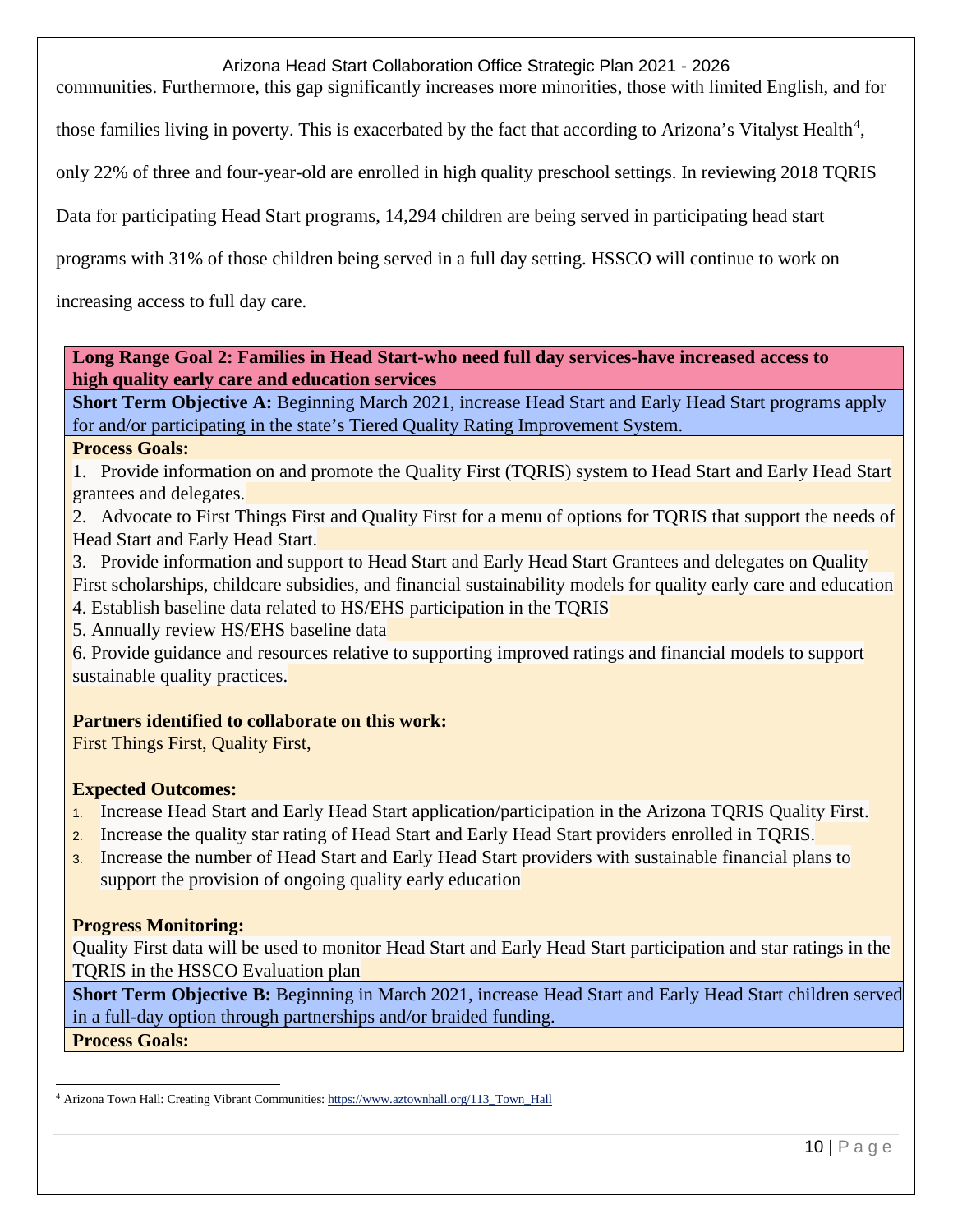1. Provide information on and promote *Quality first* and scholarships to Head Start and Early Head Start grantees and delegates.

2. Provide information and support to Head Start and Early Head Start grantees and delegates on *Quality First*  scholarships, childcare subsidies, and financial sustainability models for quality early care and education.

3. Convene financial and facilities planning leaders of Head Start and Early Head Start grantees and delegates to create professional development resources to support improved budgeting for improvement and sustainability

of quality.

4. Work closely with the Arizona Department of Economic Security Child Care Development Block Grant to strengthen partnerships with Head Start and Early Head Start.

5. Convene Head Start and Early Head Start grantees and delegates to explore additional funding opportunities for full-day quality early education.

6. Support training of family support and eligibility staff to guide families in seeking full day education.

7. Convene Head Start and Early Head Start and Child Care partners to share resources and information on guidelines for quality early care environments and the financial planning needed to support them.

# **Partners identified to collaborate on this work:**

Quality First, Department of Economic Security Child Care Administration, Child care partners (EHS-CCP partners, School District Community Ed, Tempe PRE and other municipalities that may be funding public preK)

# **Expected Outcomes:**

1. Increase the number of full-day enrollment opportunities in Head Start and Early Head Start (PIR data). 2. Increase the number of children served in full day, high quality Head Start and Early Head Start programs (PIR data).

3. Increase the number of children with childcare subsidies enrolled in Head Start and Early Head Start (PIR and DES data).

4. Increase the number of Head Start and Early Head Start providers with sustainable financial plans to support the provision of ongoing quality early education, including appropriate environments and facilities (HSSCO Evaluation plan).

#### **Progress Monitoring:**

- 1. PIR data will be used to evaluate the number of full-day enrollment opportunities and the number of children served in full-day HEAD START AND EARLY HEAD START programs;
- 2. DES data will be used to evaluate the number of children with childcare subsidies served in Head Start and Early Head Start programs;
- 3. Increase the number of Head Start and Early Head Start providers who have completed the professional development training to support improved budgeting for improvement and sustainable financial plans to support the provision of ongoing quality early education, including appropriate environments and facilities (HSSCO Evaluation plan)..

**Short Term Objective C:** Increase the availability of quality early education for three year old children. **Process Goals:**

1. Form a working group to explore data to better understand the availability of quality early education for 3 year-olds.

2. The working group will provide findings, recommendations, and strategies to AHSA to increase availability of quality early education for 3-year-olds.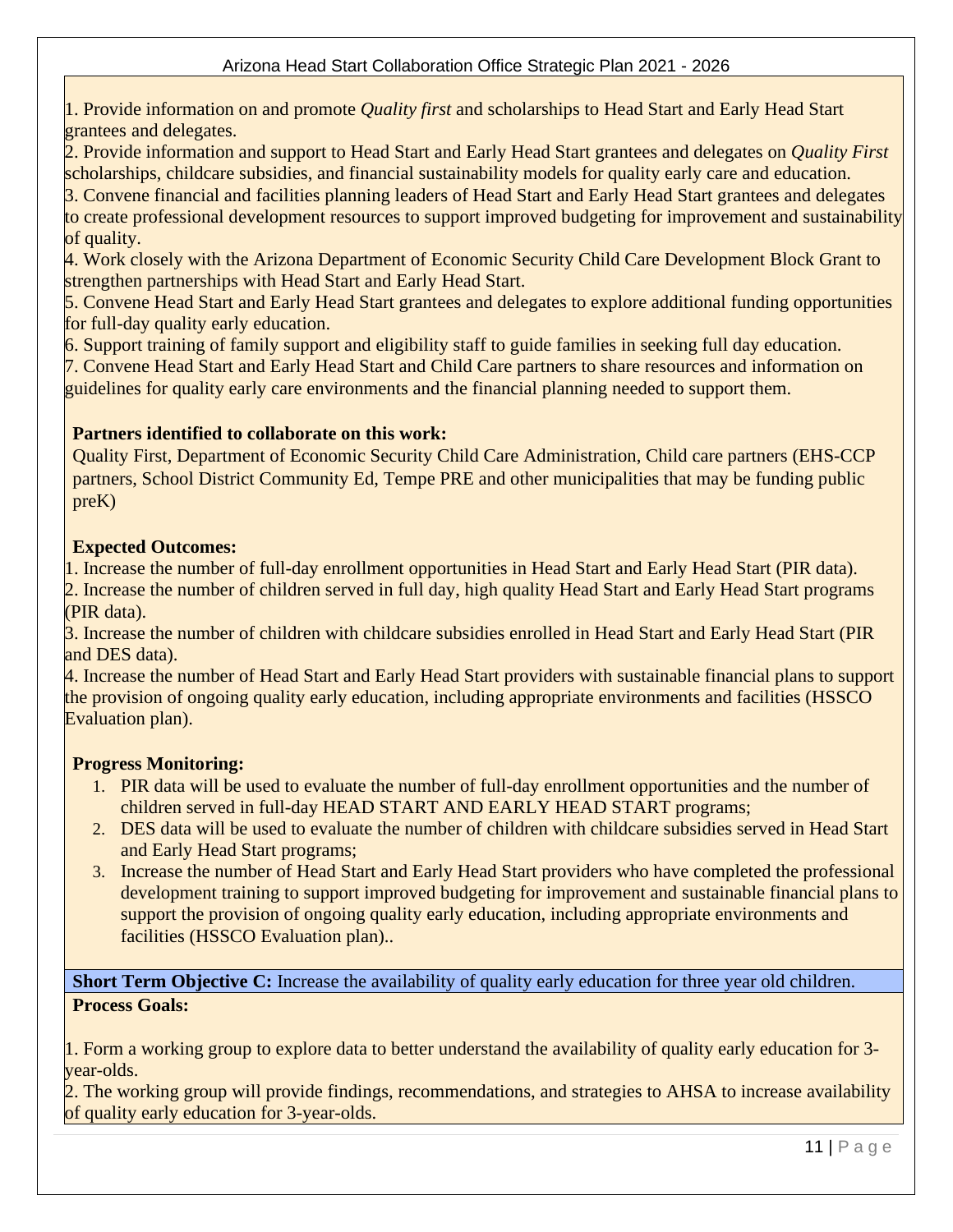3. The working group will assess the strategies for effectiveness.

#### **Partners identified to collaborate on this work:**

AHSA board, possibly pull workgroup members from the committees

#### **Expected Outcomes:**

To increase the availability of quality early education for 3-year-olds.

# **Progress Monitoring:**

The working group will create a report based on their findings and a list of effective strategies.

**Short Term Objective D:** Annually increase Head Start and Early Head Start staff obtaining degrees or acquiring higher education degrees.

# **Process Goals:**

1. Disseminate information about the Arizona Early Childhood Workforce Registry to Head Start and Early Head Start professionals and encourage participation in the Registry system.

2. Hold an annual meeting for Head Start and Early Head Start staff focused on participation in the Arizona Early Childhood Workforce Registry on site, facilitated by the grantee and delegates at a time and convenient for them in the year.

3. Provide regular updates on the Registry at AHSA meetings.

4. Support the development and utilization of non-traditional educational opportunities, such as cohorts and online training.

5. Form a working group to examine impediments to early childhood professionals pursuing degrees.

6. Disseminate information on the programs approved for certification on the ADE-ECE website.

7. Convene a working group to establish a definition of "related fields" for Arizona Head Start and Early Head Start grantees and delegates; utilize the First Things First career lattice to define the number of credits and type of coursework needed for employment at Head Start and Early Head Start.

8. Coordinate with Arizona Institutions of Higher Education to develop a recognized certificate for Arizona Head Start and Early Head Start and is recognized by the Office of Head Start.

# **Partners identified to collaborate on this work:**

First Things First Registry personnel, Arizona Dept of Education ECE Unit, institutions of higher learning personnel, a workgroup or two, Office of Head Start personnel

# **Expected Outcomes:**

1. Increase the number of qualified Head Start and Early Head Start staff.

2. Increase the number of Head Start and Early Head Start staff with bachelor's degrees or higher.

3. Increase the number of Head Start and Early Head Start staff participating in FTF Registry scholarships.

4. Increase the number of Head Start and Early Head Start staff participating in the Registry and statewide

systems of teacher quality.

# **Progress Monitoring:**

- 1. PIR data will be used to evaluate the number of qualified staff and the number of staff with a bachelor's (or higher) degree.
- 2. First Things First and Arizona PBS data systems will be used to determine and evaluate the number of HEAD START AND EARLY HEAD START staff participating in the Registry and receiving scholarships.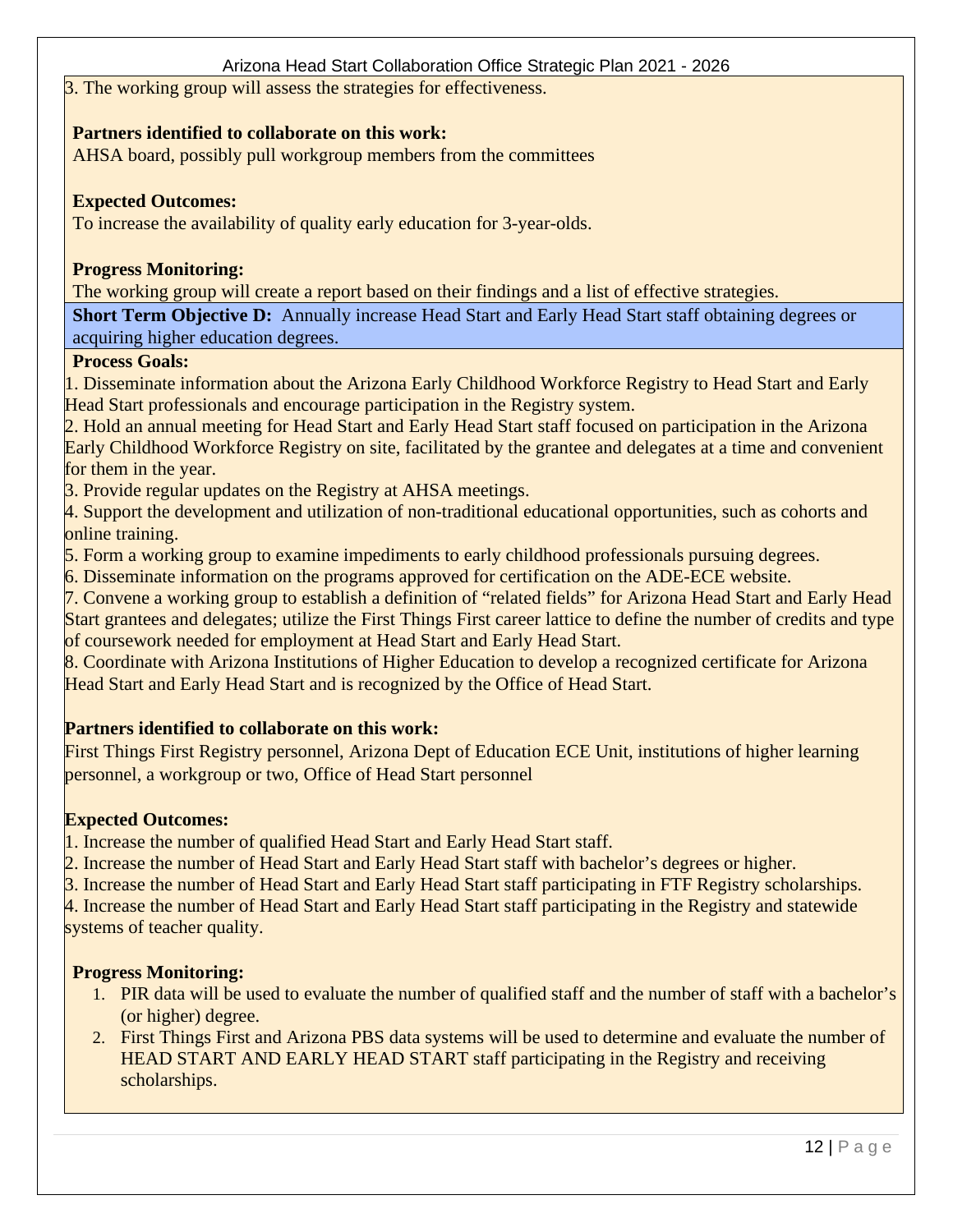**Short Term Objective E:** By 2026, increase availability of quality infant/toddler professional development for Head Start and Early Head Start staff.

# **Process Goals:**

1. Form a working group to identify the available infant/toddler development courses in Arizona.

2. Coordinate with partners to support the growth of the infant/toddler workforce.

3. Conduct a summit around infant/toddler education.

4. Utilize the Arizona Early Childhood Workforce Registry to identify patterns in infant/toddler education and qualifications in the state.

5. Support the development and utilization of non-traditional educational opportunities, such as cohorts and online training.

# **Partners identified to collaborate on this work:**

CSPD (Comprehensive System of Personnel Development) in-service Workgroup, FTF Registry, Institutions of Higher Education personnel, AZEIP, FTF for funding, ADE-ECE unit

# **Expected Outcomes:**

Increase the number of Head Start and Early Head Start professionals with infant/toddler professional development training.

#### **Progress Monitoring:**

PIR data, ADE PD data and data gathered from Arizona Early Childhood Workforce Registry. **Short Term Objective F:** By 2026, increase the recruitment of childcare professionals into Head Start and Early Head Start.

#### **Process Goals:**

1. Identify key personnel for coordination and collaboration at institutes of higher education.

2. Coordinate and collaborate with local institutes of higher education for students to conduct "Service Learning" and/or internship within Head Start and Early Head Start programs.

3. Market and promote early childhood education and careers to professionals entering the pipeline.

4. Explore and coordinate with the Arizona Department of Education's Career Technical Education office to incorporate service learning into CTE-ECE standards or other personnel standards.

5. Form a working group to support partnerships with professional organizations that could link Head Start and Early Head Start programs with interns and create resources and materials to support programs in staff recruitment efforts.

#### **Partners identified to collaborate on this work:**

ADE-ECE unit, ADE-CTE ECE person, AzAEYC, Other institutes of higher education personnel, Recruitment and Retention CSPD workgroup

# **Expected Outcomes:**

Annually increase the number of Head Start and Early Head Start professionals.

# **Progress Monitoring:**

PIR data, CSPD R&R workgroup data, and data gathered from the institutes of higher education and Head Start & Early Head Start agencies.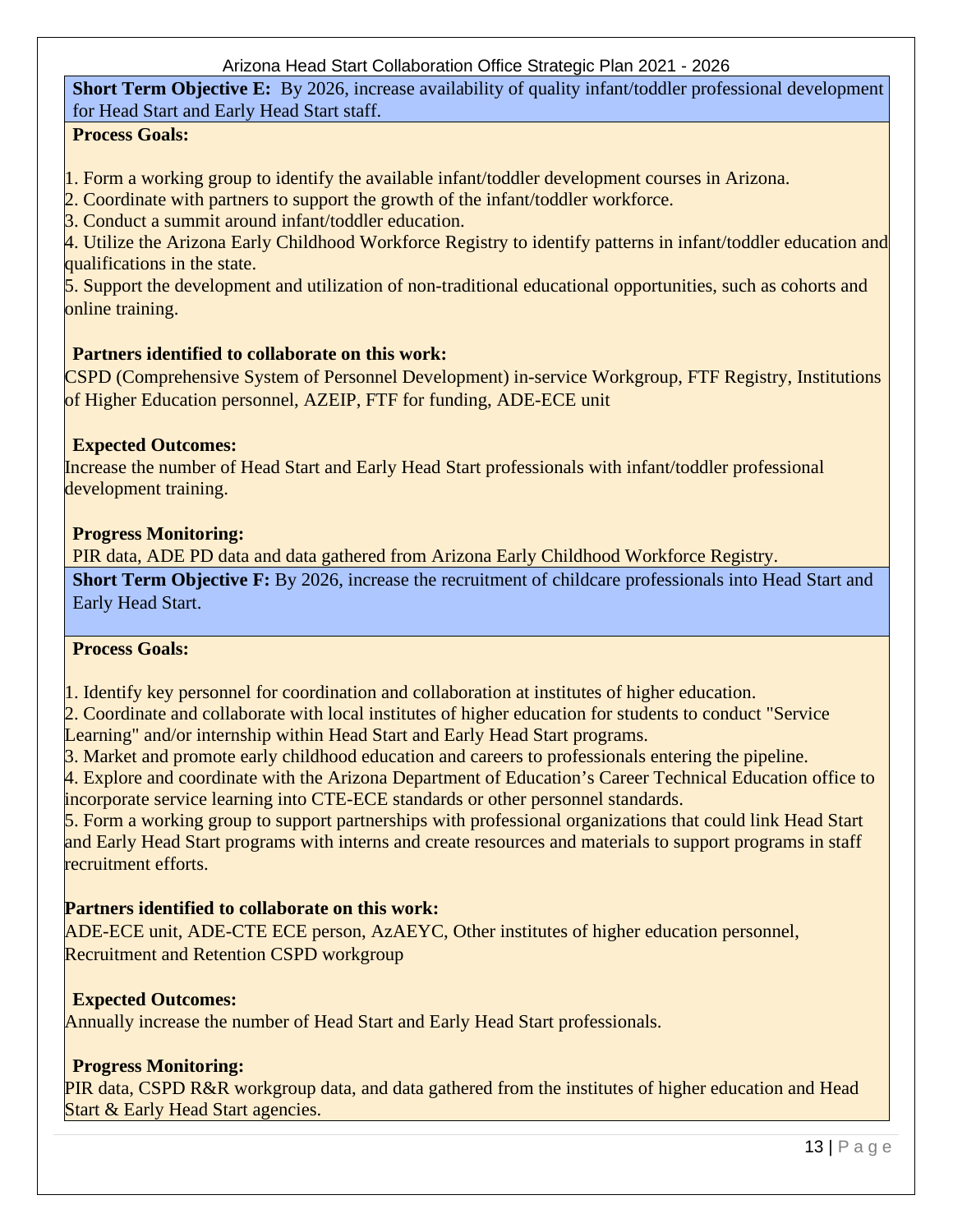**[Arizona Head Start Association Sub-Committee Alignment:](https://www.azheadstart.org/committees.php)** Early Childhood Development Committee

**[National OHS Priority Alignment:](https://eclkc.ohs.acf.hhs.gov/about-us/article/head-start-collaboration-offices-national-priorities)** Support the expansion and access of high quality, workforce and career development opportunities for staff & Collaboration with State Quality Rating Improvement Systems (QRIS)

**[Regional OHS Priority Alignment:](https://eclkc.ohs.acf.hhs.gov/about-us/article/head-start-collaboration-offices-regional-priorities)** Subsidy/TANF **[Arizona Statewide Strategic Plan Alignment:](https://www.azed.gov/sites/default/files/2019/10/AZ%20Statewide%20Strategic%20Plans%20Crosswalk_Final.pdf?id=5da73b6e03e2b308508fb73e)** Workforce Development & Childcare Deserts

As indicated in our statewide need's assessment, 62% of Arizona's three and four-year-old children

don't go to preschool and our children residing in rural communities and living below the poverty line are

experiencing the highest gaps in accessing childcare. This is compounded by the fact that Arizona has seen the

4th largest increase in homeless people in families with children and has seen a 10% increase in its

homelessness. During this same time frame 5% of the Head Start population was identified as homeless and 3%

as being involved in the foster care system. With this data and information in mind, HSSCO and stakeholders

determined it was best to continue to focus on supporting vulnerable populations.

Long Range Goal 3: Increase the number of children in vulnerable populations served by Head Start. Vulnerable populations include children experiencing homelessness, refugee status, foster care, and children from military families and with an IEP/IFSP.

**Short Term Objective A:** Annually, identify obstacles for the different vulnerable populations in the different communities to enroll and remain in Head Start programs.

**Process Goals:**

- 1. Create a working group to examine PIR and programmatic data to identify trends in low enrollment and high enrollment of vulnerable population to identify who does this well and who needs more support.
- 2. Executive committee will oversee the discussion of trends and strategies for identifying obstacles for the enrollment of vulnerable populations.
- 3. Parent Family and Community Engagement Committee will be responsible for sharing out trends and strategies with ERSEA program staff for grantees.

**Partners identified to collaborate on this work:** 

ADE, McKinney Vento data, DES, MapLit, DHS, AZHSA, DCS

#### **Expected Outcomes:**

- 1. Increased identification of obstacles to the enrollment of vulnerable populations.
- 2. Increase the number of children enrolled in Head Start and Early Head Start from families experiencing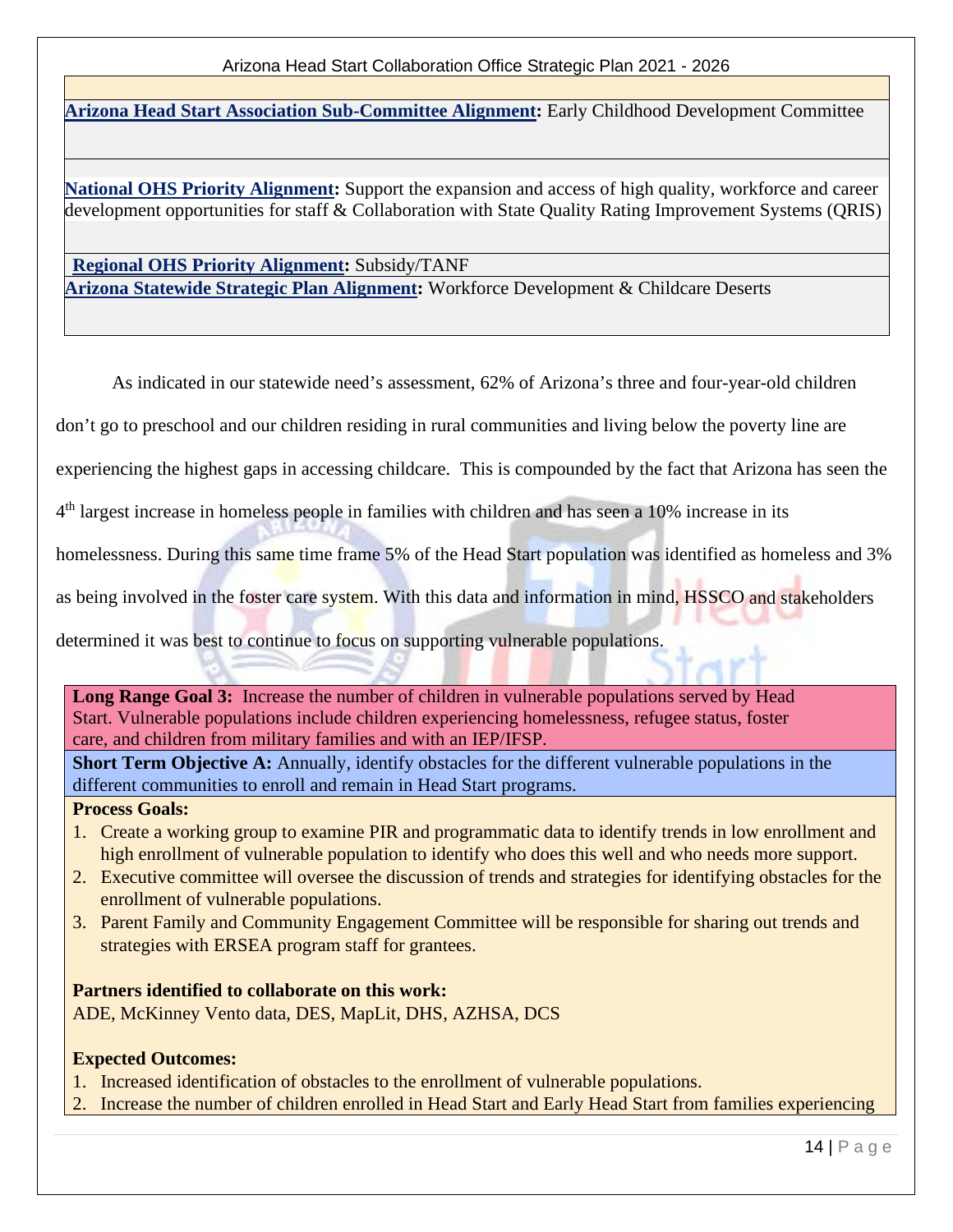homelessness, poverty, refugee status, kith & kin care, foster care, military and IEP/IFSP.

# **Progress Monitoring:**

Annually, Parent survey data, programmatic data (enrollment of different vulnerable populations), state level data (ADE, McKinney Vento data, DES, DCS, MapLit, DHS, state of the young child data), AZHSA executive committee will assign appropriate and applicable committee(s) to monitor progress and collaboratively share out data. Review of data/trends will take place annually (at a minimum) at AZHSA meetings.

**Short Term Objective B: ENROLLING CHILDREN:** Annually, implement initiatives to assist families to overcome the identified obstacles to enroll children from different vulnerable population into Head Start programs.

#### **Process Goals:**

- 1. Review national Head Start strategies to reach the different vulnerable populations, possible trainings.
- 2. Helping programs identify and sustain a system to identify children from different vulnerable populations within the community that could be enrolled in Head Start
- 3. Promote cross agency collaborations and resources to reduce the identified obstacles to enroll the children from different vulnerable population into Head Start programs.

# **Partners identified to collaborate on this work:**

DES, DCS, ADE, School Liaisons, Social Workers, Refugee organizations, Military Liaisons

# **Expected Outcomes:**

Increase Head Start and Early Head Start enrollment numbers for children in the different vulnerable populations.

#### **Progress Monitoring:**

Parent survey data, programmatic data (enrollment of different vulnerable populations), state level data (DES, DCS, McKinney Vento, MapLit, DHS, state of the young child data), reports that are presented to the AZHSA committee, AZHSA executive committee will assign appropriate and applicable committee(s) to monitor progress and collaboratively share out data. Review of data/trends will take place annually (at a minimum) at AZHSA meetings.

**Short Term Objective C: REMAINING ENROLLED:** Annually, implement initiatives to assist families from different vulnerable populations to overcome the identified obstacles to **remain enrolled** in Head Start programs.

# **Process Goals:**

1. Helping programs identify and sustain relationships in the community across agencies and resources to support the child and family.

2. Helping programs identify what professional development they do offer to staff to support the children and families and what still needs to be offered in that community.

3. Promote increased communications between Grantees for children and families that relocate.

# **Partners identified to collaborate on this work:**

Early Head Start and Head Start Grantees and Delegates

# **Expected Outcomes:**

Increased percentage of children from the different vulnerable populations completing the enrolled term at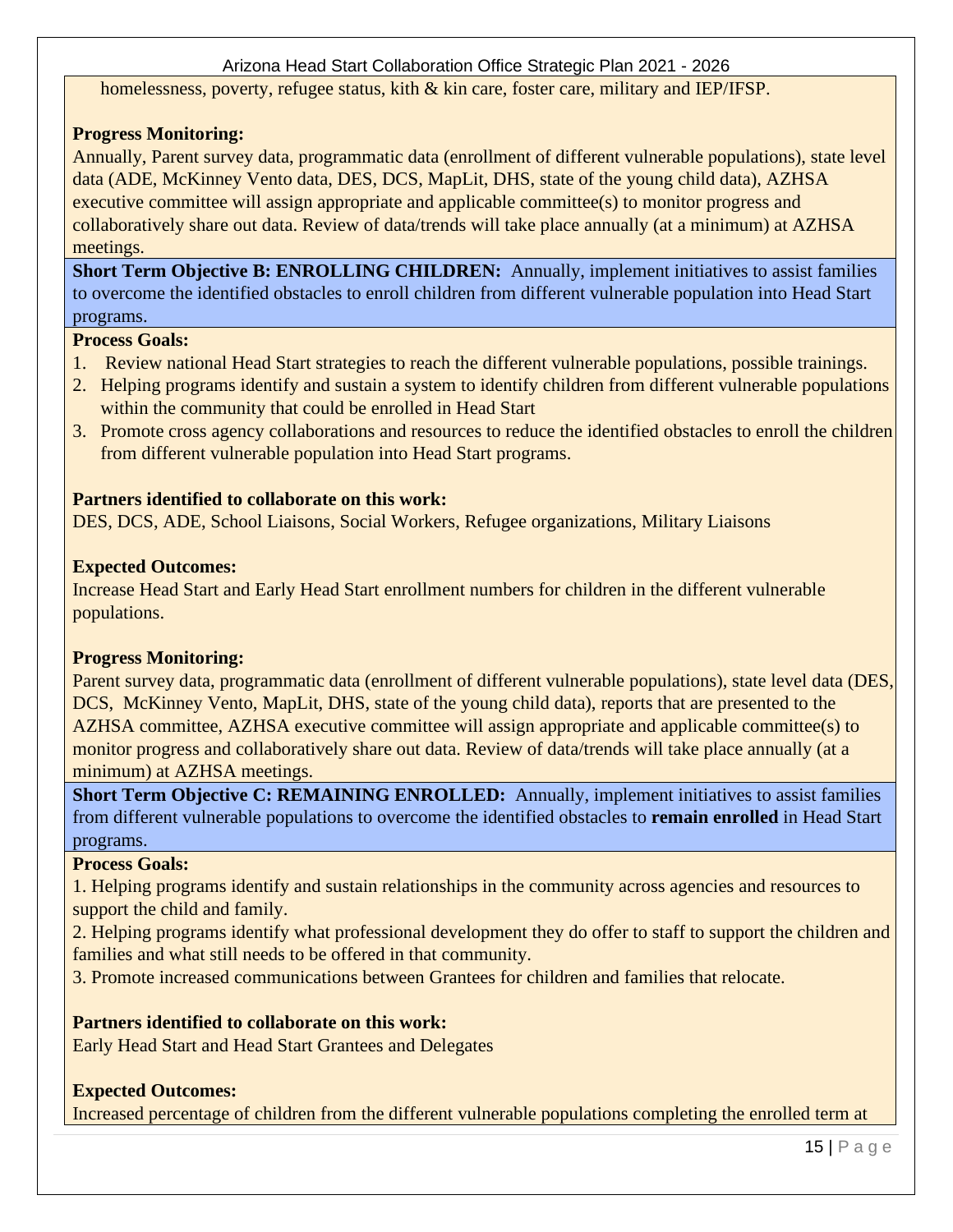various Head Start programs.

#### **Progress Monitoring:**

PIR data-The percent of children completed the enrolled term compared over time, AZHSA executive committee will assign appropriate and applicable committee(s) to monitor progress and collaboratively share out data. Review of data/trends will take place annually (at a minimum) at AZHSA meetings. **[Arizona Head Start Association Sub-Committee Alignment:](https://www.azheadstart.org/committees.php)** Parent, Family and Community Engagement Committee

**[National OHS Priority Alignment:](https://eclkc.ohs.acf.hhs.gov/about-us/article/head-start-collaboration-offices-national-priorities)** Work with state efforts to collect data regarding early childhood programs and child outcomes

**[Regional OHS Priority Alignment:](https://eclkc.ohs.acf.hhs.gov/about-us/article/head-start-collaboration-offices-regional-priorities)** Services to children experiencing homelessness, services to children with disabilities, child welfare **[Arizona Statewide Strategic Plan Alignment:](https://www.azed.gov/sites/default/files/2019/10/AZ%20Statewide%20Strategic%20Plans%20Crosswalk_Final.pdf?id=5da73b6e03e2b308508fb73e)** Inclusion

For the last several years HSSCO has promoted interoperability between Head Start systems and those

of state preschool and K-12 systems specifically with regard to measuring outcomes. Currently Head Start

Programs are part of the Arizona State Board of Education approved ongoing progress monitoring tool. In

reviewing the last three years' worth of data, approximately 86% of children are meeting or exceeding age level

expectations. It is of utmost importance to maintain and improve upon this trajectory to ensure not only

continuity of services but that children are prepared for their K-3 academic careers.

Long Range Goal 4: Building relationships to ensure continuity of services between birth to five programs and kindergarten to 3rd Grade.

**Short Term Objective A:** Annually, engage School Leadership in the work of the birth to five community to become champions for ECE.

**Process Goals:**

1. Convene a working group to do strategic planning to engage principals in schools that

have grades kindergarten through 3rd.

2. Establish and support a community of practice for principals related to early childhood.

3. Educate District partners on Head Start and Early Head Start data.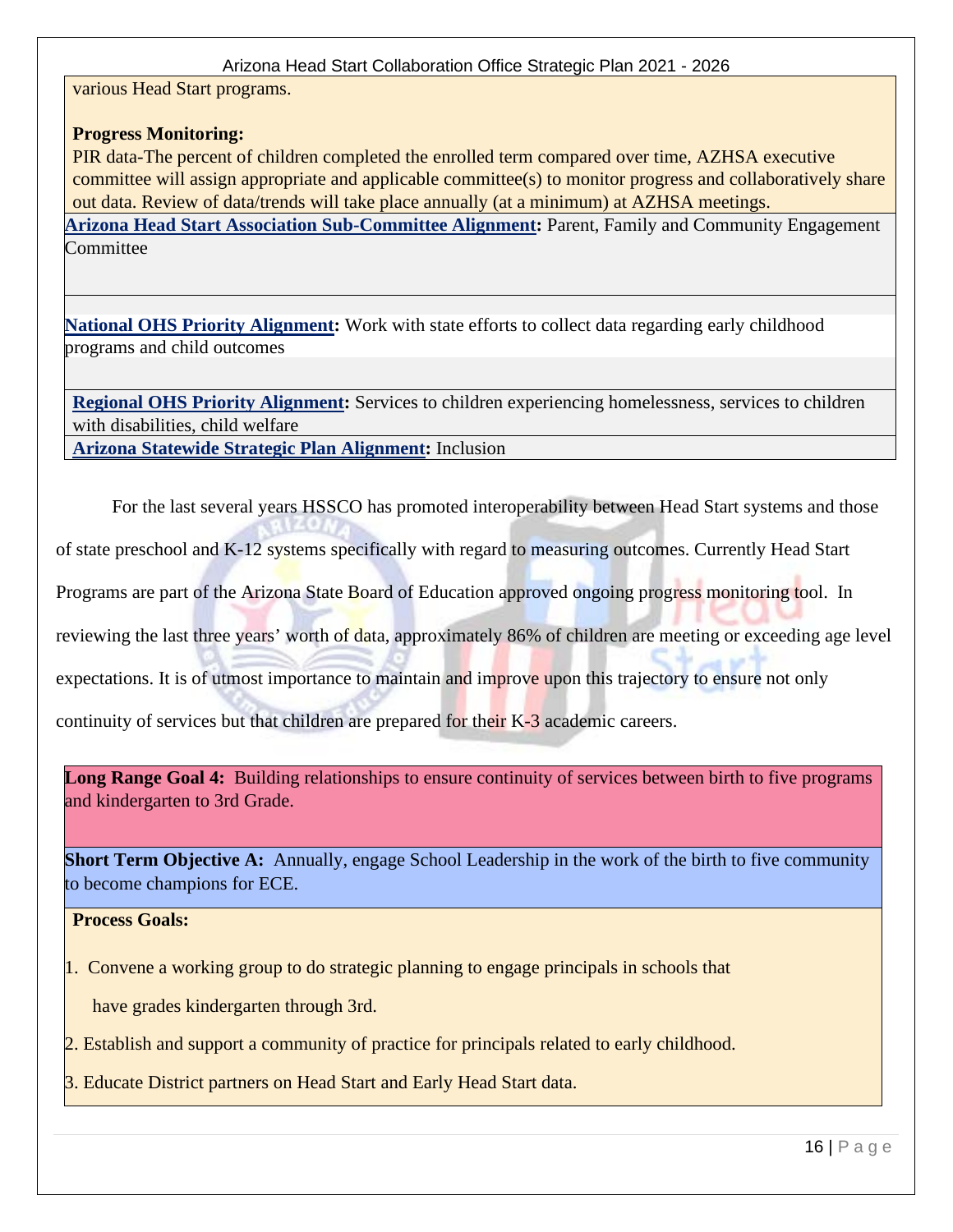4. Head Start and Early Head Start staff and leaders participate in ECQUIP meetings and

know their LEA partners and local private childcare centers.

5. Principals participate in ECQUIP meetings and know their Head Start and Early Head Start

Partners; in addition, Principals are invited to participate in AzHSA quarterly meetings.

6. Increased awareness of and decrease incidence of early entry of 4-year-olds into

Kindergarten.

7. Increase Head Start and Early Head Start and LEA collaboration in kindergarten transition

policies and procedures, especially with the use of Teaching Strategies GOLD data.

**Partners identified to collaborate on this work:** School Principals, District partners, local childcare centers.

**Expected Outcomes:** Increased participation in all early childhood meetings and workgroups.

**Progress Monitoring:** Data gathered by ADE through ADE Connect-Event Management System (ADE system that houses training and participant event data); the HSSCO Evaluation plan.

**Short Term Objective B:** Annually, broaden and/or maintain the participation of Early Head Start Childcare Partners in AZHSA.

**Process Goals:**

1. Head Start and Early Head Start grantees invite Early Head Start Childcare Partners to AHSA meetings.

2. Educate Head Start and Early Head Start staff on the Head Start Collaboration Office and AHSA.

3. Ensure content of meetings includes items specific to Child Care Partners

4. Create a Child Care Partnership work group for collaboration and information sharing.

**Partners identified to collaborate on this work:** Childcare centers participating in the Early Head Start Childcare Partnership

**Expected Outcomes:** Increased AZHSA membership.

**Progress Monitoring:** AZHSA membership data.

**Short Term Objective C:** By 2022-23, hold a Birth to Five Regional School Readiness Summit.

**Process Goals:**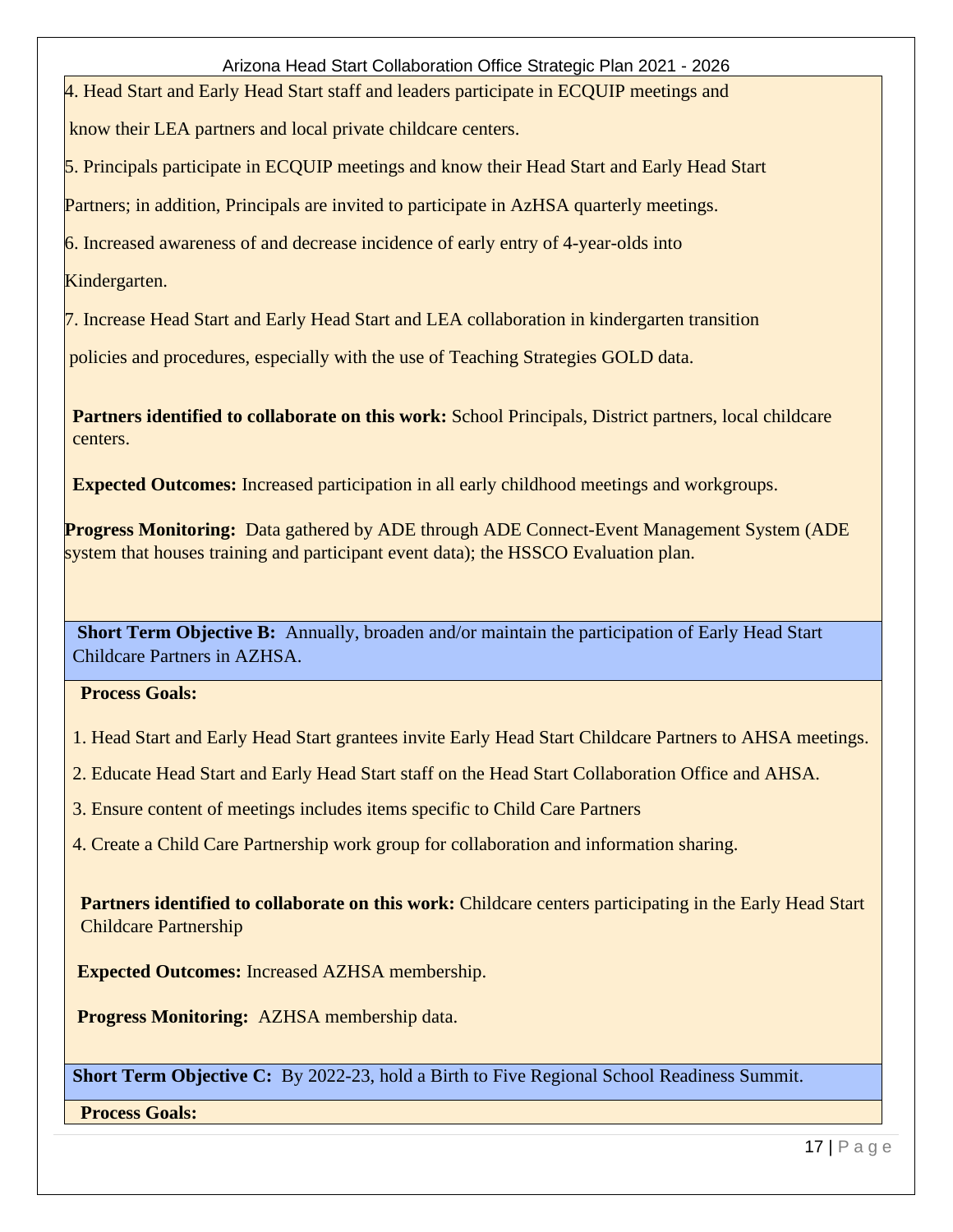1. Create a strategic planning group for a Regional School Readiness Summit.

2. Identify funding for a Regional School Readiness Summit.

3. Hold and evaluate a Regional School Readiness Summit.

4. As part of the Regional School Readiness Summit, inform stakeholders about the Kindergarten Developmental Inventory and how to assist families to understand its relevance for their child.

**Partners identified to collaborate on this work:** School District partners, Childcare partners, ADE

**Expected Outcomes:** Increased awareness of current trends, issues, and/or concerns in Relative to School Readiness and best practice.

**Progress Monitoring:** A School readiness Summit evaluation will be done after the Summit is conducted.

**[Arizona Head Start Association Sub-Committee Alignment:](https://www.azheadstart.org/committees.php)** Early Childhood Development Committee & Parent, Family, and Community Engagement

**[National OHS Priority Alignment:](https://eclkc.ohs.acf.hhs.gov/about-us/article/head-start-collaboration-offices-national-priorities)** Work with state school systems to ensure continuity between Head Start and Kindergarten Entrance Assessment (KEA)

**[Regional OHS Priority Alignment:](https://eclkc.ohs.acf.hhs.gov/about-us/article/head-start-collaboration-offices-regional-priorities)** Community Services

**[Arizona Statewide Strategic Plan Alignment:](https://www.azed.gov/sites/default/files/2019/10/AZ%20Statewide%20Strategic%20Plans%20Crosswalk_Final.pdf?id=5da73b6e03e2b308508fb73e)** Effective Transitions & Language & Literacy

Based on PIR health trend data of children in HS/EHS, approximately 90% of enrolled children are up to date on immunizations with 62% being at a healthy weight. However, we recognize that immunizations and healthy weight are just a couple of indicators that impact a child's overall physical and mental well-being. In reviewing statewide data, we see that tooth decay and ACES scores for young children in Arizona are high. Taking these facts into consideration, Arizona has chosen to move forward with a continued and refined focus on supporting children's physical and mental well-being.

Long Range Goal 5: Head Start/Early Head Start children receive needed health care including medical and dental prevention and treatment services; and *family-focused socio-emotional health prevention and treatment services.*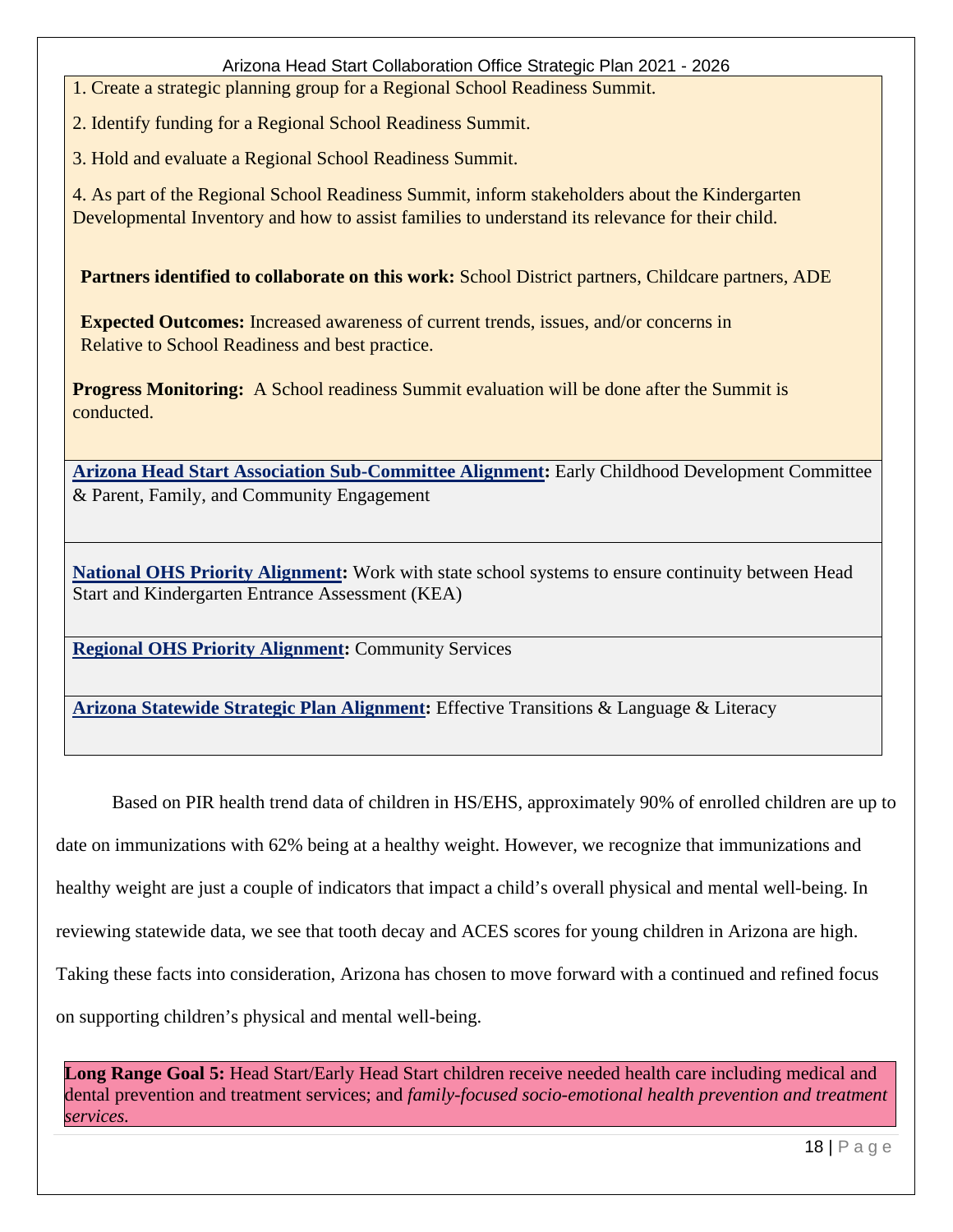**Short Term Objective A**: With stakeholder input and feedback, will create a codified system for the collection of health data collected within the PIR and Head Start grantee data systems and annually reevaluate the system and data collected.

# **Process Goals:**

- 1. Develop timeline for Short Term Objective A Process Goals.
- 2. Write survey questions to determine what data grantees can provide about children's health services and outcomes, how each grantee defines a complete physical, and how each grantee determines eligibility for religious exemptions to immunizations
- 3. Determine which survey tool to use.
- 4. Complete setting up the survey tool.
- 5. Administer the survey and follow up with grantees to maximize the number of completed surveys received. (End of Year 10
- 6. Collect survey data and analyze (beginning Year 2)
- 7. Determine which short-term objectives will be pursued, based on survey responses, and modify process goals as necessary.
- 8. Create 2<sup>nd</sup> survey to collect health data for each short-term objective, using the same survey tool as for the first survey. Year 2.
- 9. Administer the health services and outcomes data survey for the following short-term objectives, and follow up with grantees to maximize the number of completed surveys received. (Year 3)
- 10. Collect survey data, summarize, and analyze. Year 4.

#### **Expected Outcomes:**

- 1. Creation of a codified data collection system
- 2. Increase awareness of HS/EHS grantees on the use of health data to make informed decisions.

**Partners identified to collaborate on this work:** AHSA IH&S Committee, AHSA grantees, HS/EHS parents

**Progress Monitoring:** Meet timeline goals, determine which health information grantees can provide, and collect first year of health information. HSSCO Survey, PIR, and partner program-specific data.

**Short Term Objective B**: Increase the % of children who receive a **complete** well-child exam within 90 days of enrollment. For each child who did not receive a well-child exam within 90 days, identify the reasons why. Once obstacles are identified, develop strategies to address those obstacles.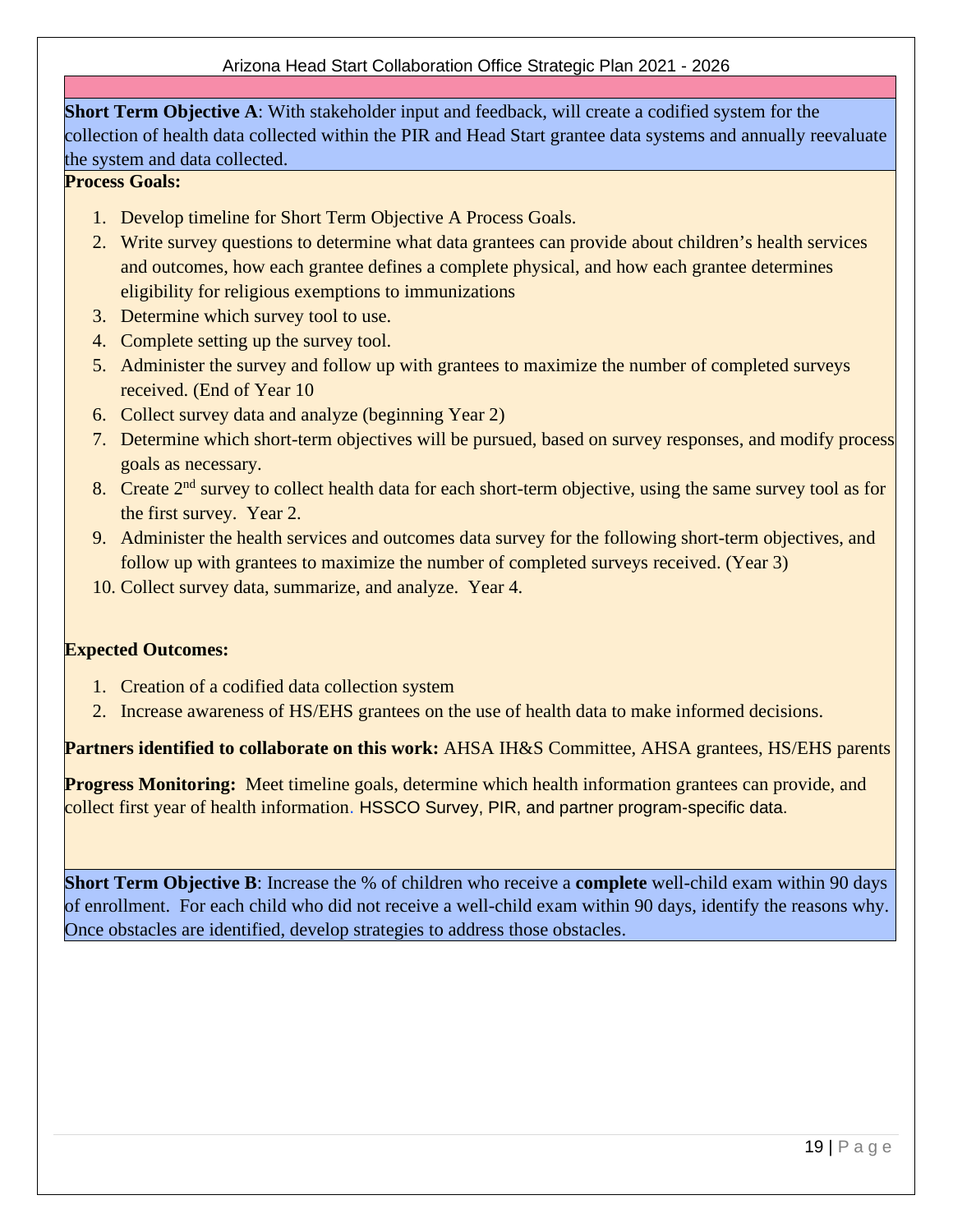#### **Process Goals:**

- 1. Obtain data by grantee on the percentage of children who received a complete well-child exam within 90 days of enrollment.
- 2. For children who didn't receive this service, grantees investigate the reason(s) why. The data is collected and grouped into standard categories, with representative examples for each category. (Examples of standard categories: transportation, forgot appointment, unable to get childcare for other children in the family).
- 3. Team 5 collects the data from each grantee and develops standard categories with representative examples.
- 4. Team 5 develops a strategy to identify children at risk for delayed well-child exams and develops strategies to support families in obtaining timely well-child exams. This may require recruiting additional AHSA members, HS/EHS staff, and parents to participate.
- **5.** The group will then share its findings with AHSA, the AHSA Integrated Health and Safety Committee, and discuss how grantees could implement the new strategies to improve rates of timely well child exams.

#### **Expected Outcomes:**

- 1. Improve identification of children who are at risk for delayed well-child exams
- 2. Increase the knowledge and capacity of HS/EHS staff on strategies to support families in obtaining timely well-child exams.
- 3. Increased use of HS/EHS grantees' data on timely well-child exams for children to improve program practice.

**Partners identified to collaborate on this work:** Arizona Head Start Association Integrated Health and Safety (IH&S) Committee, AHSA Early Childhood Development Committee, AHSA Disabilities and Mental Health Committee, AHSA Head Start and Early Head Start (HS/EHS) grantees.

**Progress Monitoring:** PIR, HSSCO Survey, and partner program-specific data

**Short Term Objective C:** Increase the % of children who receive sensory screening within 45 days of enrollment.

#### **Process Goals for Sensory Screening:**

- 1. Obtain data by grantee on the percentage of children who **did not** receive a developmental and sensory screening within 45 days of enrollment.
- 2. Grantees research why each child didn't receive timely screenings, to identify the obstacles for each child. The data is collected and grouped into categories, with representative examples for each category.
- 3. HSSCO and AZHSA Health Subcommittee review collects the data from each grantee and develops standard categories with representative examples.
- 4. Grantees report the percentage of children who needed further evaluation and treatment.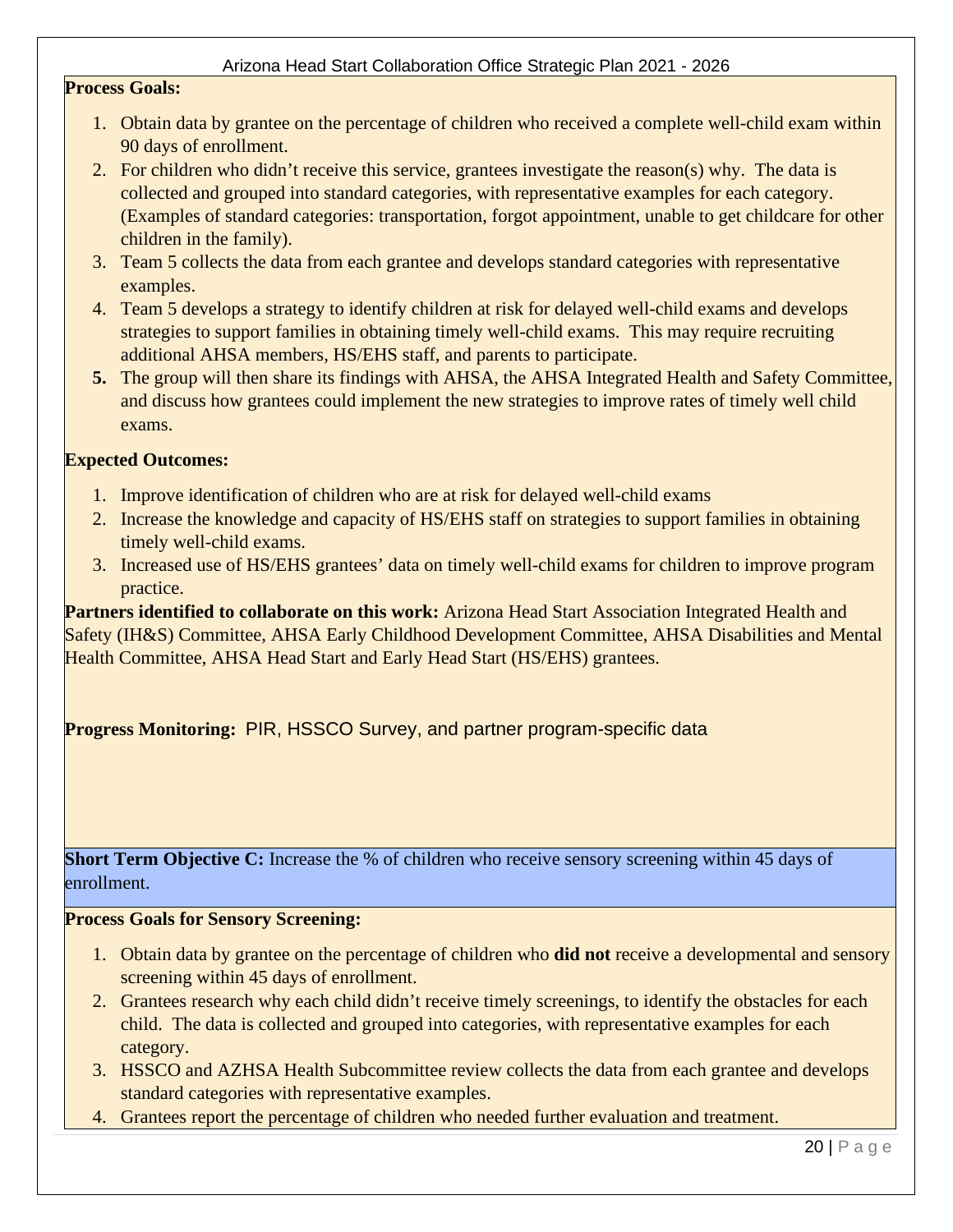- 5. Team develops a strategy to identify children at risk for delayed developmental and sensory screening and develops strategies to support families in obtaining these services. This may require recruiting additional AHSA members, HS/EHS staff, and parents to participate.
- 6. The group will then share its findings with AHSA, the AHSA Integrated Health and Safety Committee, and discuss how grantees could implement the new strategies to improve rates of timely sensory screenings.

# **Expected Outcomes:**

- 1. Improve identification of children early in enrollment who are at risk for delayed sensory screenings.
- 2. Increase the knowledge and capacity of HS/EHS staff on strategies to support families in obtaining timely sensory screenings.
- 3. Increased use of HS/EHS grantees' data on timely sensory screenings for children to improve program practice.

# **Partners identified to collaborate on this work:** AHSA IH&S Committee, HS/EHS grantees, HS/EHS parents

**Progress Monitoring:** PIR, HSSCO Survey, and partner program-specific data

**Short Term Objective D**: Increase the percentage of children who receive a dental exam within 90 days of enrollment and the percentage of children who complete the necessary treatment.

#### **Process Goals for Dental Exams:**

- 1. Obtain data by grantee on the percentage of children who **did not** receive a dental exam within 90 days of enrollment.
- 2. Grantees research why each child didn't receive a timely dental exam, to identify the obstacles for each child. The data is collected and grouped into categories, with representative examples for each category.
- 3. the percentage of children who **did not** receive a dental exam within 90 days of enrollment.
- 4. Team 5 collects the data from each grantee and develops standard categories with representative examples.
- 5. Team 5 develops a strategy to identify children early in enrollment who are at risk for a delayed dental exam. This may require recruiting additional AHSA members, HS/EHS staff, and parents to participate.
- 6. The group will then share its findings with AHSA, the AHSA Integrated Health and Safety Committee, and discuss how grantees could implement the new strategies to improve rates of timely dental exams.

#### **Expected Outcomes:**

- 1. Improve identification of children who are at risk for not getting dental exams.
- 2. Increase the knowledge and capacity of HS/EHS staff on strategies to support families in obtaining timely dental exams.
- 3. Increased use of HS/EHS grantees' data on timely dental exams for children to improve program practice.

**Partners identified to collaborate on this work:** AHSA IH&S Committee, HS/EHS grantees, HS/EHS parents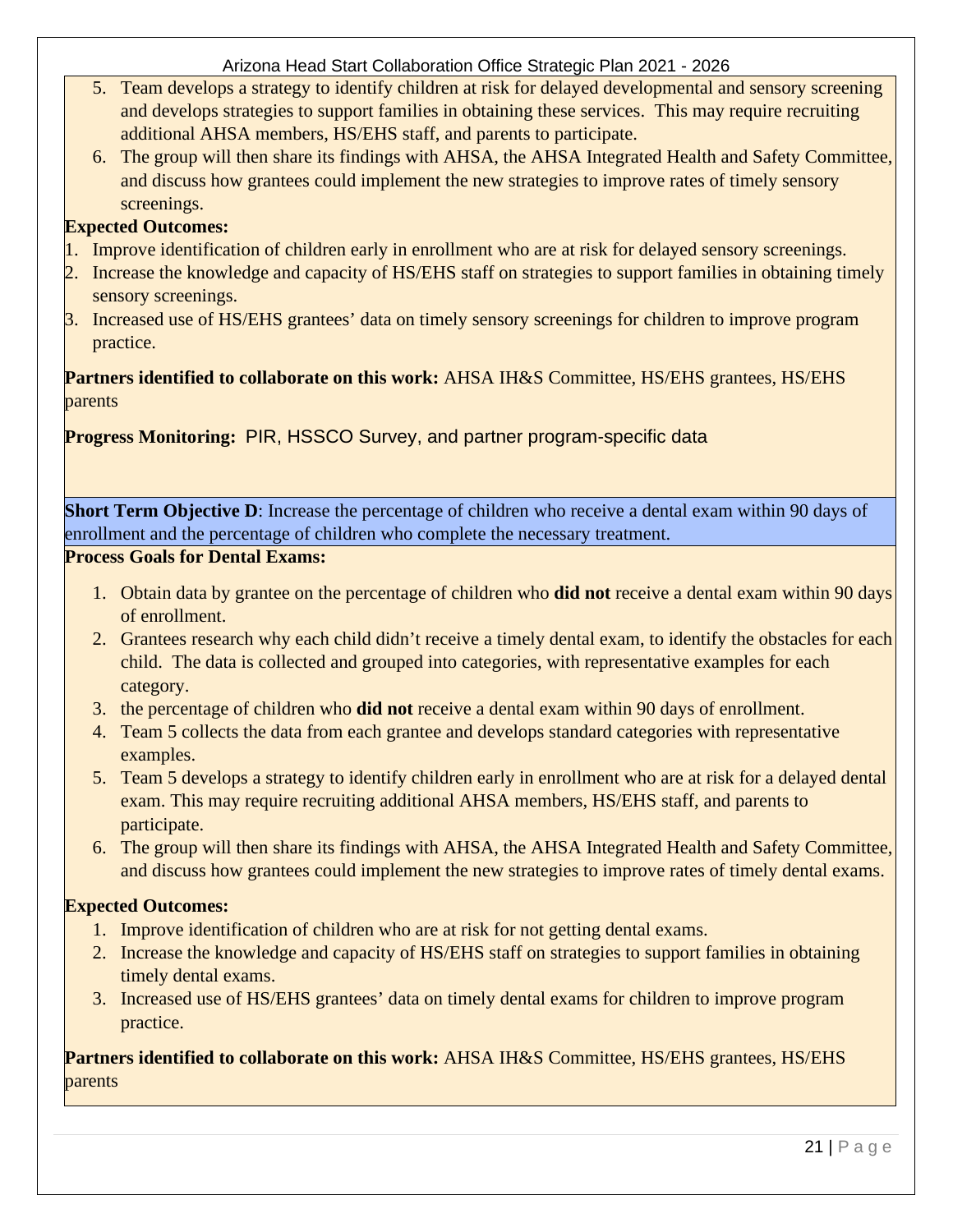**Progress Monitoring:** PIR, HSSCO Survey, and partner program-specific data

#### **Process Goals for Dental Treatment**

- 1. Obtain data by grantee on the percentage of children who needed dental treatment, and who completed dental treatment during the school year.
- 2. For children who needed dental treatment, but didn't complete the treatment, grantees investigate the reason(s) why. The data is collected and grouped into categories, with representative examples for each category.
- 3. Team 5 collects the data from each grantee and develops standard categories with representative examples.
- 4. Team 5 develops a strategy to identify children at risk for not receiving dental treatment when it is needed and develops strategies to support families in obtaining this care. This may require recruiting additional AHSA members, HS/EHS staff, and parents to participate.
- 5. The group will then share its findings with AHSA, the AHSA Integrated Health and Safety Committee, and discuss how grantees could implement the new strategies to improve rates of treatment for children with diagnosed oral health issues.

#### **Expected Outcomes:**

- 1. Improve identification of children early in enrollment who are at risk for not receiving dental treatment.
- 2. Increase the knowledge and capacity of HS/EHS on strategies to support families in obtaining dental treatment.
- 3. Increased use of HS/EHS grantees' data to measure progress in obtaining dental treatment for children.

Partners identified to collaborate on this work: AHSA IH&S Committee, AHSA Early Childhood Development Committee, AHSA Disabilities and Mental Health Committee, HS/EHS grantees, First Things First, Arizona Early Childhood Career and Professional Development Network, AZDE, AZDE Arizona Family Engagement Center, Read On Arizona, U of A Cooperative Extension Family Engagement Programs,

**Progress Monitoring:** PIR, HSSCO Survey, and partner program-specific data

**Short Term Objective E:** Improve the efficacy of Arizona Head Start programs in getting children immunized

#### **Process Goals**:

- 1. Obtain data by grantee on children's immunizations, broken down into:
	- a. Children who are complete for all shot required.
	- b. Children who are on the catch-up schedule
	- c. Children who are delinquent on required immunizations.
	- d. Children who have religious exemptions
	- e. Children who have medical exemption. on required immunizations
- 2. Compare immunization data with prior years and within the school year (immunizations pre and post enrollment).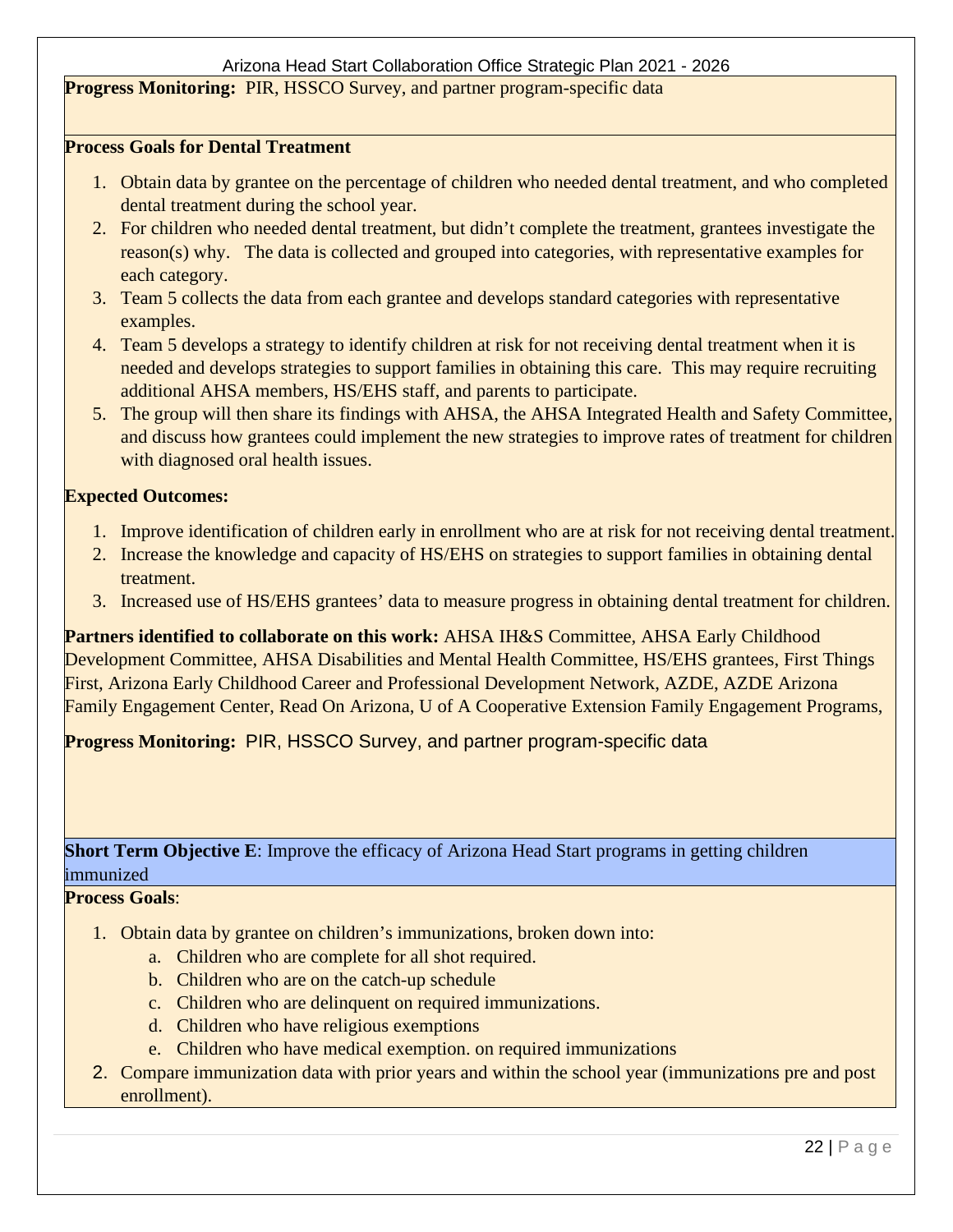- 3. Each grantee researches children are delinquent, to identify the obstacles for each child. The data is collected and grouped into categories, with representative examples for each category.
- 4. HSSCO and Health Subcommittee collects the data from each grantee and develops standard categories with representative examples.
- 5. HSSCO and Health Subcommittee develops a strategy to identify children at risk for delinquent immunizations and develops strategies to support families in obtaining immunizations. This may require recruiting additional AHSA members, HS/EHS staff, and parents to participate.
- **6.** The group will then share its findings with AHSA, the AHSA Integrated Health and Safety Committee, and discuss how grantees could implement the new strategies to improve immunization rates.

# **Expected Outcomes:**

- 1. Improve identification of children early in enrollment who are delinquent on their immunizations, and/or at risk of becoming delinquent during the school year.
- 2. Increase the knowledge and capacity of HS/EHS on strategies to support families in obtaining immunizations.
- 3. Increased use of HS/EHS grantees' data to measure progress in keeping children up to date on their immunizations.

# **Partners identified to collaborate on this work:**

**Progress Monitoring:** PIR, HSSCO Survey, and partner program-specific data

**Short Term Objective F**: Starting in March 2021, increase the availability of training and technical assistance to HS/EHS staff for supporting social/emotional (SE) well-being and family engagement (FE) in Head Start families. The first year would be focused on developing the systems to support early childhood staff education in SE/FE and raising awareness of the importance of SE/FE training for staff. The second year would begin training opportunities.

#### **Process Goals**:

- 1. Identify available SE wellbeing and FE courses in Arizona or online.
- 2. Identify systems partners to support the Head Start workforce (ongoing).
- 3. Develop partnerships with identified systems partners to support the Head Start workforce. (This will be ongoing as new partners are identified and new partnerships established.)
- 4. Raise awareness among HS/EHS management and staff of the importance of training in SE/FE to better support children and families.
- 5. Use PIR data to
- 6. Provide training opportunities to HS/EHS staff.
- 7. Leverage early childhood workforce registry and ADE event management system to identify HS/EHS staff and practitioners participating in FE/SE training.

#### **Expected Outcome:**

- 1. Increased availability of SE/FE courses in Arizona or online.
- 2. Established partnerships to promote SE/FE training for HS/EHS staff.
- 3. Ability to track HS/EHS staff participating in trainings.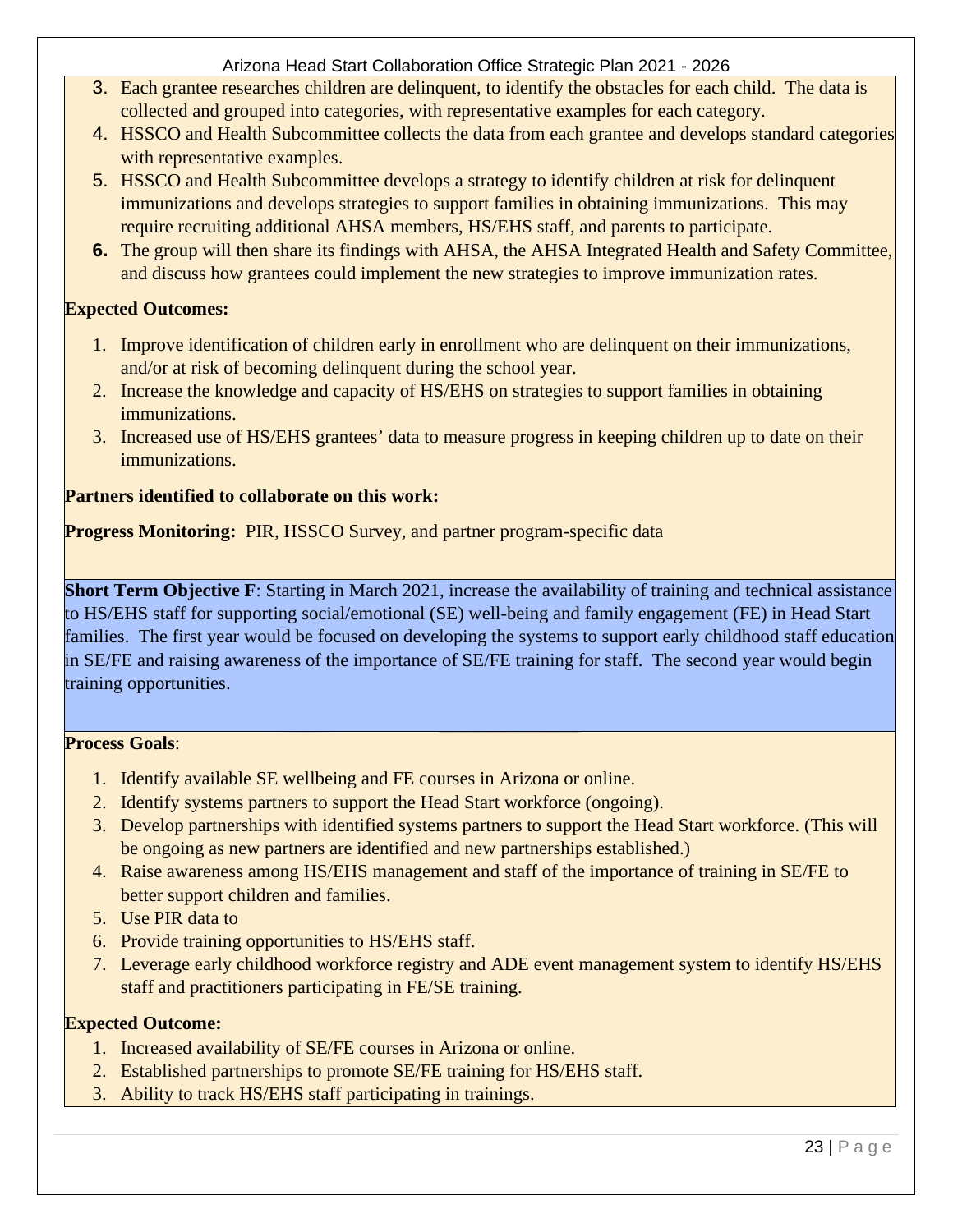**4.** Annually, increase training of HS/EHS staff in SE/FE by 10%.

**Partners identified to collaborate on this work:** ADE ECE, SEEL Team, ACES Consortia, ADE Social Wellness Committee, Infant Toddler Mental Health Coalition, Prevent Child Abuse Arizona, Becky Bailey Conscious Discipline, Pyramid Model.

**Progress Monitoring:** PIR, HSSCO Survey, and partner program-specific data

**[Arizona Head Start Association Sub-Committee Alignment:](https://www.azheadstart.org/committees.php)** Integrated Health & Safety Committee

**[National OHS Priority Alignment:](https://eclkc.ohs.acf.hhs.gov/about-us/article/head-start-collaboration-offices-national-priorities)** Support the expansion and access of high quality, workforce and career development opportunities for staff

**[Regional OHS Priority Alignment:](https://eclkc.ohs.acf.hhs.gov/about-us/article/head-start-collaboration-offices-regional-priorities)** Health Services & Parent and Family Engagement

**[Arizona Statewide Strategic Plan Alignment:](https://www.azed.gov/sites/default/files/2019/10/AZ%20Statewide%20Strategic%20Plans%20Crosswalk_Final.pdf?id=5da73b6e03e2b308508fb73e)** Workforce Development

Enhancing systems that support inclusionary practices in center-based and home-based settings has long been a goal in Arizona. Improved coordination between entities will continue to lead to timely services for children with disabilities. This in turn will lead to improved educational models that will enhance opportunities for better outcomes for children with disabilities and/or developmental or health concerns who do not meet the state criteria/definition for special education services. Currently 4.36% of Arizona's children age 0-5 have a disability. 10.6% of children HS/EHS in Arizona have an IEP or IFSP. Over the last five years we have seen an increase (25-33%) of children with disabilities being served in inclusive settings. Despite the increase in rates of inclusivity, we have seen a decline over the last five years in the percent of children exiting preschool meeting age level expectations. Due to this, Arizona continues to have a focus on closing the learning gap for children with disabilities.

Long Range Goal 6: Through effective and appropriate inclusionary practices, close the learning gap between typically developing children and children with identified special needs.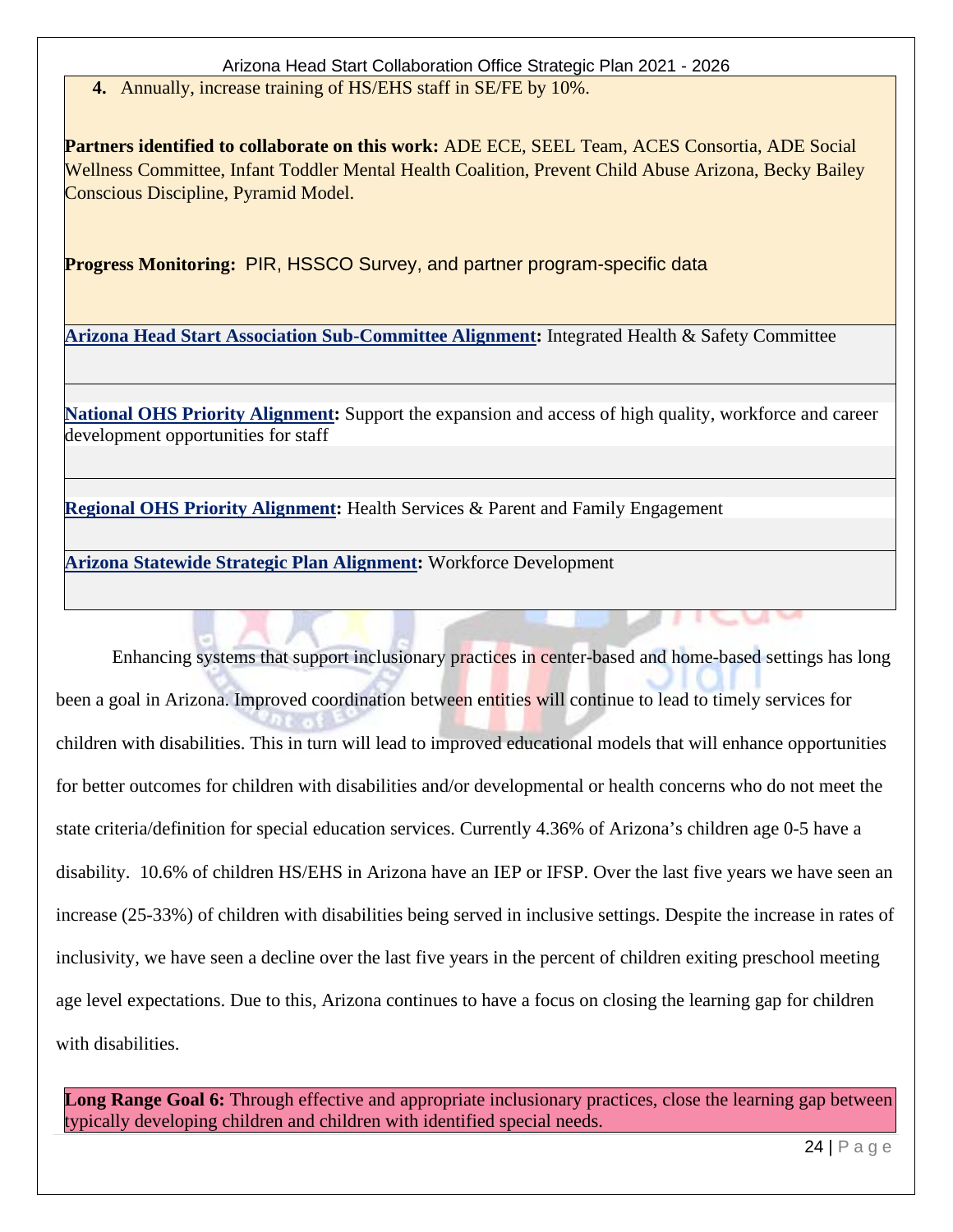**Short Term Objective A**: Starting March 2021, annually, improve the growth percentages, as demonstrated by Arizona's state-approved ongoing progress monitoring tool, of children with special needs from the beginning of their Early Childhood Special Education services to completion.

#### **Process Goals:**

- 1. Assist in the implementation of the state-wide inter-governmental agreement (IGA) between AzEIP and Early Head Start.
- 2. Increase awareness of changes in the state-wide IGA with AzEIP and its implications for Early Head Start practice and collaboration.
- 3. Develop a state-wide leadership team to support implementation of evidence-based strategies to support social/emotional development.
- 4. Hold a summit to engage families in special education/inclusion
- 5. Work with partners to encourage families of children with special needs to enroll in Head Start and Early Head Start.
- 6. Convene grantee working groups to examine PIR data to identify gaps in serving children with special needs by geography, subgroup of children/families or other variables.
- 7. Create a working group to examine the extent and circumstances in Head Start and Early Head Start waivers for ten percent children with IEP/IFSP.
- 8. Coordinate with First Things First to monitor and support measurement and attainment of School Readiness Indicator number six.

#### **Expected Outcomes: Expected Outcomes:**

Decrease the gap between typically developing children and children with special needs as demonstrated on Arizona's state approved ongoing progress monitoring tools for preschool or other developmental assessment data.

**Progress Monitoring: PIR data; Data gathered thorough developmental assessment.** 

**Partners identified to collaborate on this work:** Head Start Representatives, ADE- ECSE Unit and ADE -ECE Unit

**Short Term Objective B**: Starting March 2021, annually increase the use of PIR and other Head Start and Early Head Start data sources to improve services and outcomes for children.

#### **Process Goals:**

- 1. Annual August meeting to review reports, data, generate recommendations
- 2. Annually Review inclusion percentages by site/program/classroom
	- 3. Annually **r**eport on trends observed in the data analysis
	- 4. Annually share with education group through common meetings
	- 5. Annually determine correlations or differences between children with and without disabilities

6. Annually meet with education group to develop/identify PD needed, supports, strategies that will address identified needs and program improvement.

a. Identify PD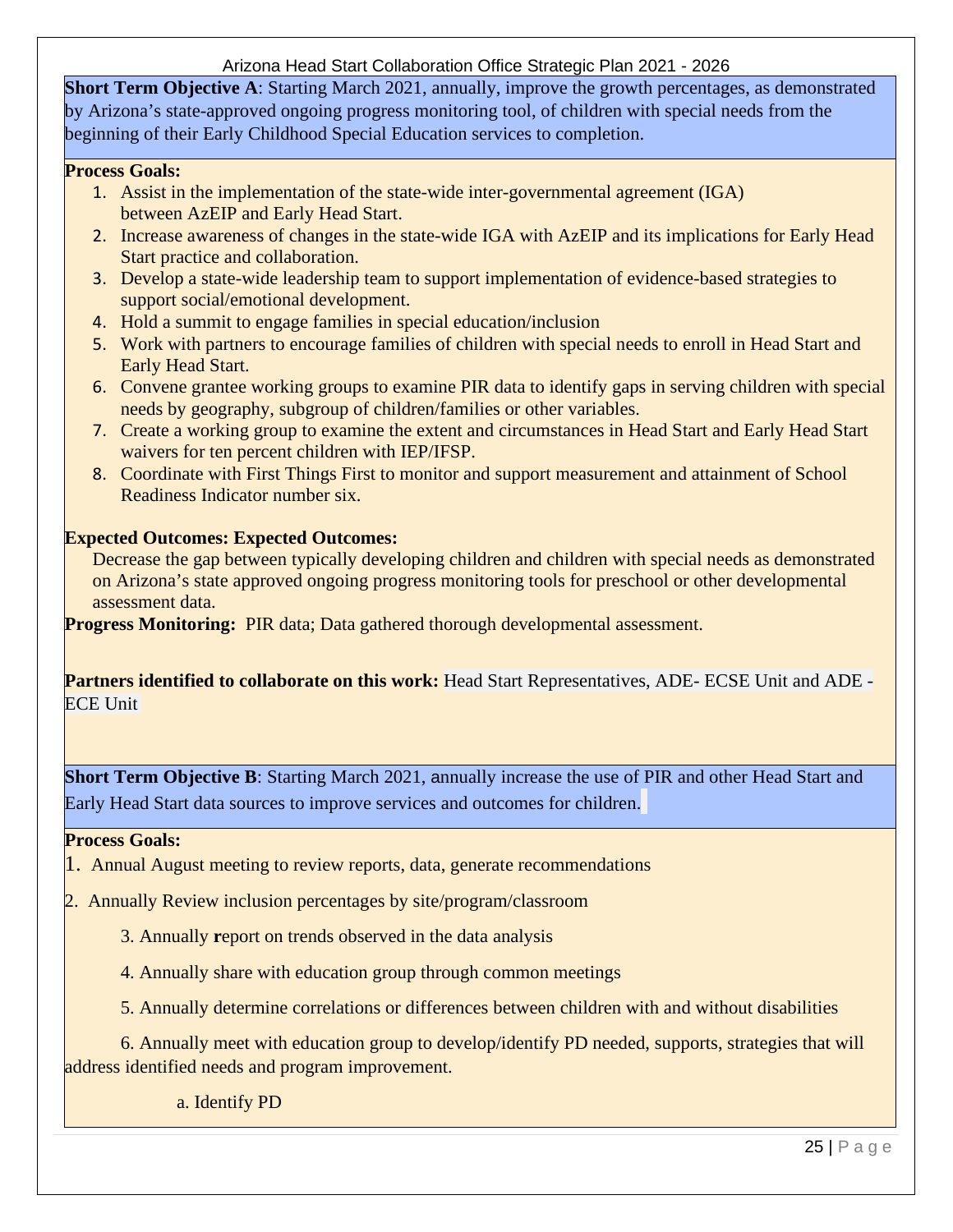b. Identify presenters

**Expected Outcomes:** Increase usage of Arizona's state approved ongoing progress monitoring tools for preschool and other developmental assessment and PIR data to inform decision-making and continuous quality improvement in instructional practices and administrative decisions.

**Progress Monitoring:** State's Ongoing progress monitoring tool, PIR data, and HSSCO annual survey

**Partners identified to collaborate on this work:** AZHSA disabilities work group, HS/EHS disabilities coordinator, ADE

**Short Term Objective C:** Starting March 2021, AZHSA disability and mental health committee workgroups to annually examine PIR and Child Outcomes exit report data (and compare to statewide data) to identify gaps in achievement for children with special needs by geography, subgroup of children/families or other variables.

#### **Process Goals:**

1. Educate District partners on Head Start and Early Head Start data related to children with special needs.

2. Convene grantee working groups to examine PIR data (and compare to state-wide data) to identify gaps in achievement for children with special needs by geography, subgroup of children/families or other variables.

3. Develop strategic goals for state-wide and grantee use of PIR and other data sources for program improvement.

4. Keep AZHSA aware of the State Systemic Improvement Plan Annual Report and progress in closing the gap between typically developing and children with special needs.

**Expected Outcomes:** Increase usage of Arizona's state approved ongoing progress monitoring tools for preschool and other developmental assessment and PIR data to inform decision-making and continuous quality improvement in instructional practices and administrative decisions.

**Progress Monitoring:** HSCO Evaluation plan.

**Partners identified to collaborate on this work:** Head Start Representatives, ADE- ECSE Unit and ADE - ECE Unit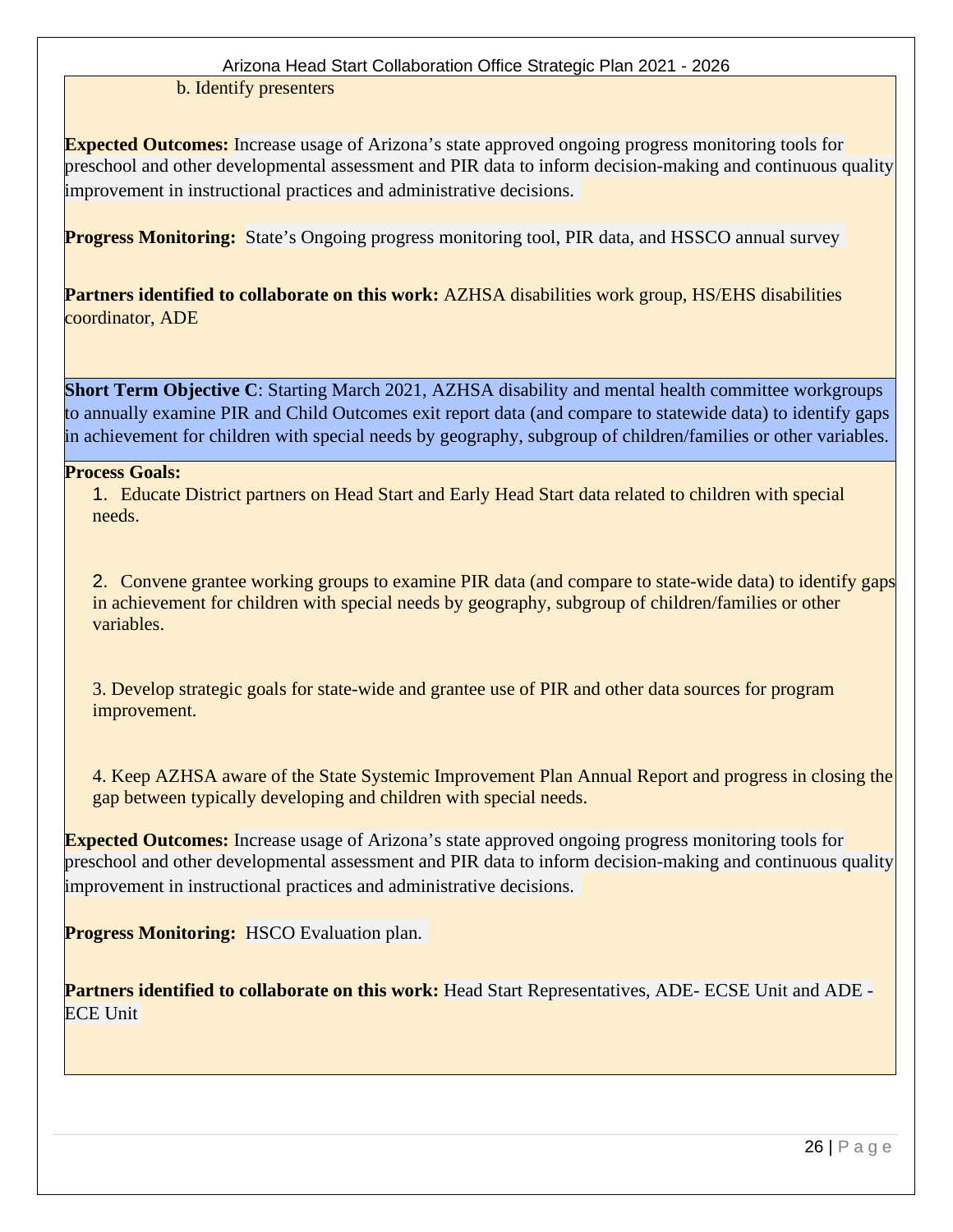**Short Term Objective D**: Starting March 2021, Identify and disseminate, implementing effective inclusionary practices for children in early head start and head start programs to improve access and participation in Head Start programs

#### **Process Goals:**

1. Collaborate with AzEIP and ADE by engaging in regular meetings

2. Use the ECTA [program level assessment](https://ectacenter.org/%7Epdfs/topics/inclusion/local-inclusion-self-assessment.pdf) tool to gauge current level of quality inclusion-at the program/site/classroom level

- 3. Use inclusion data from the grantees to identify waiver use and rationale
- 4. Use the results of the self-assessment to identify action steps by sharing at quarterly meetings

**Expected Outcomes:** Through effective and appropriate inclusionary and instructional practices, close the learning gap between typically developing children and children with special needs by increasing by 5% the number of children who exit 'at age level expectations' in the areas of social, emotional, adaptive, and knowledge and skills as measured by the Arizona state recommended on going progress monitoring tool.

**Progress Monitoring:** Indicator 7 Outcome data for children with disabilities, ECTA self-assessment, and action plan results

**Partners identified to collaborate on this work:** AZHSA Disabilities workgroup, ADE, AzEIP, and HS/EHS Disability Coordinators

**[Arizona Head Start Association Sub-Committee Alignment:](https://www.azheadstart.org/committees.php)** Disabilities & Mental Health Committee

**[National OHS Priority Alignment:](https://eclkc.ohs.acf.hhs.gov/about-us/article/head-start-collaboration-offices-national-priorities)** Work with state efforts to collect data regarding early childhood programs and child outcomes

**[Regional OHS Priority Alignment:](https://eclkc.ohs.acf.hhs.gov/about-us/article/head-start-collaboration-offices-regional-priorities)** Services to Children with Disabilities

**[Arizona Statewide Strategic Plan Alignment:](https://www.azed.gov/sites/default/files/2019/10/AZ%20Statewide%20Strategic%20Plans%20Crosswalk_Final.pdf?id=5da73b6e03e2b308508fb73e)** Inclusion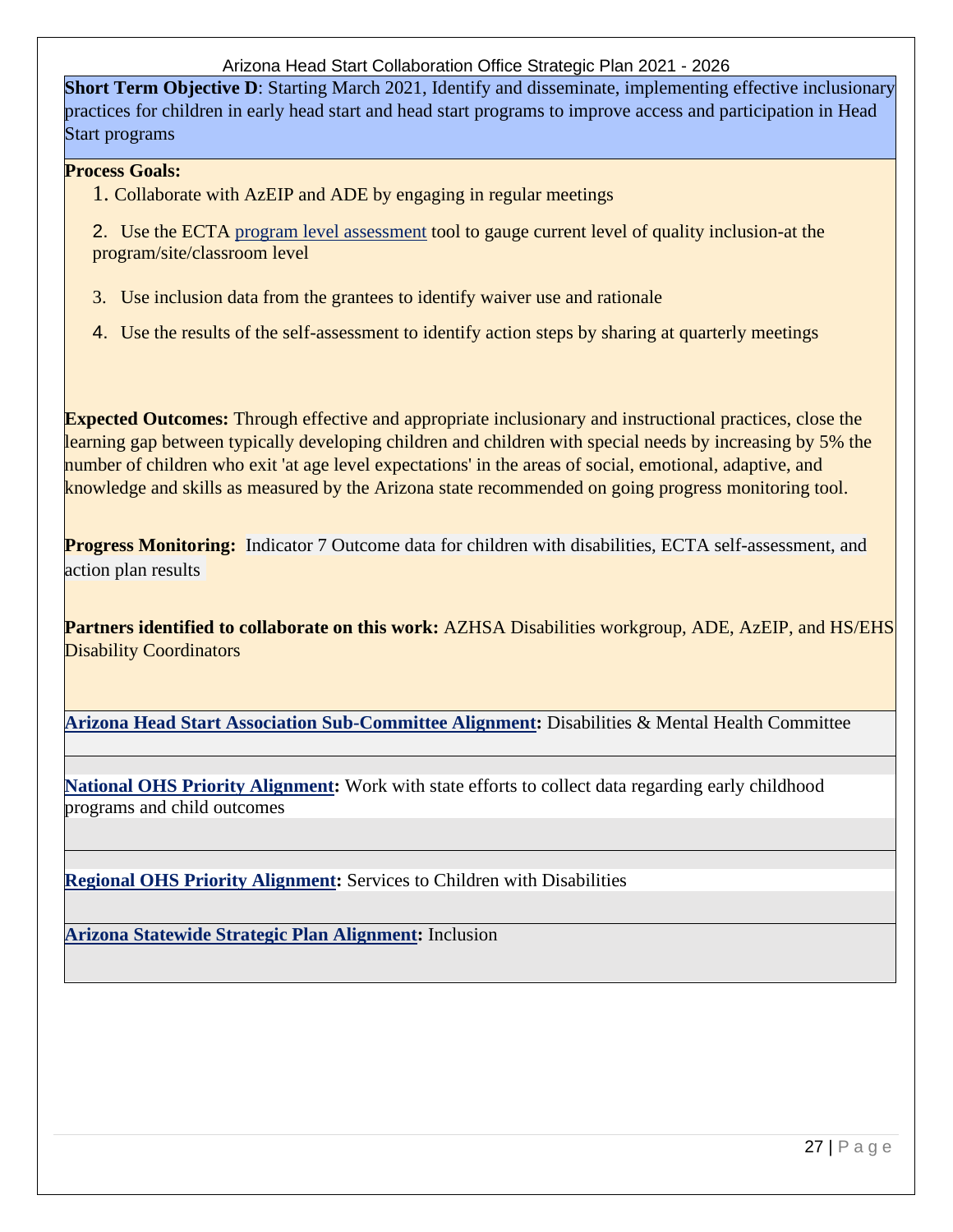#### **Program Impacts**

It is clear that Head Start and the Arizona HSSCO must be strong contributors to the systems building work that is continuing to evolve in the state. Relationship building and policy informing are necessary to increase access to high quality preschool programming for our most vulnerable children and to ensure that we have a highly qualified and skilled workforce. Upon the conclusion of the 2021-2026 grant, the HSSCO office will have contributed to coordination, collaboration, and alignment of systems and services.

The HSSCO Director will be a thought partner and collaborator with state agency representatives to

accelerate work in the following areas:

- Increase in the number of children age birth to five accessing quality early care and education resulting in children each year demonstrating growth of meeting age level expectations as measured by the State Board approved assessment tool.
- Increase in the number of children with disabilities served in quality inclusionary settings by helping to ensure access to technical assistance, coaching, and professional development as measured by state and district level least restrictive environment (LRE) and child outcomes data.
- Increase in the number of caregivers accessing the current professional development system for continued professional learning opportunities
- Increase the number of educators earning credits leading to degree completion.
- Increase the number of families accessing comprehensive services

In addition, the next five years will afford the Arizona HSSCO the opportunity to support and build the capacity of grantees, delegates, and partners on making programmatic and systemic decisions that will lead to improved outcomes for young children and their families. Leveraging and sharing data across systems and partners will support a more qualified workforce, increase access to high quality care and education, and increase awareness and understanding around early childhood supports and services. This will include continued and enhanced participation on State Partnership work group meetings, support and alignment to partners strategic plans (see Appendix B), participation in system partner's strategic planning updates and initiatives, and a commitment to improving and closing the learning gap for our most vulnerable children.

Each of the long-range goals demonstrates and alignment and commitment to supporting the OHS overarching goals of school readiness and supporting parent, family, and community engagement. As demonstrated within the Long-Range Goals, the Arizona HSSCO was intentional in demonstrating alignment to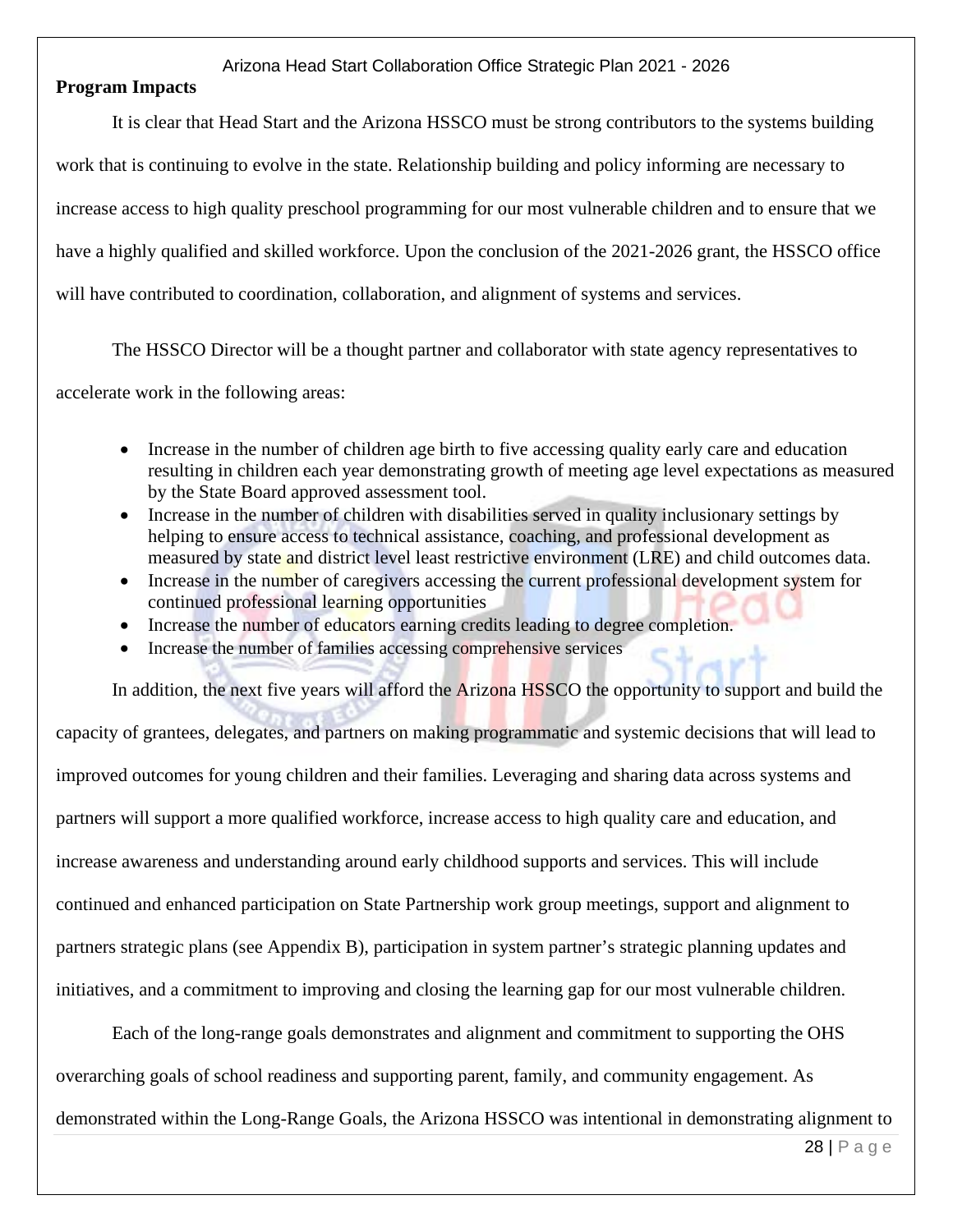Arizona Head Start Collaboration Office Strategic Plan 2021 - 2026 the OHS priorities, regional priorities, AZHSA subcommittees, and the statewide ECE plan that demonstrated the coordination between partners to move statewide priorities and initiatives forward.

Cross-agency/partner coordination and collaboration demonstrates a commitment by HSSCO and partners to ensure that all of Arizona's children are prepared for kindergarten. The Arizona HSSCO recognizes that healthy children are ready to learn. Relationships between the early care and education field, as demonstrated in long range goal five, are critically important. During these next five years the HSSCO and AZHSA will work with local partners to promote children's optimal heal development around developmental screenings, sensory screenings, hearing screenings, dental health, and social emotional well-being. This is paramount as we highlight the intersection between physical and mental health and its impact on children's learning and outcomes.

Furthermore, the next five years will provide the opportunity for HSSCO and ADE to work on increasing the knowledge, skills, and capacity of EHS, EHS-CC, and HS personnel on the Arizona School Readiness Framework, strategies to support children's school readiness, creating environments that promote readiness for kindergarten, and Arizona's School Readiness Indicators (children's health, family support and literacy, child development and early learning). These activities will not only benefit Head Start but will benefit LEAs, childcare, and the early care and education system in Arizona as a whole. In addition, as demonstrated in our Statewide ECE strategic plan proposed initiatives and interventions have been aligned to the Child Care Development Block grant, the First Things First Strategic Plan, and the Read On Arizona Strategic plan.

During this grant period Arizona will also be working on the Comprehensive Literacy State Development Grant (CLSD). The CLSD grant proposes to improve child literacy skills, instructional staff capacity of the Science of Reading, and strengthen collaboration to drive efficiency and innovation to accelerate language and literacy outcomes from birth to grade 12 in high-needs schools, programs, and qualified opportunity zones serving Arizona's most-disadvantaged students. Fifteen percent of this grant has been earmarked for the birth through age five, prior to kindergarten entry. The work on the CLSD grant will allow us to accelerate and enhance work relative to accessing education services, braiding funds to support children and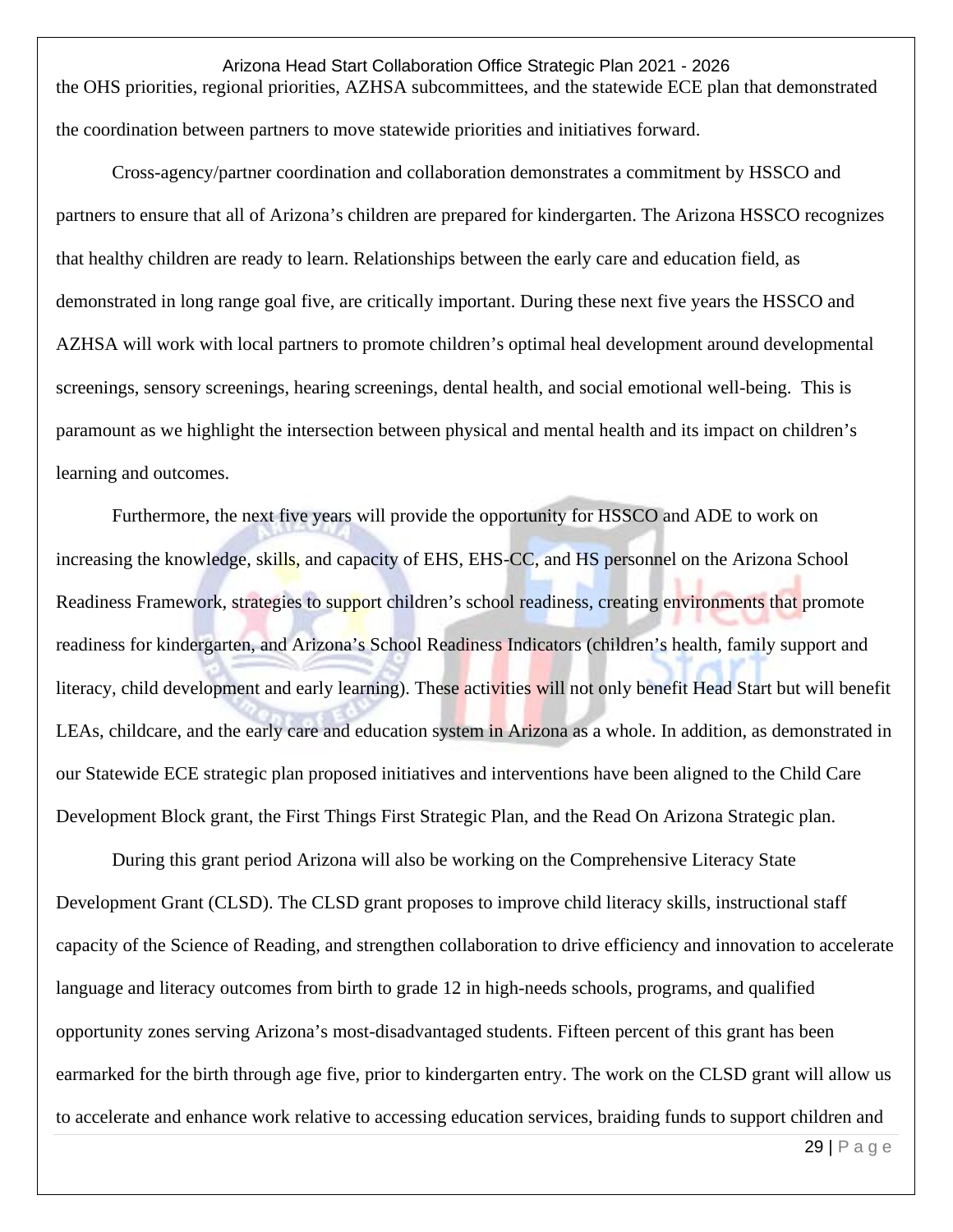Arizona Head Start Collaboration Office Strategic Plan 2021 - 2026 practitioners, increasing access to quality professional development, and building relationships to ensure continuity of services between birth to five programs and kindergarten to  $3<sup>rd</sup>$  grade and beyond.

#### **Sub-Section B: Collaboration Service Delivery**

#### **Partnering with State childcare systems, emphasizing EHS-CC Partnerships**

Currently in Arizona there are seven Early Head Start Childcare partnerships in operation. These seven grantees were awarded funding by the U.S. Department of Health and Human Services in March of 2015. The goal of

| <b>EHS-CC Partnership</b>         | <b>Funds Awarded</b> |
|-----------------------------------|----------------------|
| <b>City of Phoenix</b>            | 3.3 million          |
| <b>Southwest Human</b>            | 1.8 million          |
| <b>Development</b>                |                      |
| <b>Maricopa County Head</b>       | 2.5 million          |
| <b>Start</b>                      |                      |
| <b>Gila River Indian</b>          | 900,000              |
| <b>Community</b>                  |                      |
| <b>Chicanos Por La Causa</b>      | 2.2 million          |
| <b>Western Arizona Council of</b> | 1.1 million          |
| <b>Governments</b>                |                      |
| <b>Child Parent Centers</b>       | 1.5 million          |
|                                   |                      |

these grants is to allow new or existing Head Start programs to partner with local childcare centers and family childcare providers in serving infants and toddlers from low income families. Based on the 2018-2019 *State Level Enrollment Statistics Report,* there are 1,244 funded enrollments within these centers. These 1,244 children and their families are receiving care and comprehensive services though this partnership.

As Indicated In Long Range Goal 2, the Arizona HSSCO has set out to collaborate with early care and education system partners, including the Department of Economic Security (DES)- Child Care Development Block Grant to ensure coordination and that Head Start and Early Head Start have representation is discussions relative to standards and quality reimbursements. To date the HSSCO (ADE ECE) has been an active participant in State Partnership meetings (these meetings also include our state licensing department with Department of Health Services) in which support and implementation of the DES-CCDF plan has been discussed. Furthermore, during the statewide needs assessment and strategic planning process, of which the Program Administrator of the DES- Child Care Administration was apart of, data regarding reimbursement rates, subsidy utilization, executive budget recommendations, and child care deserts was discussed. The DES-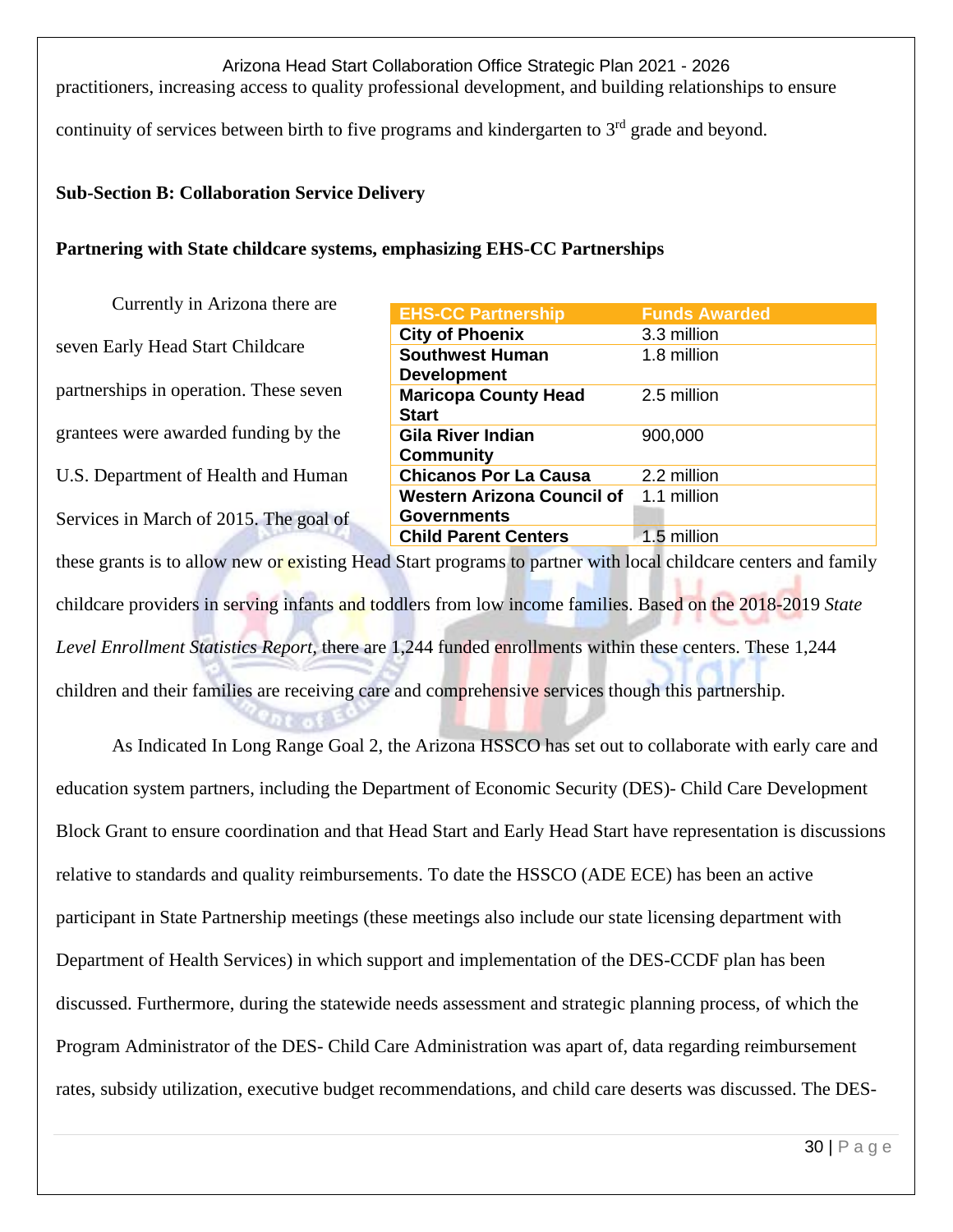Arizona Head Start Collaboration Office Strategic Plan 2021 - 2026 CCDF 2019-2021 was mapped and aligned to that of HSSCO, First Things First, and Read On Arizona in five key priority areas: Child Care Deserts, Inclusion, Early Language and Literacy, Work Force Development, and Effective Transitions. Within the DES-CCDF plan 1.4.1 states the following:

*DES is working with an Early Head Start (EHS) Child Care Partnership grantee in layering funding sources (EHS and CCDF) to expand accessibility and continuity of care, and to assist children enrolled in the EHS-Child Care Partnership to receive full-day services that meet the needs of their working families. DES continues to develop and expand these collaborative efforts with other EHS-Child Care Partnership grantees.*

This collaboration is further illustrated on pg. 23 of the plan:

*DES staff have been meeting with representatives from the Arizona Department of Education (Arizona's designated HSSCO) as well as the Early Head Start-Child Care Partnership grantees to identify opportunities to coordinate services for families who are enrolled in Early Head Star and eligible, or potentially eligible, for child care subsidies. One of the intended outcomes of this coordination is to expand accessibility and continuity of care, and to assist families enrolled in Early Head Start to receive full-day services.* 

The HSSCO (ADE ECE) will continue to partner with DES-CCDF to improve the quality and capacity of high-quality infant and toddler care. In addition, support of licensing and monitoring activities is part of the DES-CCDF plan. Over the next five years HSSCO (ADE ECE) will continue to support work and work collaboratively with both DES and DHS. As indicated in Long Range Goal 1, Short Term Objective A, both DES and DHS have been identified as partners in which HS/EHS, AZHSA, and HSSCO/ADEECE will have active participation via workgroups and committees.

Currently the HSSCO is actively involved in the MOU process for Early Head Start programs and the Arizona Early Intervention Program (AzEIP), which is housed with DES. This MOU should be completed by the start of 2021. This MOU will help to ensure that EHS children ages birth-36 months receive screenings, evaluations, and services in a timely manner. In addition, in 2016 HSSCO helped to support the creation and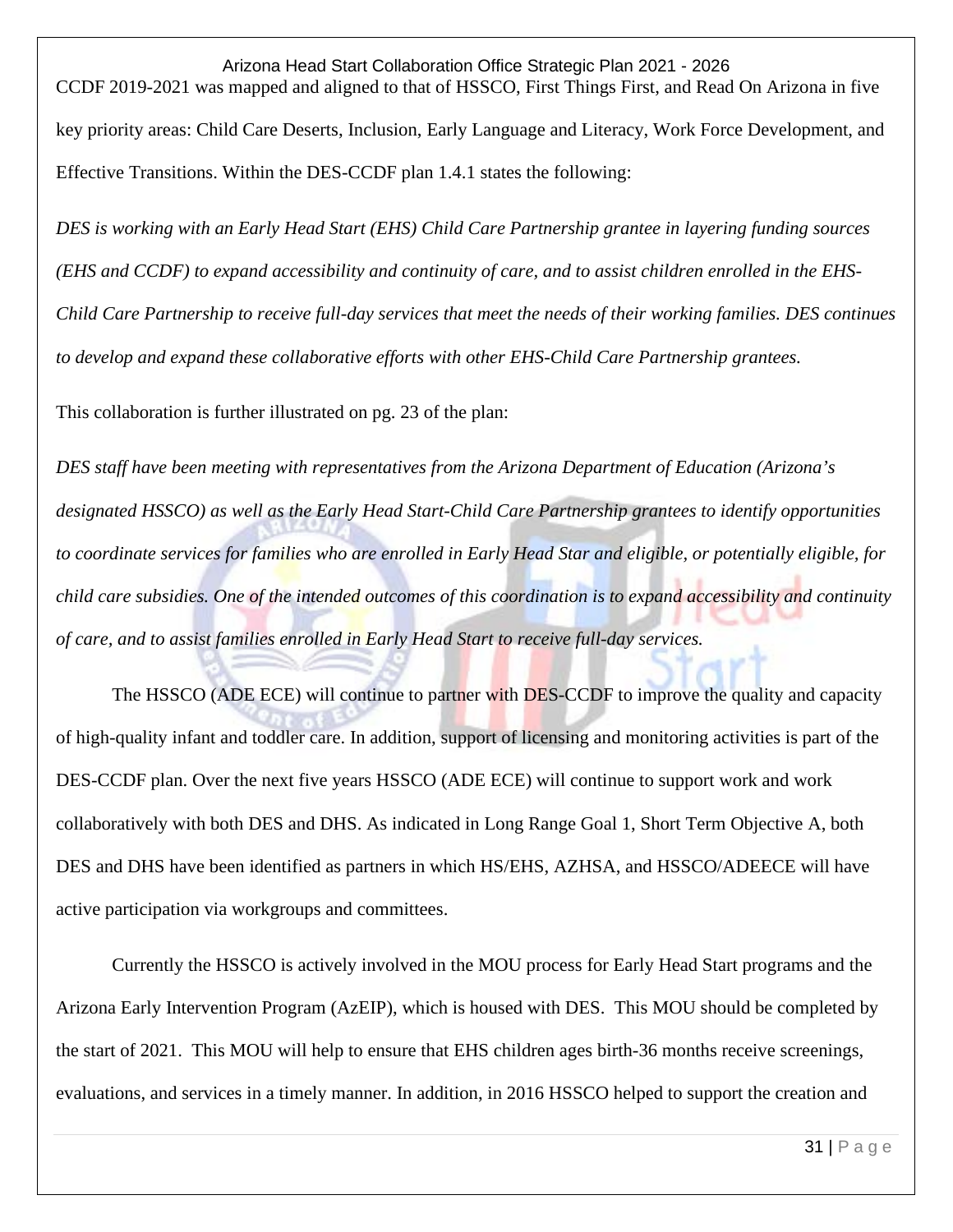Arizona Head Start Collaboration Office Strategic Plan 2021 - 2026 implementation of two MOUs that are currently in place and set to expire in 2021. Currently there exist an MOU between the Arizona Department of Health Services, Women, Infants, and Children (WIC). This MOU was developed to ensure coordination of services and confidentiality of data, while streamlining administrative procedures for staff, participants, and applications of both WIC and Head Start programs. This MOU eliminated the need for a release of information to be completed between WIC and Head Start programs in Arizona. In addition, 2016 saw an MOU emerge between the Arizona Department of Child Safety and the Arizona Department of Education acting as the Arizona Head Start Collaboration Office. The purpose of this MOU was to describe how Arizona's Head Start grantees and DCS will work together to improve access to Early Head Start and Head Start programs throughout Arizona for children in foster care. Lastly, the Arizona HSSCO and AZHSA Director will be engaging in the NHSA MOU Working Group Meetings. These work groups will focus on building MOUs between our State Association and Collaboration Office.

#### **Work with State efforts to collect data regarding early childhood programs and child outcomes**

In 2015, using funds from the Preschool Development Grant, ADE ECE (which serves as the AZ HSSCO) set aside \$2.2 million to support infrastructure-building in information technology (IT) to align preschool data with ADE's State Longitudinal Data System (SLDS). This included building applications in ADE's systems to create unique identifiers for all preschool students, not just preschool students with disabilities. Once this application was created, it was able to be utilized by any entity in Arizona that provided

early childhood education to any of Arizona's children. At the same time, Head Start entities received an Early Head Start Child Care Partnership grant and began generating these unique identifiers for infant and toddlers, in addition

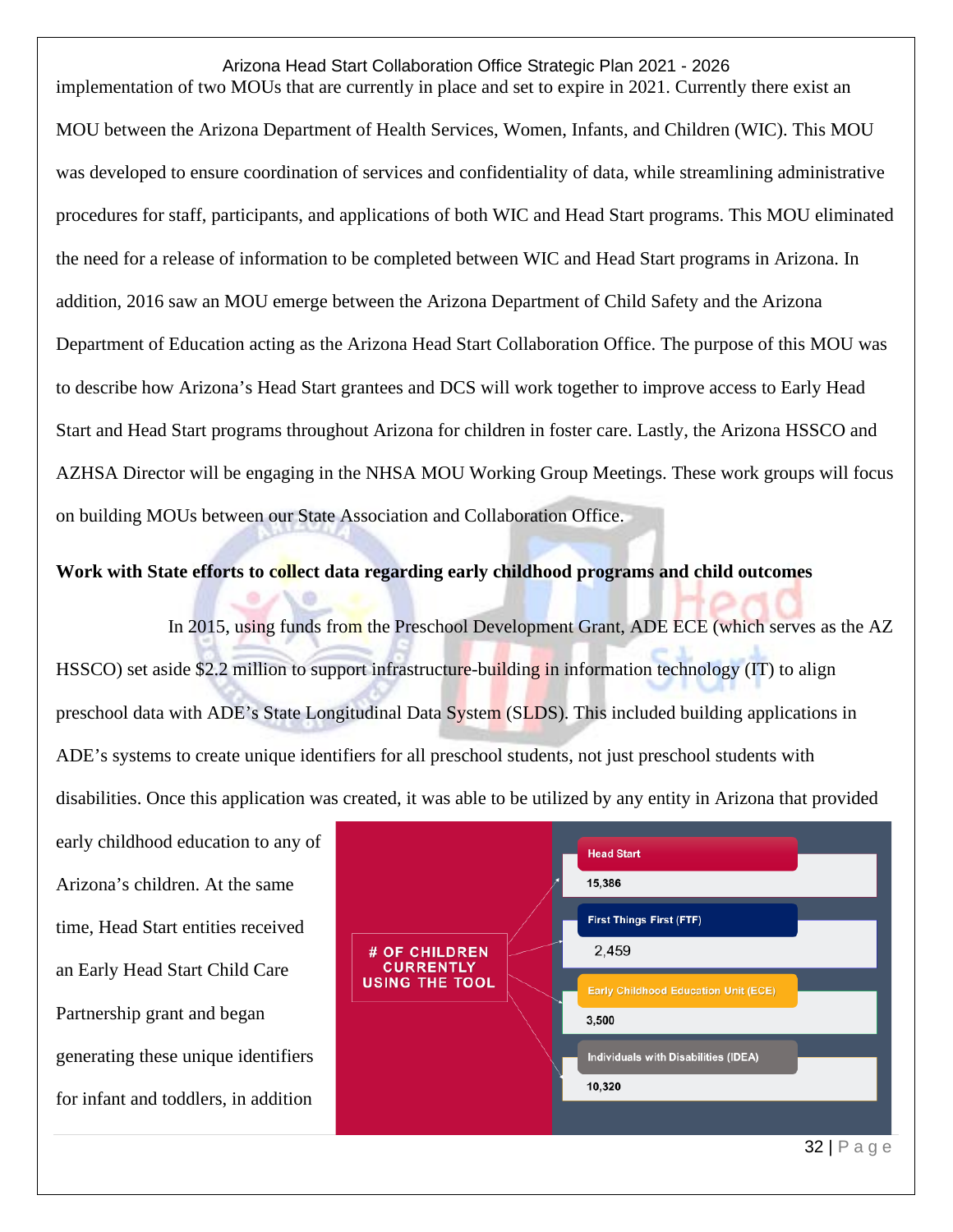to the already existing general education Head Start students. Because of this application and the ability for all entities to generate the unique identifier, ADE ECE was able to have a successful mixed deliver system for ECE programs throughout the state, which maximized parent choice for where they wanted their preschool student to attend. This increased the number of ECE programs that were then able to submit growth data via the mandated assessment tool used and ADE ECE could report Kinder readiness (meeting age level expectations) data for all early childhood students. As of Spring 2020 there were 31,665 children currently using the tool in Arizona. Of those, 48.5% were EHS/HS children.

In addition to the successful data integration of early childhood student level data, was the successful activity of displaying data to parents, schools, and teachers on our School Report Cards (SRC) site. The SRC replaced the prior AZ Dash platform referenced in the 2016-2021 strategic plan. This task again successfully connected student level data to specific entities using unique identifiers for school districts and school sites in Arizona. This unique identifier ensures that data can be displayed at district and school level for all districts and sites in our state including non-district sites that are childcare centers and Head Starts. The data displayed currently on SRC is the Preschool Environments for students with disabilities indicator, the Preschool outcomes for students with disabilities indicator, and the percentage of all preschool students that are meeting or exceeding age level expectations in six learning areas (Social Emotional, Physical, Language, Cognitive, Literacy, and Mathematics). This is activity is again in regular practice for ECE and IT teams and is in maintenance.

Participation in the SLDS has enabled ADE-ECE and early learning providers to identify achievement gaps, pinpoint initiatives that best promote positive outcomes, and access data for longitudinal analysis. Recognizing the successful integration of early childhood data to the SLDS, has become a priority for ADE-ECE to evaluate additional opportunities to support vertical articulation of outcomes data along the early childhood continuum (birth through third grade).

Additionally, in year one of PDG implementation, ADE-ECE partnered with Read On Arizona (ROA) and the Maricopa Association of Governments (MAG) to launch a data-mapping tool called "MapLIT." This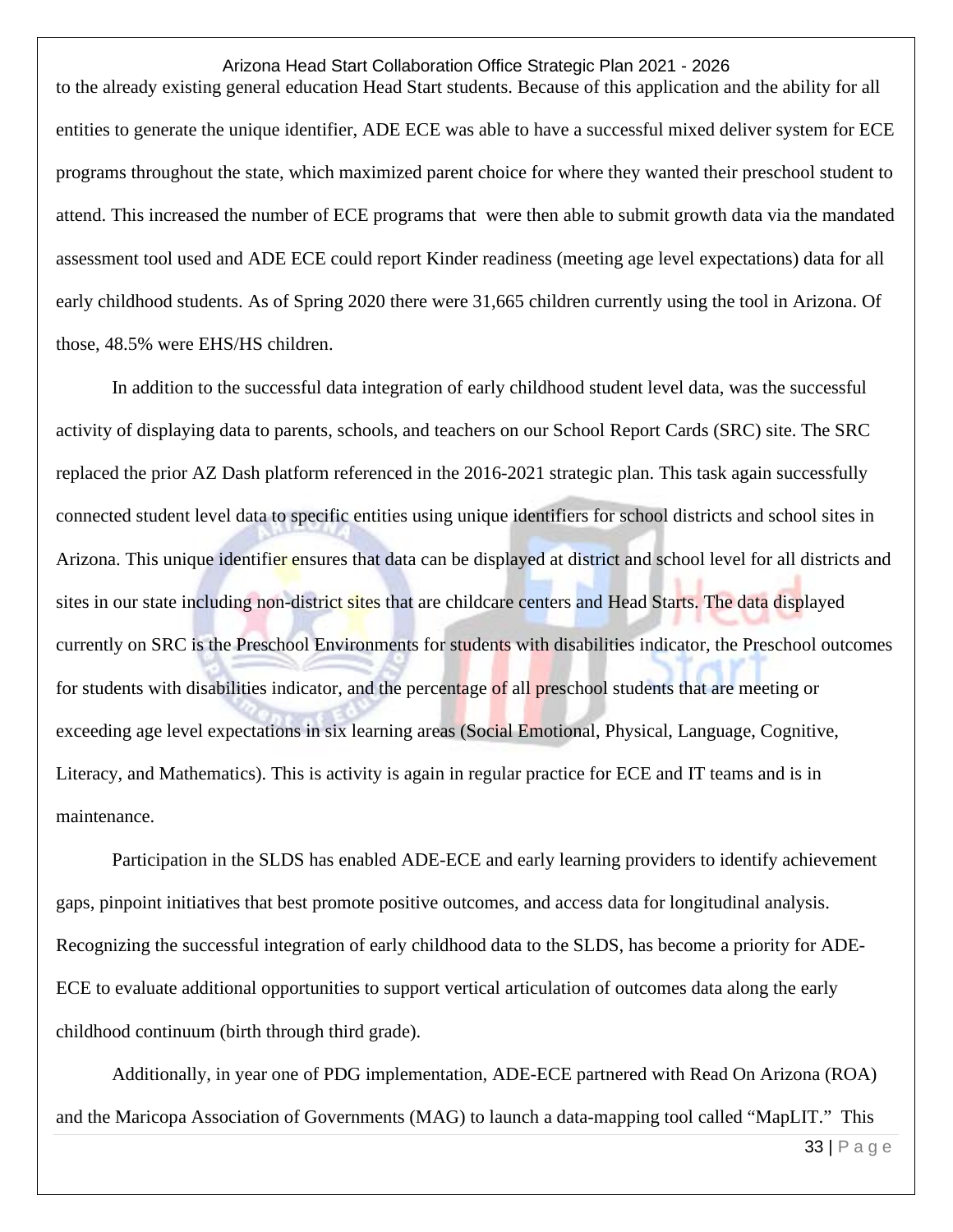Arizona Head Start Collaboration Office Strategic Plan 2021 - 2026 population-level integrated data system (IDS) combines data from a range of programs that serve children and young adults. In essence, it serves as a clearinghouse for census, school, health, and family engagement data. The intended uses of MapLit are as follows:

- Identifying neighborhoods with high need and low service
- Exploring or tracking improvement over time using tools from the data center
- Sharing information with Read On Arizona community partners and decision-makers to inform strategic planning centered around improving early language and literacy outcomes
- Presenting on the challenges and opportunities in the community with would-be partners
- Demonstrating need for additional resources

ADE ECE, serving as the HSSCO, intends to build capacity of EHS/HS, partners, and policy makers around using the tool to identify gaps in early care and education, particularly among children and families from economically disadvantaged neighborhoods. This the inception of MapLit, ADE ECE has also provided input and insight into the creation of two additional data tools created by ROA and MAG: Explore AZ Schools and Arizona Schools Data Center. While MapLit displayed data sets along the birth through grade continuum, Explore AZ Schools (intended for use by families) and the Arizona Schools Data Center provided analytics to the user based on customized search factors such as English language arts scores, math scores, student demographics, full or half-day kindergarten, A-F school letter grades and more.

# **Support for the expansion and access of high-quality workforce and career development**

#### **opportunities for staff**

According to the 2018-2019 Program Information Report, there has been a 5% increase over the last five years in the percentage of preschool classroom teachers with a BA degree or higher while there has been a 6% decrease in the percentage of classroom assistant with a CDA or higher. A critical component of closing the learning gap for our most vulnerable students is to increase the educational attainment, knowledge, and skill set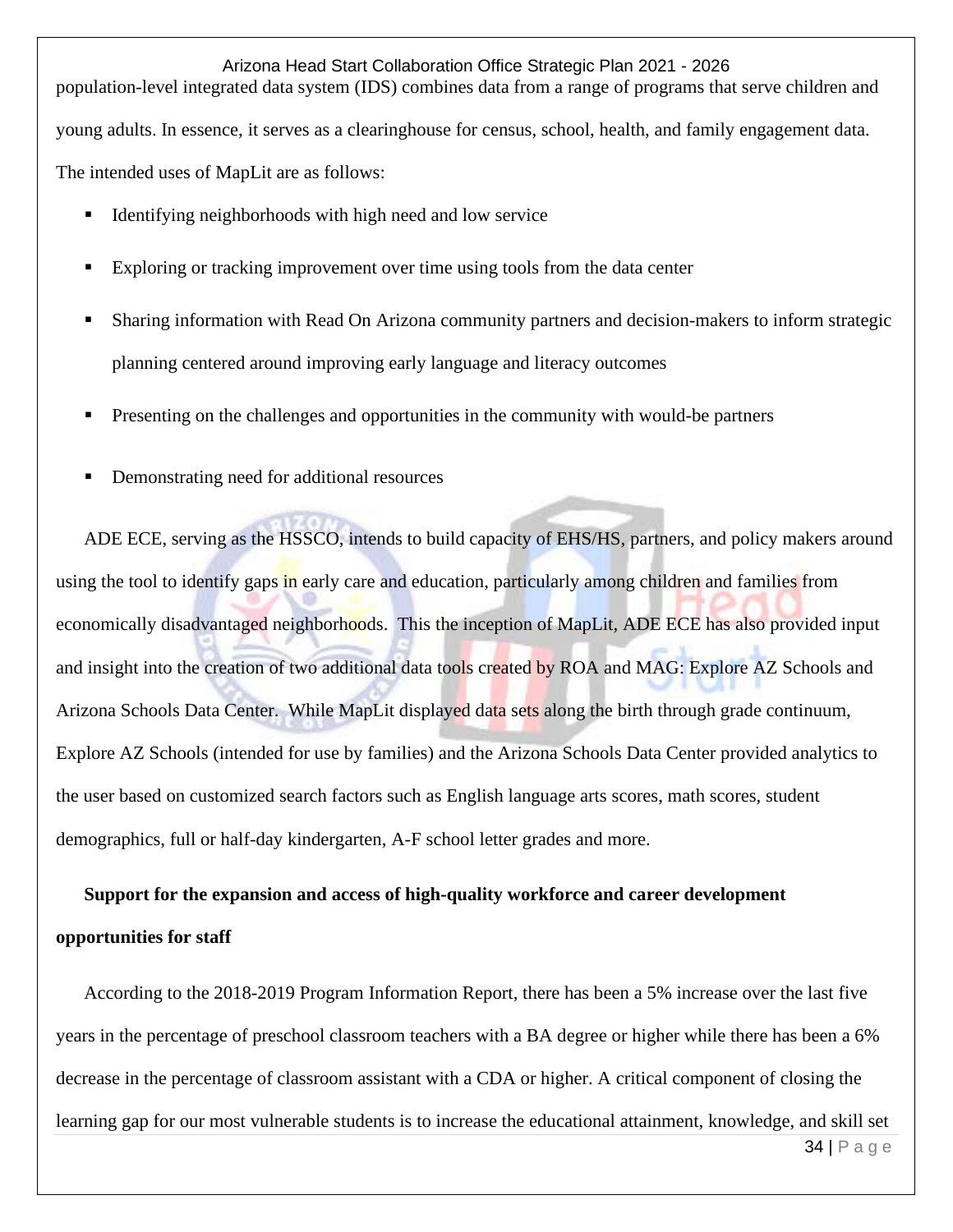Arizona Head Start Collaboration Office Strategic Plan 2021 - 2026 of the EHS/HS workforce. The Arizona HSSCO recognizes that intentional strategies for supporting EHS/HS practitioners is critical. According to the 2018 Early Childhood Workforce Index for Arizona, we have 16,940 members of the early childhood teaching force. 4,303 (25%) of these were Head Start and Early Head Start staff. Moving into the next five year grant cycle, work will focus and center on increasing the number of personnel prepared to work with infants, toddlers, and preschoolers; increasing the awareness of the impact of high-quality early learning among program administrators; supporting degree seekers to reach completion; and to support practitioners in their abilities to support early language and literacy development grounded in the Science of Reading.

In 2012, Arizona set about to develop an integrated cross-sector early childhood professional development system. The development of this system involved early care and education professional from the HSSCO, ADE-ECE, for profit childcare, non-profit childcare, community-based programs, the Arizona Department of Economic Security (DES), and an array of other of other early care and education entities. ADE-ECE (HSSCO) partnered on this cross-sector collaboration which resulted in the creation of the Arizona Early Childhood Career and Professional Development Network (the Network) supported by FTF. The network is intended to serve all of Arizona's early learning professional working in direct and non-direct service roles on behalf of young children. It is accessible to early learning professionals through the professional development website. This website provides a central access point for the following: The Arizona Early Childhood Workforce Registry; The Arizona Workforce Knowledge and Competencies; The Arizona Career Lattice; and The Professional Development Instructor and Technical Assistance Provider Standards.

This coordinated and comprehensive professional development system helps to ensure that more ECE educators advance along an articulated career pathway that is aligned with the statewide *Workforce Knowledge and Competencies* (a uniform set of expectations that define the content and skills that adults work with young children need), *Career Lattice* (tool that provides the pathway of education, professional development, and work experience for early childhood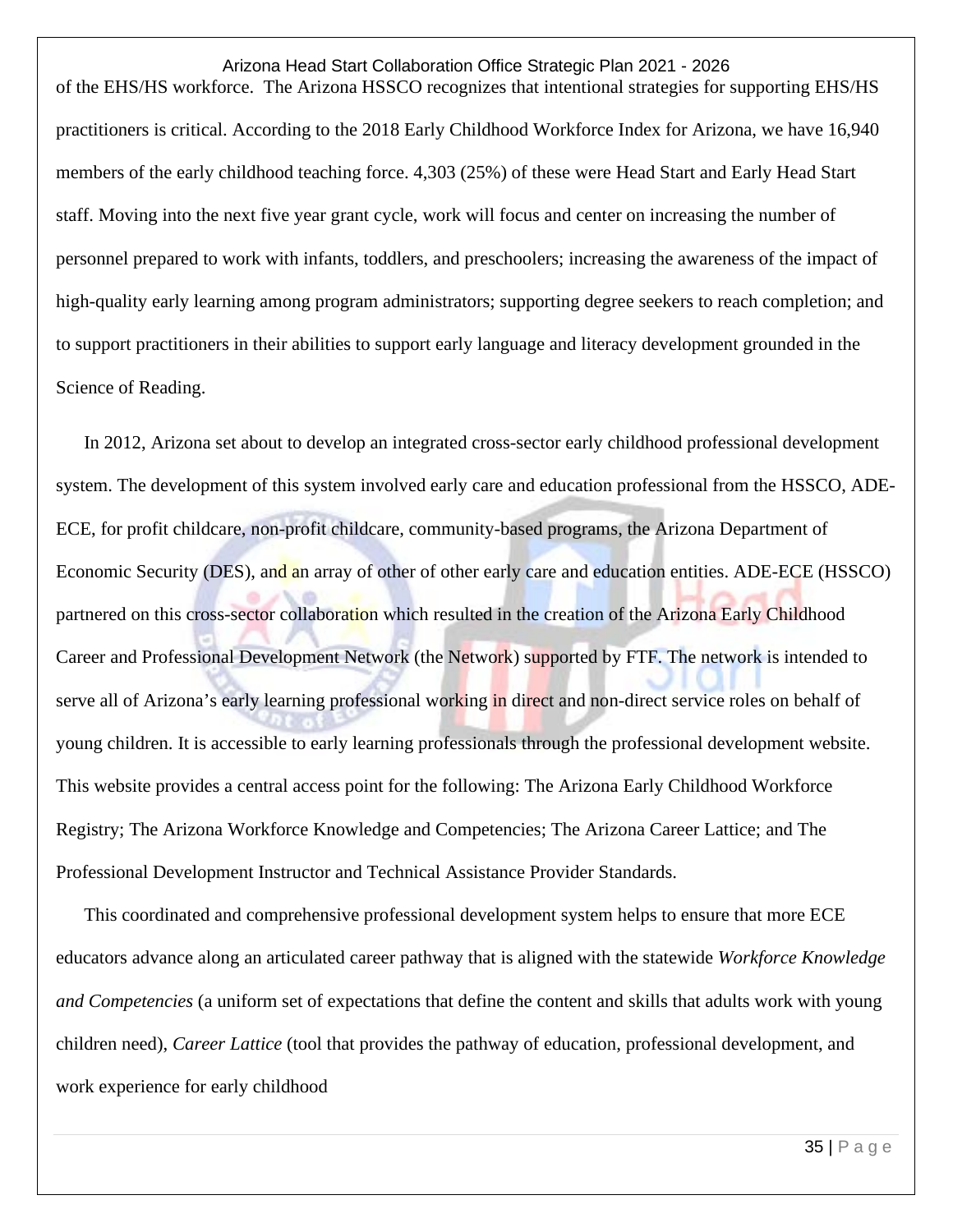professionals), and *Arizona Professional Development and Technical Assistance Provider Competencies*  (define the credentials, knowledge and experience necessary to ensure high quality professional development experiences for our workforce entry through advanced levels), and creates an increased number of early childhood professionals capable of obtaining the ECE Certificate or Endorsement. The expected result of this is to elevate and professionalize the field and to support and increase the quality of services provided to young children. Since joining the Registry is voluntary, Head Start and Early Head Start staff are encouraged to participate in this part of the Network. Long Range Goal, Short Term Objective C establishes the plan relative to EHS/HS participation in the Arizona Early Childhood Workforce Registry.

As noted in the 2016-2021 strategic plan, credentials and degrees directly related to infants and toddlers is lacking. Many of the community colleges and state four-year universities offer Early Childhood degree programs with course work related to developmental stages or child development pre-natal through age three. At the time of the 2015 plan only one community college, Rio Salado, had credentials in the infant and toddler space. Currently, according to [Arizona Early Childhood Career and Professional Development Network,](http://azearlychildhood.org/advance-your-career/early-childhood-credentials-certifications-and-degrees/) the following institution(s) offer certificates in Infant and Toddler Education:

- Arizona Western College (AWC)
- Central Arizona College (CAC)
- Maricopa Community Colleges (MCCCD)

The following institution(s) offer a degree In Early Childhood Infant-Toddler

- Central Arizona College (CAC)- Associate of Applied Science (AAS)
- Maricopa Community Colleges (MCCD) B-5 Associate of Applied Science (AAS)

Currently at this time our state universities do not offer degrees or certificates with an emphasis in infants and

toddlers. There currently exist articulation agreements between the state community colleges and state

universities.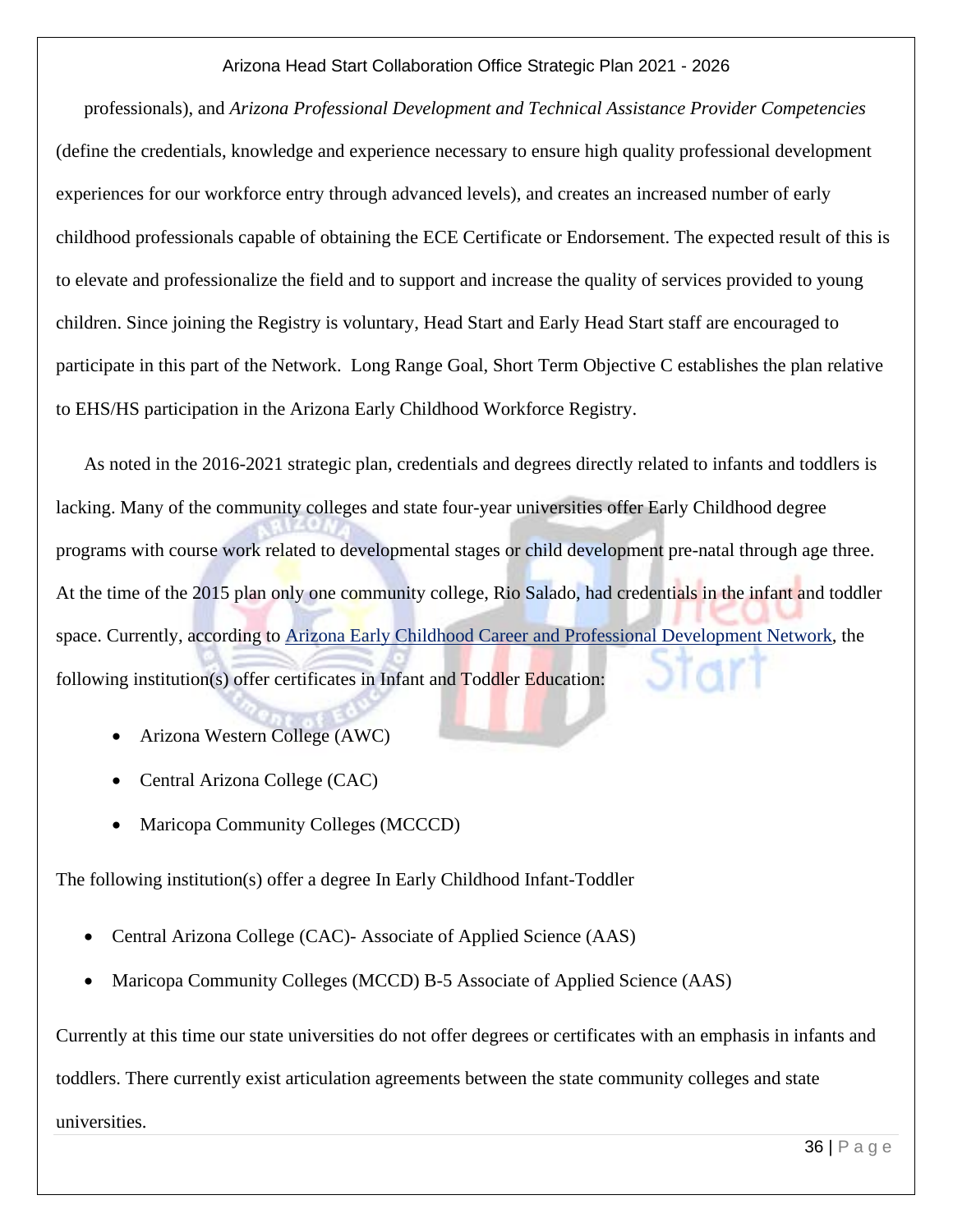#### Arizona Head Start Collaboration Office Strategic Plan 2021 - 2026 The HSSO (ADE ECE) Office is also involved in the Professional Development Workgroup (PDWG).

The PDWG is a community of professionals and advocates passionate about the progress of the early childhood profession in Arizona. Members from across the state come from a variety of fields, like teaching, advocacy, institutes of higher learning, state agencies and strategic partnerships. The PDWG is open to all interested in building Arizona's early education workforce and promoting the early childhood professional development system. To support ongoing projects and strategic initiatives, there are 3 subgroups that gather on a monthly or bi-monthly basis, both in-person and through online conferencing for those unable to travel. Collectively the PDWG meets quarterly at First Things First.

One of the subgroups, the **Articulation subgroup** focuses on the transfer of professional development credentials, courses, credits, degrees, and student performance-based competencies from one program or institution to another, ideally without a loss of credits. Currently the group is working on revising the Career Lattice and other professional portfolio documents. The Articulation Group is moving the work forward around re-conceptualizing professional identity in the AZ EC Workforce Registry. The group is focusing on the new professional identity framework. The goals for the Professional Identity framework are to frame a more inclusive picture of the current early childhood workforce; make the tools within the Registry more useful and inclusive; support and encourage ongoing professional growth; collect and use accurate data to describe the Arizona early childhood workforce; make improvements to the Arizona early childhood professional development system. Presently the Articulation Subgroup is beginning a plan to bring Early Childhood Higher Education associate & bachelor's program heads and directors together to examine updated, revived, and new early childhood higher education transfer pathways.

#### **Collaboration with QRIS**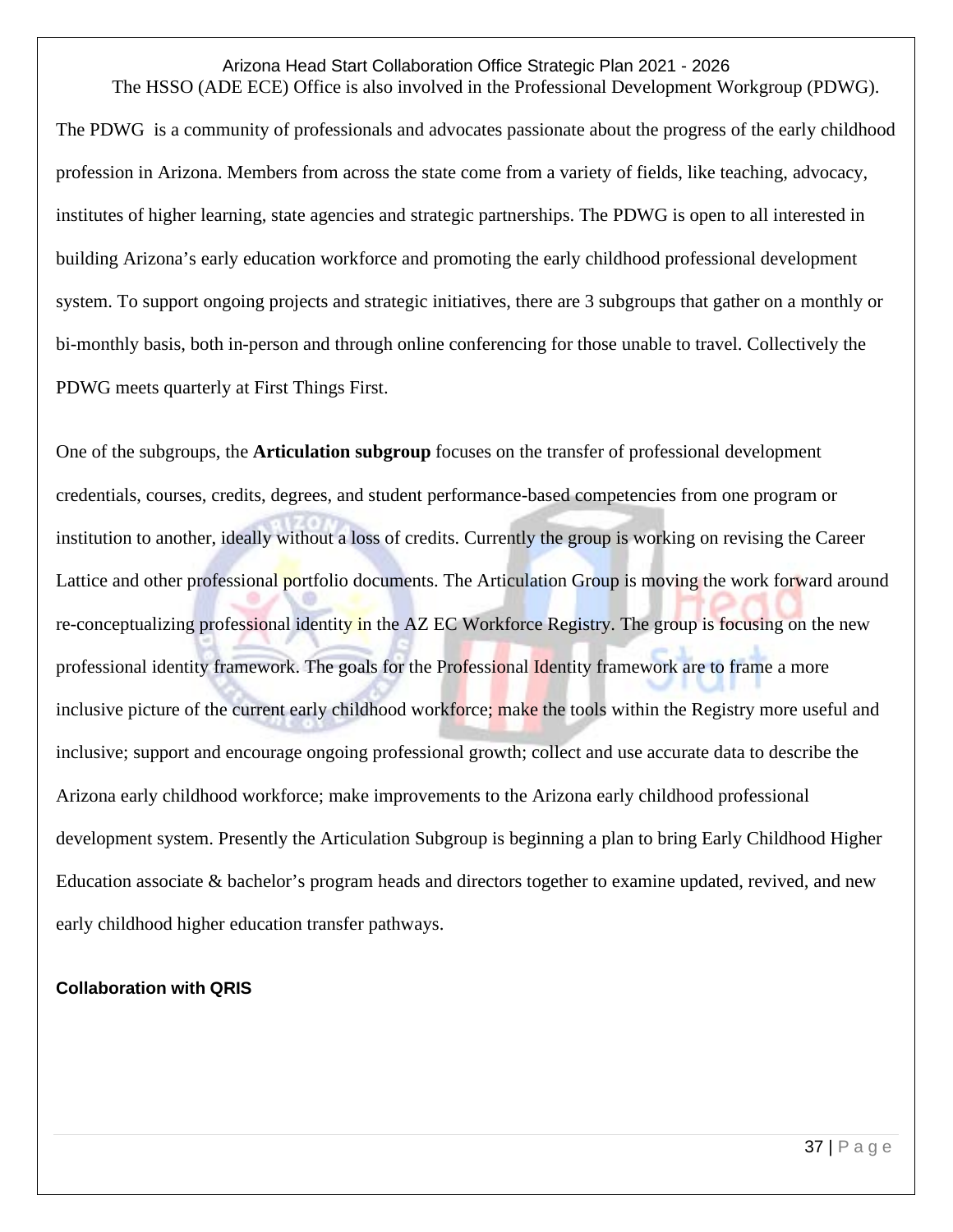First Things First, our State's Health and Development Board and Advisory Council, created Quality First.

Quality First is our State's Quality Improvement Rating System that was created to "establish a unified,

measurable standard of care, inform parents on their local providers' proximity to that standard, improve quality and promote school readiness"[5](#page-38-0) . Through \$28.1 million investments, Quality First has provided coaching, targeted technical assistance, incentive grants and college scholarships to



improve the quality of early learning. In addition, FTF invested \$43.3 million dollars in QF scholarships that helped over 8,000 children birth through age five access a quality early learning experience.

As of January 2020, there were 126 Head Starts participating in Quality First-119 Full participation model and 7 Rating Only Model (See Appendix F Head Start Trends Data). Overall, 112 of the 126 Head Starts Start had a final star rating as follows:

- 2 stars  $= 21$
- $3 \text{ stars} = 20$

<span id="page-38-0"></span><sup>5</sup> First Things First FY20 Annual Report[: https://www.firstthingsfirst.org/wp-content/uploads/2020/09/FTF-2020-AnnualReport.pdf](https://www.firstthingsfirst.org/wp-content/uploads/2020/09/FTF-2020-AnnualReport.pdf)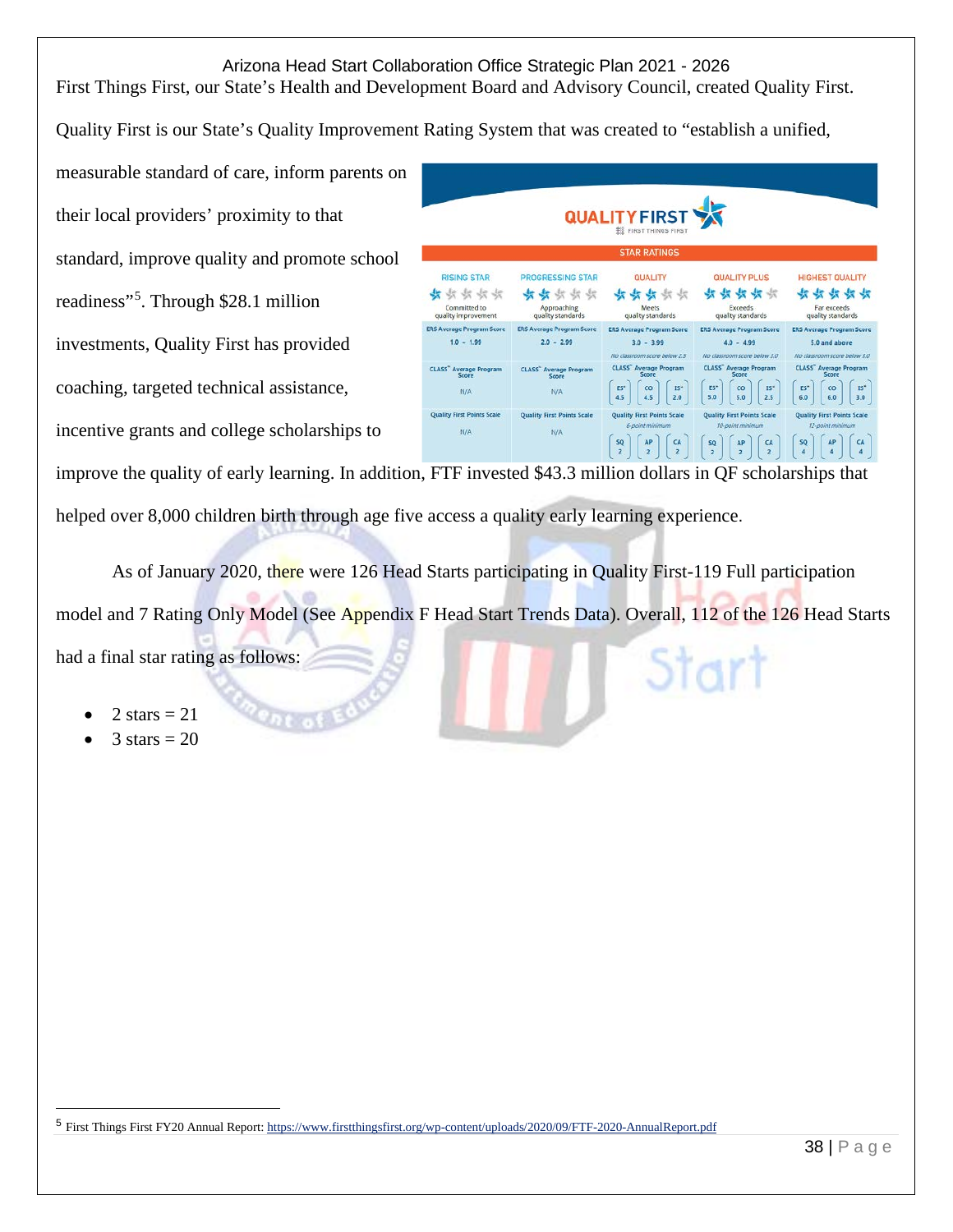- 4 stars  $=$  53
- $5 \text{ stars} = 18$

12 programs are mid-assessment and in their Points Scale Assessment window. Below are the ratings based on only ERS and CLASS scores. The rating cannot increase based on the Points Scale Assessment scores, it can only maintain or decrease.

|                          | <b>Emotional</b><br><b>Support</b> | Classroom<br>Organization | <b>Instructional</b><br><b>Support</b> |
|--------------------------|------------------------------------|---------------------------|----------------------------------------|
| Arizona HS Average       | 6.25                               | 5.66                      | 2.24                                   |
| 2018 OHS Average         | 6.08                               | 5.8                       | 2.96                                   |
| National Lowest 10%      | 5.66                               | 5.28                      | 2.31                                   |
| <b>OHS</b> minimums      | 4                                  | 3                         | $\overline{2}$                         |
|                          |                                    |                           |                                        |
| <b>Average ERS Score</b> | 3.55                               |                           |                                        |
|                          |                                    |                           |                                        |
| Average OF Star Rating   | 2.66                               |                           |                                        |

**CLASS Scores compared to the OHS national average** 

Source: Arizona Head Start Programs from PDG sites- Assessment cycle scores, all cycles 12-24-18 OHS Scores-https://eclkc.ohs.acf.hhs.gov/data-ongoing-monitoring/article/national-overview-grantee-class-scores-2018 Minimum Scores: https://eclkc.ohs.acf.hhs.gov/policy/45-cfr-chap-xiii/1304-11-basis-determining-whether-head-start-agencywill-be-subiect-oper

- $3 \text{ stars} = 1$
- $4 \text{ stars} = 5$
- $5 \text{ stars} = 6$

Two programs had mid-assessments but were not far enough along in the process to predict a rating.

For all participants, including Head Start and Early Head Start, participation in Quality First starts with an initial program assessment which will provide a clear picture of the program, both strengths and opportunities for growth. A highly trained Quality First assessor will visit the program to observe classrooms and interview teachers. The assessor will then rate various aspects of the program, including the environment, curriculum, teacher-child interactions and more, using valid and reliable assessment tools. These scores are used to determine a site's initial *Quality First* Star Rating. The rating system is on a five-star scale, 1 being the lowest and 5 being the highest. *Quality First* is a voluntary program and, unfortunately, space is limited. FTF is currently at scale and does not have the capacity to enroll every provider in the state that wants to participate.

# **Work with state school systems to ensure continuity between Head Start and Kindergarten Entrance**

#### **Assessment (KEA)**

In 2013, the Arizona Department of Education joined a multi-state consortium led by North Carolina in developing and implementing the Kindergarten Developmental Inventory (KDI) which became available in Arizona for all kindergarten classrooms in the 2017-18 school year once it was approved by the Arizona State Board of Education.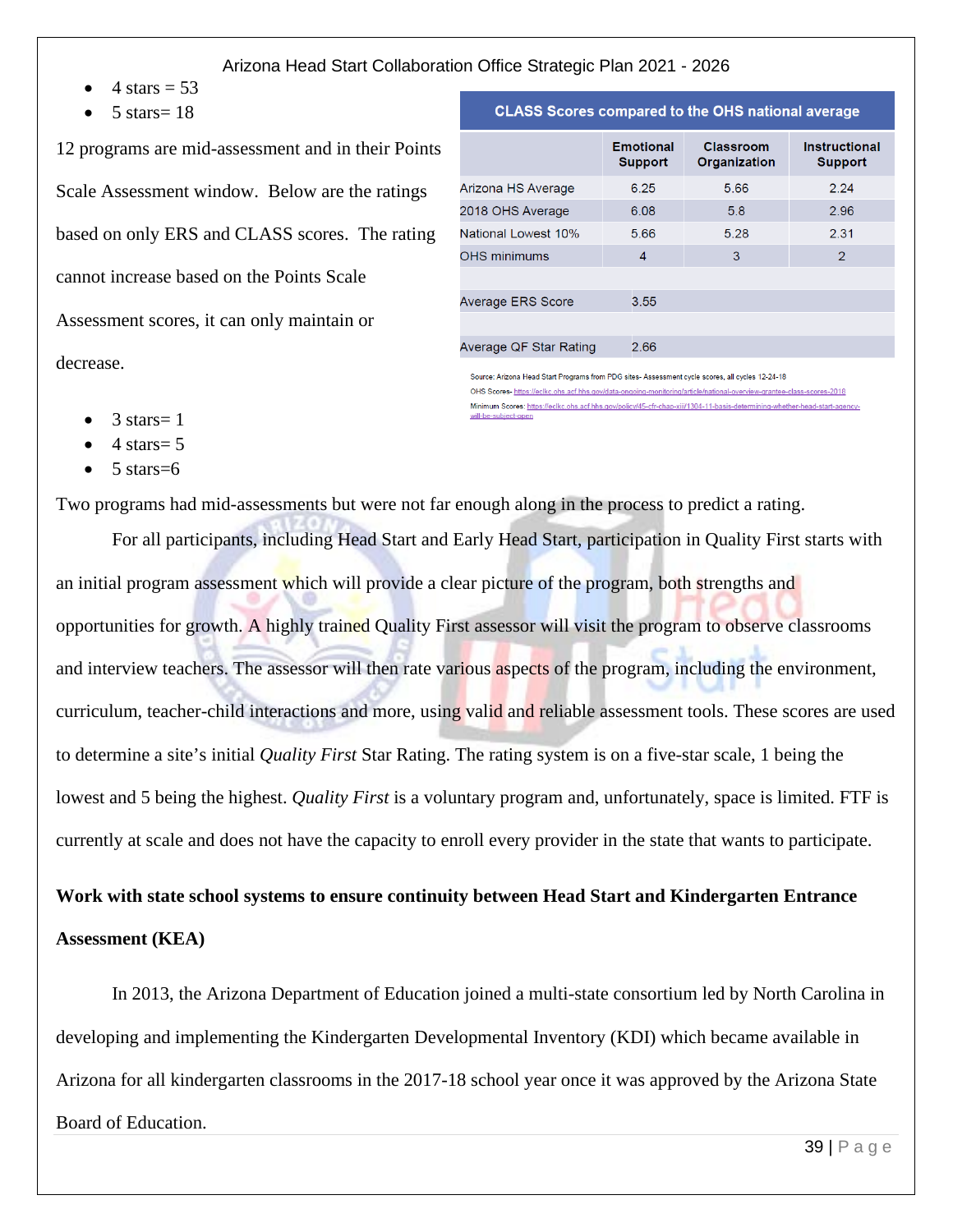Arizona Head Start Collaboration Office Strategic Plan 2021 - 2026 The KDI is an assessment that kindergarten teachers use to obtain an in-depth understanding of the developmental strengths and needs of every child. It is intended to be used as a formative assessment—as a tool used throughout the entire school year to help teachers identify the depths of each child's knowledge and abilities in all areas of development: (1) Social and Emotional, (2) Language and Communication, (3) Approaches to Learning, (4) Cognitive, and (5) Physical. The initial formative assessments capture this information within he first 45 days the student is in the classroom to ensure an appropriate baseline for continuous progress monitoring.

The Goal of the HSSCO is to educate the K-12 Education System about Head Start and other early care and education programs that feed into their system so that ECE programs are viewed as equal partners along the educational continuum. This has included significant work around kindergarten transitions and effective kindergarten transition plans. Educating K-12 partners, EHS/HS, and early care and education partners around formative assessment and formative assessment tools across the continuum is vital and a task that the HSSCO has undertaken.

The KDI focuses on the whole child. This means that it addresses five domains of learning and development and includes attention to areas beyond those typically assessed (e.g., mathematics and literacy). Research clearly indicates the importance of attending to and supporting children's growth and development in all of these areas especially since children's development in one area impacts their development in other areas. For example, if a child does not feel well, he or she may not approach a new task with vigor and interest or remember the two-step directions that were given. Therefore, we have to increase practitioner awareness about when we a plan for children's learning and development, we need to consider the whole child. Vital in this process, is demonstrating the alignment of the KDI with the Arizona Early Learning Standards and the Arizona K-12 Academic Standards which allows for continuity of learning and provides the framework for the planning of quality learning experiences leading to the use of the KDI in kindergarten. These alignments support Arizona law, [A.R.S.§15-701,](http://www.azleg.gov/ars/15/00701.htm) known as "Move On When Reading" (MOWR) states that if data on the third grade statewide reading assessment (AzMERIT) is available and demonstrates that a student scored an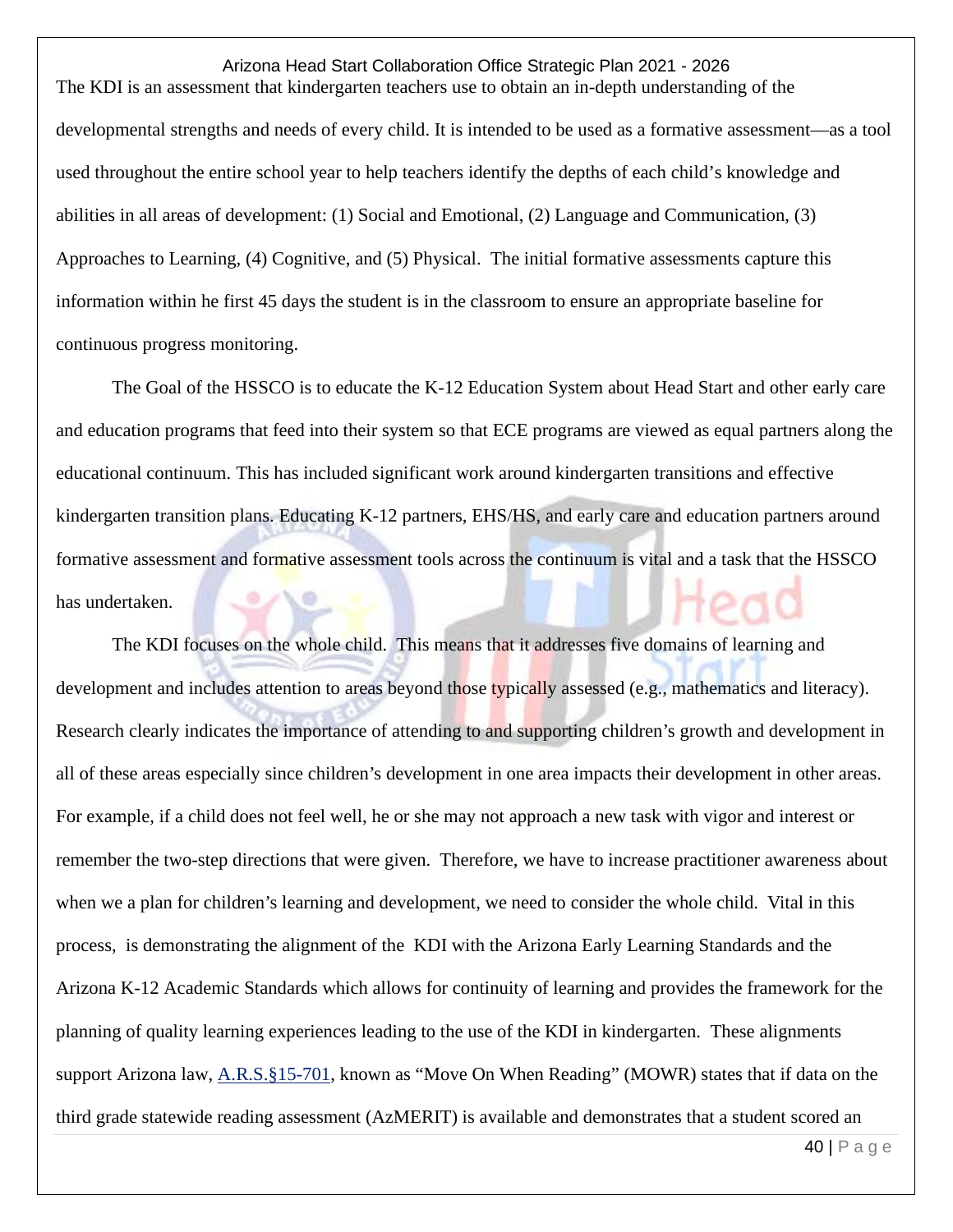equivalent of "falls far below" (FFB) on the reading component of the assessment, the student shall not be promoted from third grade.

The HSSCO will utilize the five-year grant cycle to increase awareness around the following:

- The KDI is a user-friendly, effective resource for teachers, parents, students, policymakers and others who care about education in the critical early years.
- The KDI provides clear, immediate and relevant reports on children's learning and development to inform decisions at a classroom level, a program level and at a state policy level.
- The KDI will begin at kindergarten entry generating a Child Profile of learning and development, and will continue through third grade, making information available to both teachers and families to inform teaching and learning.
- The comprehensive nature of the KDI allows for its use with both typical children and children with special needs, which leads to Arizona's efforts in expanding inclusive classroom settings.

In an effort to prepare teachers and administrators for the implementation of the KDI, the Arizona Department of Education contracted with the Alesi Group (2015- March 2019), to provide a series of dynamic professional development trainings, workshops and opportunities that offered a comprehensive lens for evidence-based practices that support the whole child in kindergarten. These identified practices are the foundation for the effective and successful implementation of the KDI as they support the whole child and increase the likelihood of academic and lifelong success. Moving forward, the ADE ECE has taken the trainings and offered them in a Learning Management System in which practitioners may take these trainings at their own pace accessing supporting materials, handouts, and video vignette's.

#### **Subsection C: Organizational and Management Structures, and Ongoing Oversight**

Arizona will meet the Head Start Collaboration requirements established in Section 642B of the Head Start act by designating Lori Masseur as the State Director of Head Start Collaboration. Ms. Masseur is the Director of Early Childhood Education at the Arizona Department of Education and thus, in a position with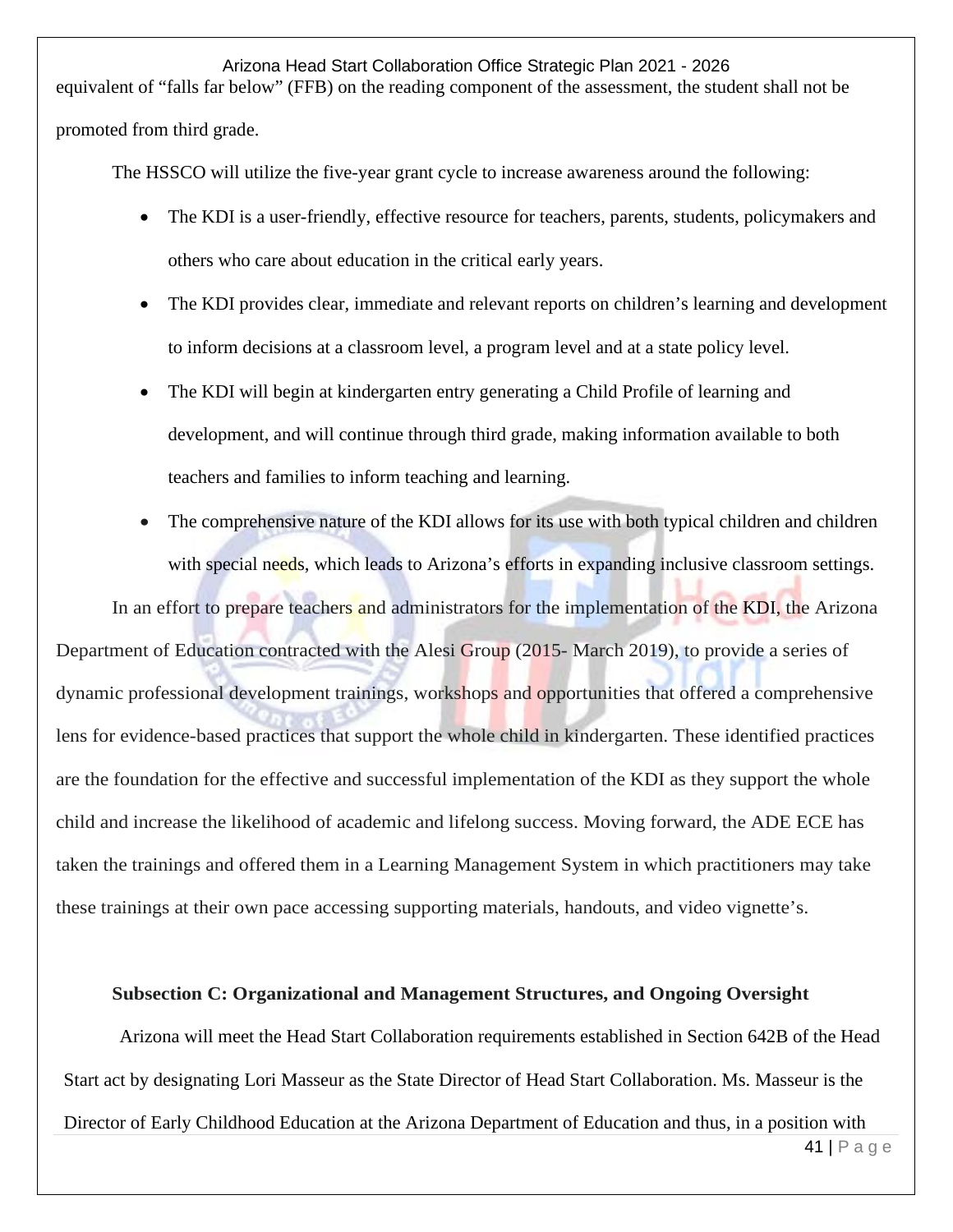Arizona Head Start Collaboration Office Strategic Plan 2021 - 2026 sufficient authority and access to ensure that the collaboration within the state is effective and involves a range of state agencies and appropriate linkages to the Governor's office. An organizational chart is provided in Appendix F. One of the executive officers of the Arizona Head Start Association was part of the panel that reviewed the job description and criteria of the Director for Early Childhood, and interviewed Ms. Masseur when she applied for the position as the Director for Early Childhood, and was directly involved in her selection.

The internal process for the Head Start State Collaboration Office will be to utilize utilizes three groups for guidance, decision making, and support. First is the HSCO Advisory Group, this will be a small group of advisors who give direct guidance and play key roles in ensuring Head Start is well represented as part of the systems building efforts. This group will meet on a regular and as- needed basis. A list of the Advisory Group is available in the Needs Assessment (See Appendix A). Secondly, a larger group of stakeholders/state partners meets on a monthly basis. This group is made up of a wide group of stakeholders and used for the purposes of vetting materials and ensuring that the work of the early care and education system is moved forward and inclusive of a variety of early learning providers and settings. Lastly, the other key group of informants to the HSCO is the Executive Council for the AHSA, which includes the chairs of the AHSA standing committees. The HSCO Director meets with this group on a monthly basis.

The HSCO continues to strive to build relationships with the Tribal Head Start Collaboration Director, local tribal E/Head Start and the tribal communities. The HSCO participates in the Intertribal Council Early Childhood Working Group that includes tribal Head Start and Early Head Start, Child Care, and other tribal stakeholders. The HSCO Director participates in and reports out to the Inter-Tribal Council of Arizona Early Childhood Work group, which meets quarterly to facilitate enhanced communication between tribal early childhood agencies (childcare and Head Start) and state and federal agencies and local resources. Also, Tribal Head Start Programs are invited to regional opportunities for meetings and technical assistance.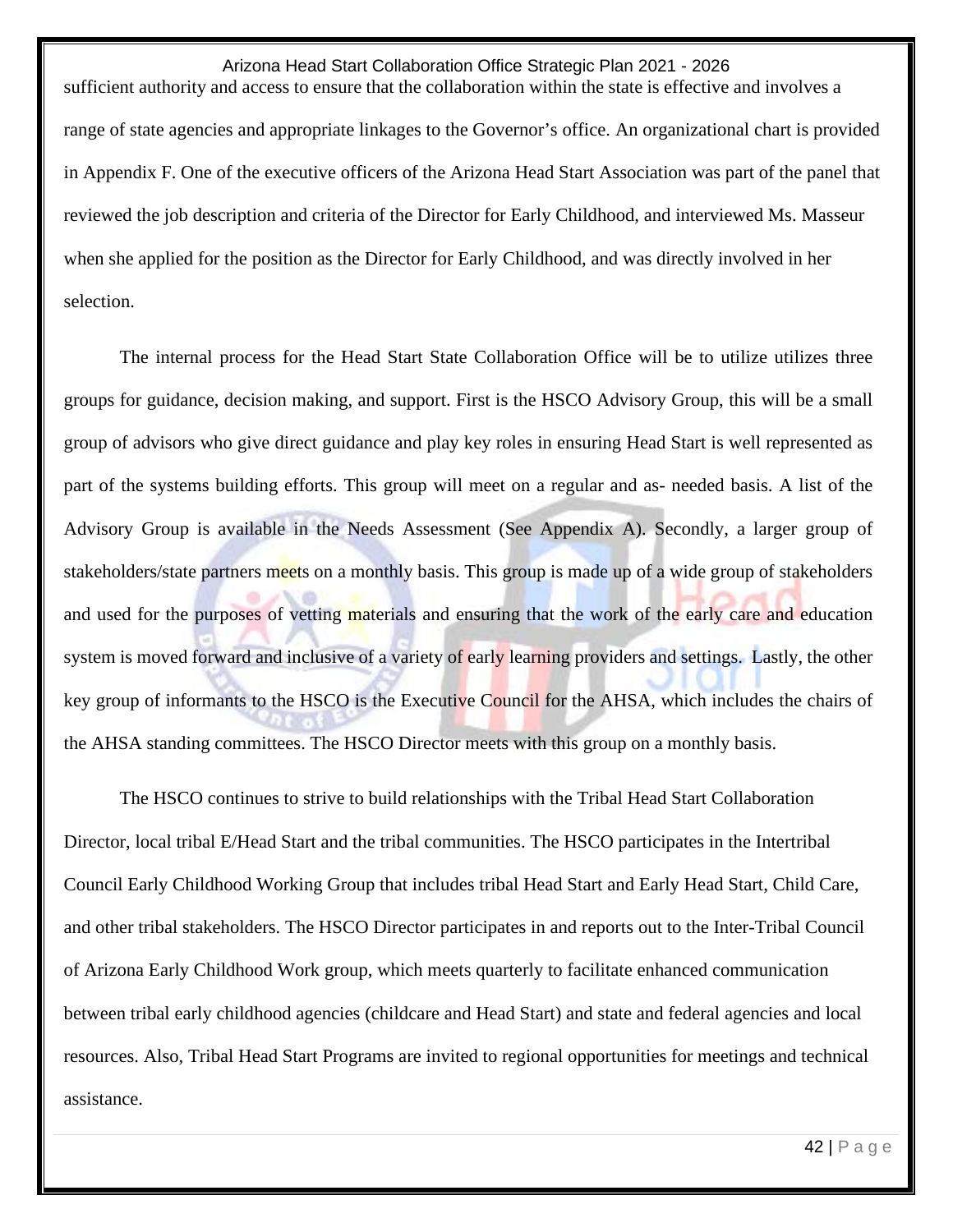Arizona Head Start Collaboration Office Strategic Plan 2021 - 2026 To accomplish the ambitious, yet achievable goals of the HSCO, the HSCO Director plans to continue much of the work started in the previous grant period, with an emphasis on sustaining the accomplishments of systems building work. The HSCO Director will remain actively engaged in state level cross-agency work groups, leadership teams, professional development opportunities, and governing boards, when appropriate. Additionally, the HSCO Director will utilize key staff to collaborate with the AHSA to coordinate HSCO activities for Head Start and Early Head Start personnel. The HSCO Director will also work closely with the ADE personnel across the birth through age five continuum to prioritize supports for

young children in the areas of homeless education, English language learners, migrant education, and foster care.

#### **Budget Narrative**

The Arizona Head Start State Collaboration budget is made up of two parts, the \$175,000 grant from the Office of Head Start and an additional \$43,750 in match funds. The ADE Early Childhood Division also serves as the HSSCO. There are five employees who make up the office. Two employees are partially funded with HSSCO funds while the other employees are paid out of both state and federal funds to support the early childhood work

#### **Line Item Information**

Personnel: \$21,250 of the federal share portion will be used to support a partial FTE for the Head Start Collaboration Director. \$31,000 will be used to for a partial FTE for an additional Program Specialist.

\$18,810 is budgeted for Fringe Benefits. The Fringe Benefits are calculated at 36% of the Head Start FTE salary allotment. (Total: \$71,060). The remaining FTE of the Head Start Director Collaboration Director and Program Specialist will come from other K-12 Academic Standards State Funding.

The personnel supporting the Head Start Collaboration Program are distributed between four positions: Director of Early Childhood, ECE Program Specialist- English Language, ECE Program Specialist- Homeless Education and ECE Program Specialist- Migrant Education. Personnel costs for each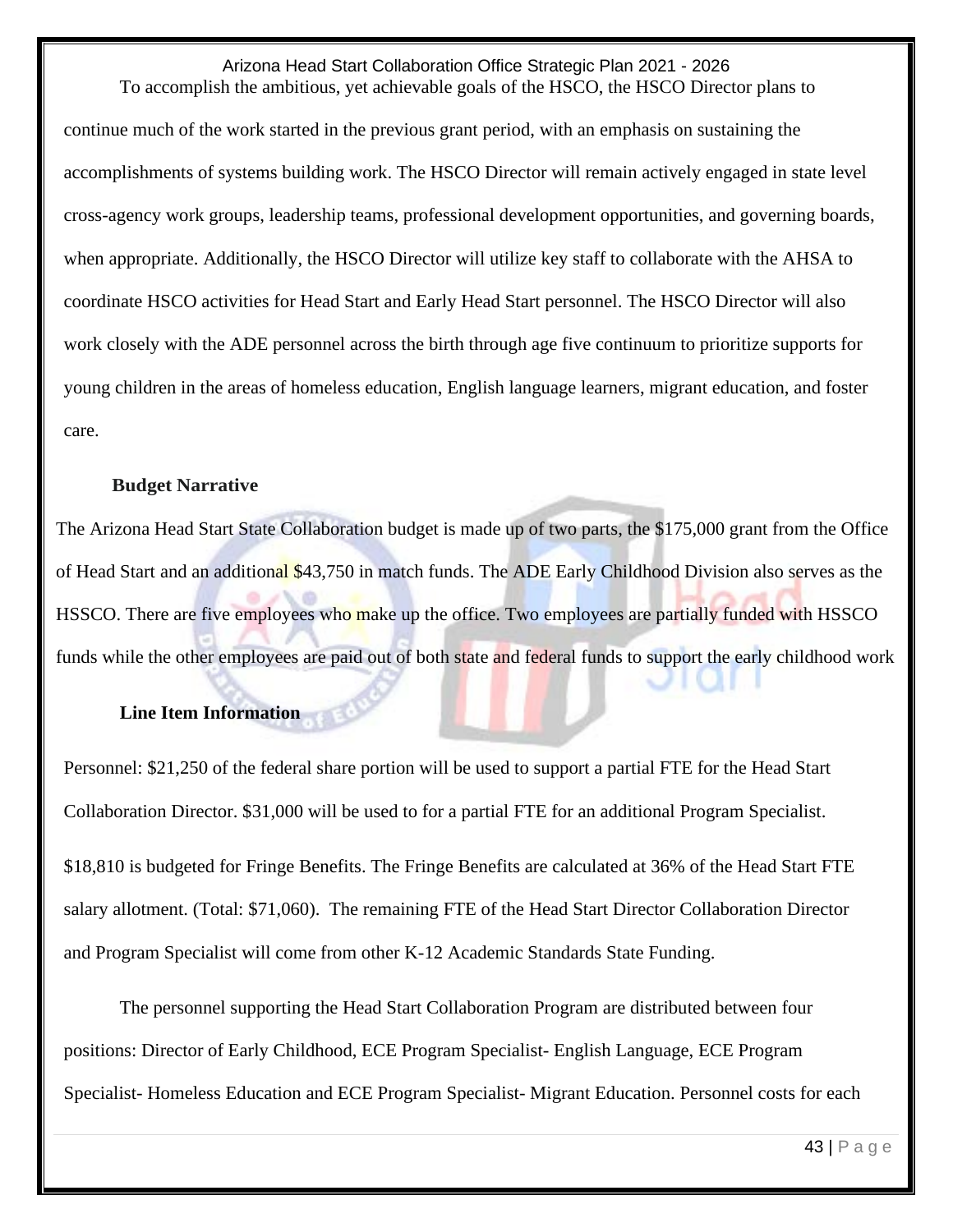position are allocated based on the estimated time and effort everyone spends on the Head Start

Collaboration Program and their other assigned ADE responsibilities. The calculation is as follows:

| <b>Position</b>                                      | <b>Funding Source</b> | <b>Fund Type</b> | <b>FTE</b> | <b>Amount Allocated</b> | <b>ERE</b>  |
|------------------------------------------------------|-----------------------|------------------|------------|-------------------------|-------------|
| Dir                                                  | <b>Head Start</b>     | Federal          | 0.25       | \$21,250.00             | \$7,862.50  |
| Dir                                                  | K12 Standards         | <b>State</b>     | 0.75       | \$63,750.00             | \$23,587.50 |
| <b>Position</b>                                      | <b>Funding Source</b> |                  | <b>FTE</b> | <b>Amount Allocated</b> |             |
| <b>ECE Program</b><br>Specialist-EL<br>Leaners       | <b>Head Start</b>     | Federal          | 0.5        | \$31,000.00             | \$11,470.00 |
| <b>ECE Program</b><br>Specialist-EL<br>Leaners       | <b>K12 Standards</b>  | <b>State</b>     | 0.25       | \$15,500.00             | \$5,735.00  |
| <b>ECE Program</b><br>Specialist-EL<br>Leaners       | <b>OELAS</b>          | State & Federal  | 0.25       | \$15,500.00             | \$5,735.00  |
| <b>Position</b>                                      | <b>Funding Source</b> |                  | <b>FTE</b> | <b>Amount Allocated</b> |             |
| <b>ECE Program</b><br>Specialist-<br><b>Homeless</b> | <b>NCFL</b>           | Federal          | 0.25       | \$15,500.00             | \$5,735.00  |
| <b>ECE Program</b><br>Specialist-<br><b>Homeless</b> | <b>Homeless Ed</b>    | Federal          | 0.25       | \$15,500                | \$5,735.00  |
| <b>ECE Program</b><br>Specialist-<br><b>Homeless</b> | K12 Standards         | <b>State</b>     | 0.5        | \$31,000.00             | \$11,470.00 |
| <b>Position</b>                                      | <b>Funding Source</b> |                  | <b>FTE</b> | <b>Amount Allocated</b> |             |
| <b>ECE Program</b><br>Specialist-MEP                 | K12 Standards         | State            | 0.5        | \$31,000.00             | \$11,470.00 |
| <b>ECE Program</b><br>Specialist-MEP                 | <b>Migrant Ed</b>     | Federal          | 0.5        | \$31,000.00             | \$11,470.00 |

The Fringe benefits have the same cost allocation as the salaries.

# Contracted services

A total of \$82,000.00 has been budgeted for contracted services. These contracted funds will directly support the work of the office through the Arizona Head Start Association. The Arizona Head Start Association will operate as a subgrantee and extension of the HSSCO to advance and support the Long-Range Goals and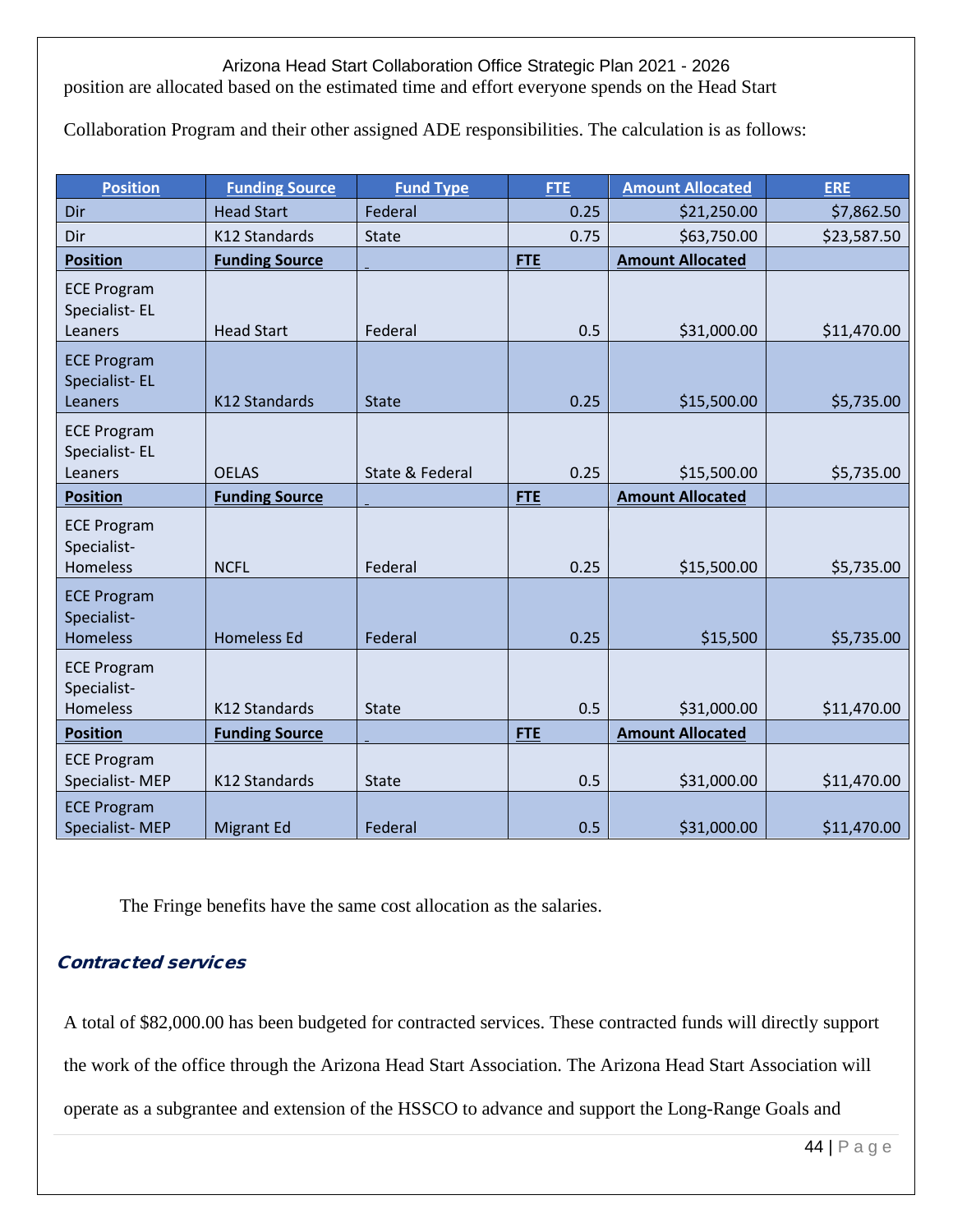Arizona Head Start Collaboration Office Strategic Plan 2021 - 2026 initiatives outlined with the strategic plan. Through the utilization of the committee and executive governance structure collaborative work is conducted on behalf of the collaboration office. Examples of this work include:

- Creation of the AZ Head Start Annual reports and Fact Sheets.
- Develop and provide informational newsletter distributed to collaborating partners about issues, opportunities, and systems building updates to further the building of an ECE profession and relationships between Head Start and other ECE entities.
- Host early care and education opportunities to address physical and mental well-being, kindergarten transitions, early language and literacy, etc.

#### **Other Operating Expenses**

The estimated "Other Operating Expenses" are based on recent actual costs for similar federal grant project budgets

determined by the ADE and the Arizona Department of Administration for all State agencies.

t vin

| <b>Other Operating Expenses</b>                       |         |
|-------------------------------------------------------|---------|
| <b>Telephones/ Communication Services (\$750/FTE)</b> | \$562   |
| Internet Access (Mgmt. Info Sys) (\$1,450/ FTE)       | \$1,087 |
| Rent/Occupancy (\$7,752/FTE)                          | \$5,817 |
| <b>Printing</b>                                       | \$100   |
| <b>Insurance/ Risk Management (\$345/ FTE)</b>        | \$258   |
| <b>Total</b>                                          | \$7,824 |

# Indirect Costs

The Arizona Department of Education has an indirect cost rate of 15.2% (FY21) which is \$9,393 of the annual federal HSCO budget.

| ∩ct<br>. .<br>- /\ N<br>\\^<br>n<br>∸<br>,,,,,<br>.<br>---<br>. |
|-----------------------------------------------------------------|
|-----------------------------------------------------------------|

45 | Page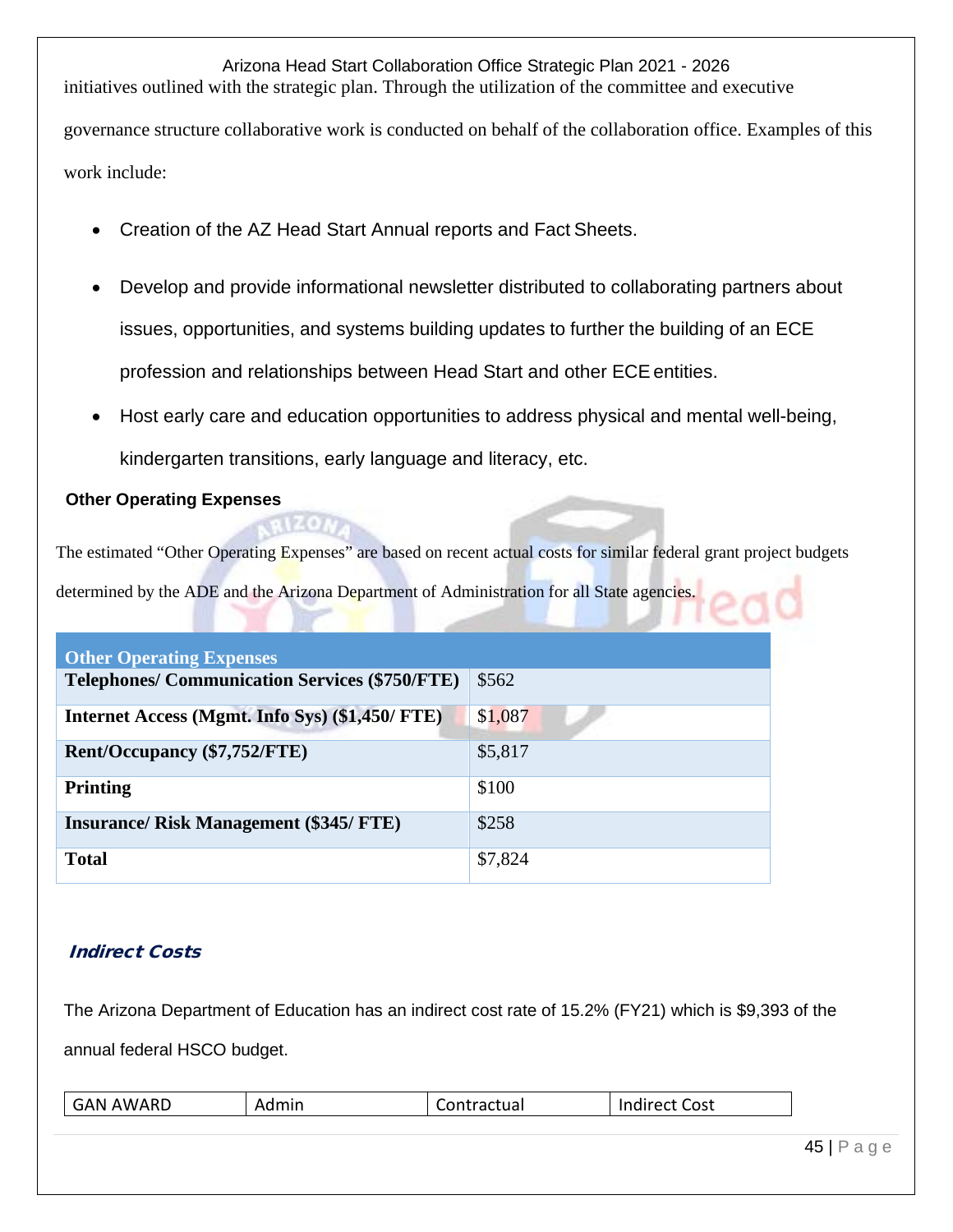| Arizona Head Start Collaboration Office Strategic Plan 2021 - 2026 |          |          |                           |  |
|--------------------------------------------------------------------|----------|----------|---------------------------|--|
| $\frac{1}{2}$ \$175,000                                            | \$80,384 | \$82,000 | $$80,384 \times 15.2\% =$ |  |
|                                                                    |          |          | \$12,218                  |  |

#### **Travel**

The HSCO plans to participate in national meetings and conferences:

Travel to Region IX Airline Travel:

\$392.00

Per Diem: \$64.00 per day (x3) = \$192.00

Hotel: \$250.00 per night (x3) = \$750.00

Incidental costs (taxi, tips, and fees): \$175.00 Total trip:

\$1,509.00

Travel to the ECE Conferences, such as, NAEYC Conference

Airline Travel: \$489.00

Per Diem: \$59.00 per day (x3) = \$177.00 Hotel: \$250.00 per night  $(x3) = $750.00$ 

Incidental costs (taxi, tips, and fees): \$150

Total trip: \$1,566

#### Match Share Portion

A \$43,750.00 match is required for Arizona's Head Start State Collaboration Office. Through State K-12 Funds, \$43,750 (FTE & ERE) will be utilized to support the work of the HSSCO Director and Program Specialist to support early care and education and continuity along the B-grade twelve continuum. This amount meets the minimum matching contribution required.

Start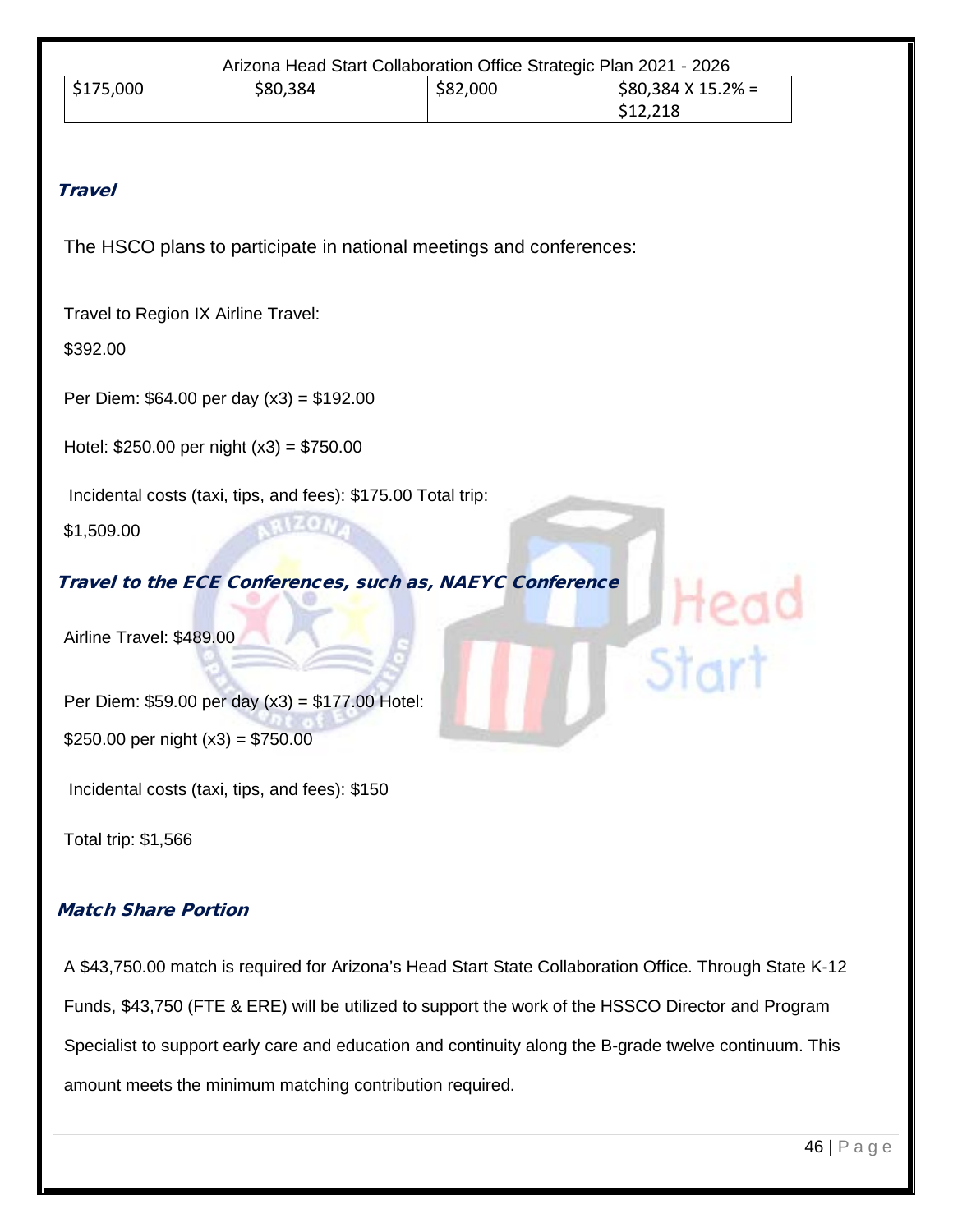#### Arizona Head Start Collaboration Office Strategic Plan 2021 - 2026 **References**

Arizona School Readiness Indicators: [https://www.firstthingsfirst.org/wp-content/uploads/2018/02/Arizona-](https://www.firstthingsfirst.org/wp-content/uploads/2018/02/Arizona-School-Readiness-Indicators.pdf)[School-Readiness-Indicators.pdf](https://www.firstthingsfirst.org/wp-content/uploads/2018/02/Arizona-School-Readiness-Indicators.pdf)

First Things First FY19 Annual Report: [https://www.firstthingsfirst.org/wp](https://www.firstthingsfirst.org/wp-content/uploads/2019/09/FY2019_Annual_Report.pdf)[content/uploads/2019/09/FY2019\\_Annual\\_Report.pdf](https://www.firstthingsfirst.org/wp-content/uploads/2019/09/FY2019_Annual_Report.pdf)

First Things First FY20 Annual Report: [https://www.firstthingsfirst.org/wp-content/uploads/2020/09/FTF-2020-](https://www.firstthingsfirst.org/wp-content/uploads/2020/09/FTF-2020-AnnualReport.pdf) [AnnualReport.pdf](https://www.firstthingsfirst.org/wp-content/uploads/2020/09/FTF-2020-AnnualReport.pdf)

Statewide Needs & Assets Report- Arizona's Early Child Opportunities 2019 Report: [https://www.firstthingsfirst.org/wp-content/uploads/2019/12/NA\\_Report\\_2019.pdf](https://www.firstthingsfirst.org/wp-content/uploads/2019/12/NA_Report_2019.pdf)

First Things First Regional Impact Reports- 2019:<https://www.firstthingsfirst.org/what-we-do/publications/>

AZ Statewide Strategic Plans Executive Summary: [https://www.azed.gov/sites/default/files/2019/10/Strategic%20Plans%20Executive%20Summary\\_Updated.pdf?](https://www.azed.gov/sites/default/files/2019/10/Strategic%20Plans%20Executive%20Summary_Updated.pdf?id=5db8b3e103e2b31474061fab) [id=5db8b3e103e2b31474061fab](https://www.azed.gov/sites/default/files/2019/10/Strategic%20Plans%20Executive%20Summary_Updated.pdf?id=5db8b3e103e2b31474061fab)

AZ Statewide Strategic Plans Crosswalk:

[https://www.azed.gov/sites/default/files/2019/10/AZ%20Statewide%20Strategic%20Plans%20Crosswalk\\_Final](https://www.azed.gov/sites/default/files/2019/10/AZ%20Statewide%20Strategic%20Plans%20Crosswalk_Final.pdf?id=5da73b6e03e2b308508fb73e) [.pdf?id=5da73b6e03e2b308508fb73e](https://www.azed.gov/sites/default/files/2019/10/AZ%20Statewide%20Strategic%20Plans%20Crosswalk_Final.pdf?id=5da73b6e03e2b308508fb73e)

Arizona Regional Strategic Plans:

[https://www.azed.gov/sites/default/files/2019/10/AZ%20Regional%20Strategies%20Alignment.pdf?id=5d9f61](https://www.azed.gov/sites/default/files/2019/10/AZ%20Regional%20Strategies%20Alignment.pdf?id=5d9f611e03e2b31b5cda6cda) [1e03e2b31b5cda6cda](https://www.azed.gov/sites/default/files/2019/10/AZ%20Regional%20Strategies%20Alignment.pdf?id=5d9f611e03e2b31b5cda6cda)

AZ DES CCDF Plan FFY2019-2021: [https://www.azed.gov/sites/default/files/2019/10/CCDF-State-Plan-FY-](https://www.azed.gov/sites/default/files/2019/10/CCDF-State-Plan-FY-2019-FY-2021.pdf?id=5d9f61bf03e2b31b5cda6d13)[2019-FY-2021.pdf?id=5d9f61bf03e2b31b5cda6d13](https://www.azed.gov/sites/default/files/2019/10/CCDF-State-Plan-FY-2019-FY-2021.pdf?id=5d9f61bf03e2b31b5cda6d13)

Read On Arizona Strategic Plan:

[https://www.azed.gov/sites/default/files/2019/10/ROA%20Strategic%20Plan%20FINAL.pdf?id=5d9f64ff03e2b](https://www.azed.gov/sites/default/files/2019/10/ROA%20Strategic%20Plan%20FINAL.pdf?id=5d9f64ff03e2b31b5cda6d2e) [31b5cda6d2e](https://www.azed.gov/sites/default/files/2019/10/ROA%20Strategic%20Plan%20FINAL.pdf?id=5d9f64ff03e2b31b5cda6d2e)

Bipartisan Policy Center: Child Care Gaps Assessment:<https://childcaregap.org/>

Bipartisan Policy Center: Child Care in 25 States: What we know and don't know: <https://childcaregap.org/report.html>

[www.qualityfirstaz.org](http://www.qualityfirstaz.org/)

[www.azdes.gov](http://www.azdes.gov/)

[www.readonarizona.org](http://www.readonarizona.org/)

Read On Arizona Data tools :<https://readonarizona.org/data-tools/>

Arizona Town Hall: Creating Vibrant Communities: [https://www.aztownhall.org/113\\_Town\\_Hall](https://www.aztownhall.org/113_Town_Hall)

2019 National Institute for Early Education Research: [http://nieer.org/wp](http://nieer.org/wp-content/uploads/2020/04/Arizona_YB2019.pdf)[content/uploads/2020/04/Arizona\\_YB2019.pdf](http://nieer.org/wp-content/uploads/2020/04/Arizona_YB2019.pdf)